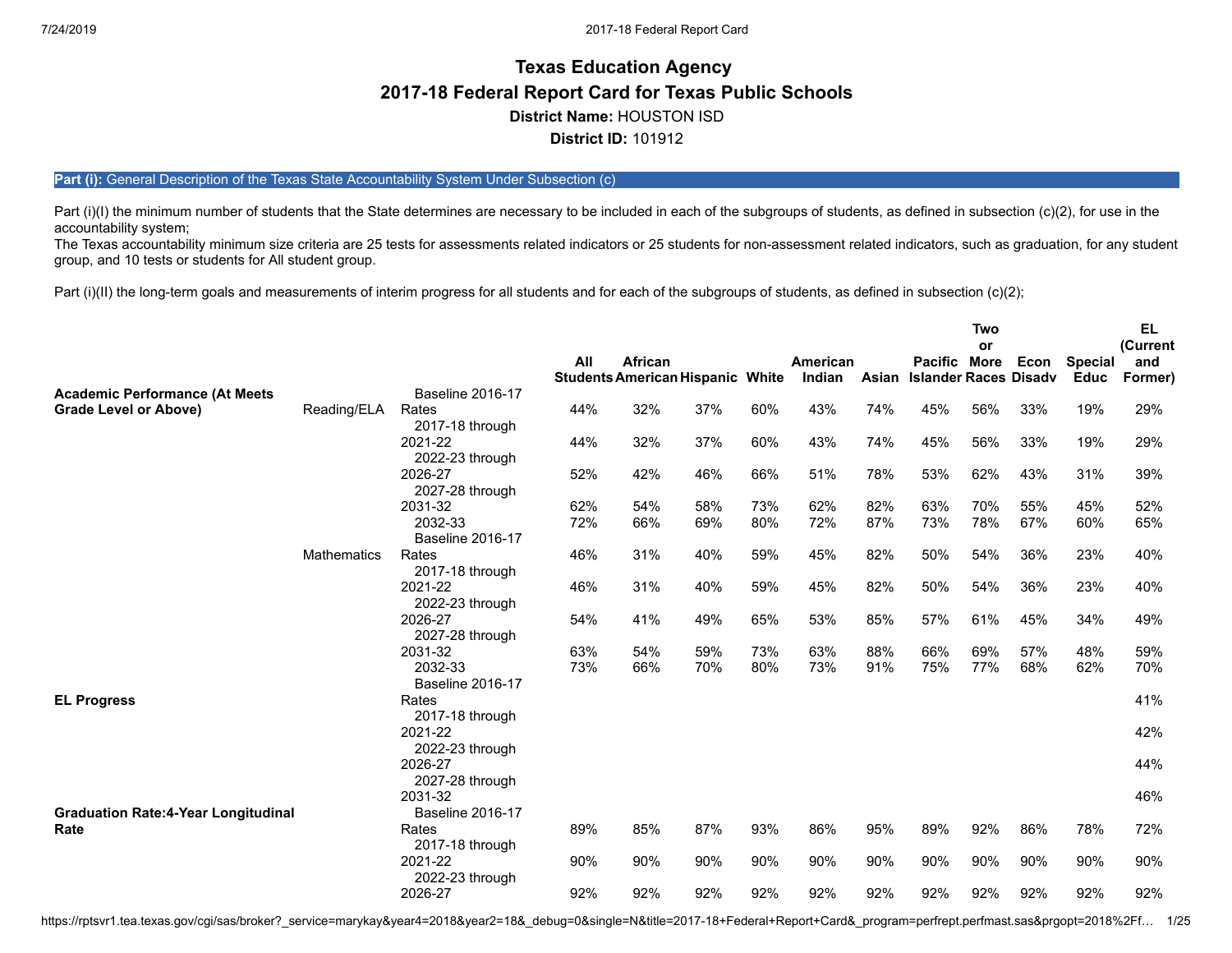| 7/24/2019 |
|-----------|
|-----------|

|                 |                                         |         |     |     |          |     |                             | Two |     |              | EL           |
|-----------------|-----------------------------------------|---------|-----|-----|----------|-----|-----------------------------|-----|-----|--------------|--------------|
|                 |                                         |         |     |     |          |     |                             | or  |     |              | (Current     |
|                 | All                                     | African |     |     | American |     | <b>Pacific More</b>         |     |     | Econ Special | and          |
|                 | <b>Students American Hispanic White</b> |         |     |     | Indian   |     | Asian Islander Races Disadv |     |     |              | Educ Former) |
| 2027-28 through |                                         |         |     |     |          |     |                             |     |     |              |              |
| 2031-32         | 94%                                     | 94%     | 94% | 94% | 94%      | 94% | 94%                         | 94% | 94% | 94%          | 94%          |

Part (i)(III) the indicators described in subsection (c)(4)(B) used to meaningfully differentiate all public schools in the State;

a. Academic Achievement Indicator: STAAR Performance Status (Percent at or above Meets Grade Level)

b. Other Academic Indicator for Non-High Schools: STAAR Growth Status

c. Graduation Rate: Federal Graduation Status

d. ELP Indicator: English Learner Language Proficiency Status

e. School Quality or Student Success (SQSS) Indicators: College, Career, and Military Readiness for High Schools and K-12; Student Achievement Domain Score: STAAR only for All Other Schools without Annual Graduates

Part (i)(IV) the State's system for meaningfully differentiating all public schools in the State, including: (aa) the specific weight of the indicators described in subsection (c)(4)(B) in such differentiation;

| <b>Campus Type</b>            | Indicator                                     | Weight |
|-------------------------------|-----------------------------------------------|--------|
| Elementary and Middle Schools | Academic Achievement                          | 30%    |
|                               | Other Academic Indicator                      | 50%    |
|                               | English Learner Language proficiency          | 10%    |
|                               | SQSS: Student Achievement Domain Score        | 10%    |
| High Schools and K-12         | Academic Achievement                          | 50%    |
|                               | 4-Year Graduation Rate                        | 10%    |
|                               | English Learner Language proficiency          | 10%    |
|                               | SQSS: College, Career, and Military Readiness | 30%    |

(bb) the methodology by which the State differentiates all such schools;

A weighted average of the accountability indicators will be computed from the number of items meeting targets divided by the number of items evaluated. The weighted average will be scaled to grades A (90-00), B (80-89), C (70-79), D (60-69), and F (0-59) and further used to differentiate all public schools.

(cc) the methodology by which the State differentiates a school as consistently underperforming for any subgroup of students described in section (c)(4)(C)(iii), including the time period used by the State to determine consistent underperformance;

Student group achievement is monitored annually through the Closing the Gaps domain of the State accountability. Any campus that has one or more achievement gap(s) between individual student groups and the interim goals for three consecutive years will be identified as a consistently underperforming school.

(dd) the methodology by which the State identifies a school for comprehensive support and improvement as required under subsection  $(c)(4)(D)(i)$ ;

The Closing the Gaps domain scaled score is used to identify schools for comprehensive support and improvement. TEA rank orders the scaled domain score for all campuses. The lowest five percent of campuses that receive Title I, Part A funds are identified for comprehensive support and improvement. Also, if a campus does not attain a 67 percent four-year graduation rate for the all students group, the campus is also automatically identified for comprehensive support and improvement. Additionally, any Title I campus identified for targeted support and improvement for three consecutive years is identified for comprehensive support and improvement the following school year.

TEA will annually identify campuses for comprehensive support and improvement beginning with the August 2018 accountability release, which is based on school year 2017-18 performance data.

Part (i)(V) the number and names of all public schools in the State identified by the State for comprehensive support and improvement under subsection (c)(4)(D)(i) or implementing targeted support and improvement plans under subsection (d)(2);

[Comprehensive](https://tea.texas.gov/WorkArea/DownloadAsset.aspx?id=51539624659) Support and Improvement Schools and [Additional](https://tea.texas.gov/WorkArea/DownloadAsset.aspx?id=51539624660) Targeted Support Schools list those campuses that have been identified for comprehensive support and additional targeted support based on performance in the Closing the Gaps domain (Excel file).

Part (i)(VI) the exit criteria established by the State as required under clause (i) of subsection (d)(3)(A), including the length of years established under clause (i)(II) of such subsection. Campuses that do not rank in the bottom five percent of the Closing the Gaps domain for two consecutive years and have increased a letter grade (for example, from F to D or from D to C) on the Closing the Gaps domain will be considered as having successfully exited comprehensive support and improvement status.

https://rptsvr1.tea.texas.gov/cgi/sas/broker?\_service=marykay&year4=2018&year2=18&\_debug=0&single=N&title=2017-18+Federal+Report+Card&\_program=perfrept.perfmast.sas&prgopt=2018%2Ff... 2/25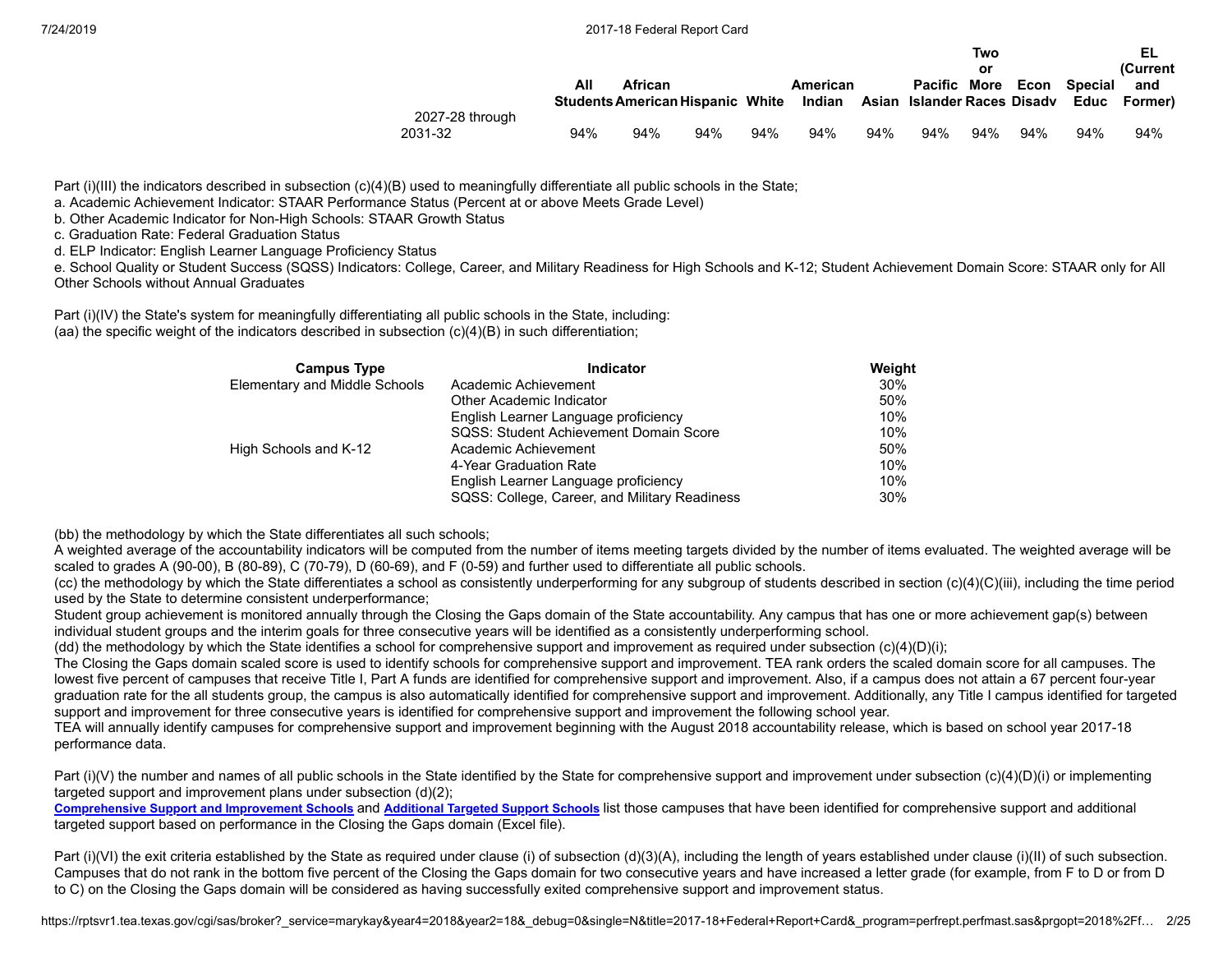To exit additional targeted support and improvement status, a student group must meet at least 50 percent of the indicators evaluated and meet the targets for the Academic Achievement component in both reading and mathematics.

## Part (ii): Student Achievement by Proficiency Level

This section provides information on student achievement on the STAAR (State of Texas Assessments of Academic Readiness) performance for mathematics, ELA/reading, and science by grade level and proficiency level for the 2017-18 school year. These results include all students tested, regardless of whether they were in the accountability subset.

|                                                         |                 |              |        |     |         |     |     |          |     |                        | <b>Two</b> |     |     |     |         |                                                                                                                          |                |                |     |                |         |
|---------------------------------------------------------|-----------------|--------------|--------|-----|---------|-----|-----|----------|-----|------------------------|------------|-----|-----|-----|---------|--------------------------------------------------------------------------------------------------------------------------|----------------|----------------|-----|----------------|---------|
|                                                         |                 |              |        |     |         |     |     |          |     |                        | or         |     | Non |     |         |                                                                                                                          |                |                |     |                |         |
|                                                         |                 |              | Region |     | African |     |     | American |     | Pacific More Econ Econ |            |     |     |     |         |                                                                                                                          |                |                |     | Foster         |         |
|                                                         |                 | <b>State</b> |        |     |         |     |     |          |     |                        |            |     |     |     |         | 04 DistrictAmericanHispanicWhite Indian AsianIslanderRacesDisadvDisadvCWDCWOD EL MaleFemaleMigrantHomeless Care Military |                |                |     |                |         |
| <b>STAAR Percent at Approaches Grade Level or Above</b> |                 |              |        |     |         |     |     |          |     |                        |            |     |     |     |         |                                                                                                                          |                |                |     |                |         |
| Grade 3                                                 |                 |              |        |     |         |     |     |          |     |                        |            |     |     |     |         |                                                                                                                          |                |                |     |                |         |
| Reading                                                 | All             | 77%          | 77%    | 70% | 59%     | 70% | 88% | 75%      | 88% |                        | 84%        | 66% | 86% | 42% |         | 72% 68% 67%                                                                                                              | 73%            | 65%            | 63% | 45%            | 73%     |
|                                                         | Students        |              |        |     |         |     |     |          |     |                        |            |     |     |     |         |                                                                                                                          |                |                |     |                |         |
|                                                         | <b>CWD</b>      | 51%          | 51%    | 42% | 40%     | 42% | 55% | $\star$  | 42% |                        | $\star$    | 40% | 53% | 42% |         | 40%40%                                                                                                                   | 46%            | $\star$        | 24% | $\star$        | $\star$ |
|                                                         | <b>CWOD 79%</b> |              | 79%    | 72% | 61%     | 72% | 91% | 77%      | 89% | $\star$                | 86%        | 68% | 87% |     | 72%     | 70% 70%                                                                                                                  | 74%            | 67%            | 65% | 47%            | 79%     |
|                                                         | EL              | 70%          | 70%    | 68% | 50%     | 69% | 65% | 67%      | 67% | $\star$                |            | 68% | 72% | 40% |         | 70% 68% 65%                                                                                                              | 71%            | 67%            | 65% | $\star$        |         |
|                                                         | Male            | 74%          | 74%    | 67% | 55%     | 67% | 87% | 67%      | 86% | $\star$                | 81%        | 63% | 84% | 40% |         | 70% 65% 67%                                                                                                              |                | 56%            | 58% | 50%            | $\star$ |
|                                                         | Female 79%      |              | 79%    | 73% | 63%     | 74% | 90% | 83%      | 89% | $\star$                | 88%        | 70% | 87% | 46% | 74%     | 71%<br>$\overline{\phantom{a}}$                                                                                          | 73%            | 75%            | 67% | $\ast$         | 73%     |
|                                                         |                 |              |        |     |         |     |     |          |     |                        |            |     |     |     |         |                                                                                                                          |                |                |     |                |         |
| <b>Mathematics</b>                                      | All             | 77%          | 78%    | 73% | 61%     | 74% | 88% | 75%      | 90% | $\star$                | 84%        | 70% | 86% | 47% |         | 75% 74%72%                                                                                                               | 74%            | 76%            | 67% | 45%            | 47%     |
|                                                         | <b>Students</b> |              |        |     |         |     |     |          |     |                        |            |     |     |     |         |                                                                                                                          |                |                |     |                |         |
|                                                         | <b>CWD</b>      | 52%          | 52%    | 47% | 44%     | 47% | 52% | $\star$  | 67% | $\blacksquare$         | 45%        | 46% | 58% | 47% |         | 50% 47%                                                                                                                  | 47%            | $\star$        | 38% | $\star$        | $\star$ |
|                                                         | CWOD 80%        |              | 80%    | 75% | 63%     | 76% | 90% | 77%      | 91% | $\star$                | 86%        | 72% | 87% |     |         | 75% 75% 74%                                                                                                              | 76%            | 73%            | 69% | 47%            | 50%     |
|                                                         | EL              | 74%          | 75%    | 74% | 64%     | 74% | 65% | 78%      | 75% | $\star$                | $\star$    | 74% | 75% | 50% | 75%     | 74%73%                                                                                                                   | 75%            | 80%            | 76% | $\star$        |         |
|                                                         | Male            | 77%          | 78%    | 72% | 59%     | 73% | 87% | 75%      | 90% | $\star$                | 81%        | 68% | 85% | 47% | 74%     | 73%72%                                                                                                                   | $\blacksquare$ | 67%            | 65% | $\star$        | $\star$ |
|                                                         | Female 78%      |              | 79%    | 74% | 64%     | 75% | 88% | 75%      | 91% | $\star$                | 88%        | 71% | 86% | 47% |         | 76% 75%<br>$\overline{\phantom{a}}$                                                                                      | 74%            | 88%            | 70% | 50%            | 45%     |
|                                                         |                 |              |        |     |         |     |     |          |     |                        |            |     |     |     |         |                                                                                                                          |                |                |     |                |         |
| Grade 4                                                 |                 |              |        |     |         |     |     |          |     |                        |            |     |     |     |         |                                                                                                                          |                |                |     |                |         |
| Reading                                                 | All             | 72%          | 72%    | 64% | 55%     | 62% | 88% | 67%      | 87% | 88%                    | 86%        | 59% | 83% | 38% |         | 66% 54% 61%                                                                                                              | 67%            | 42%            | 61% | 24%            | 82%     |
|                                                         | <b>Students</b> |              |        |     |         |     |     |          |     |                        |            |     |     |     |         |                                                                                                                          |                |                |     |                |         |
|                                                         | <b>CWD</b>      | 46%          | 45%    | 38% | 35%     | 36% | 57% | $\star$  | 37% | $\sim$                 | 50%        | 36% | 50% | 38% |         | 27%38%                                                                                                                   | 36%            | $\blacksquare$ | 49% | $\star$        |         |
|                                                         | <b>CWOD 75%</b> |              | 74%    | 66% | 56%     | 64% | 89% | 68%      | 88% | 88%                    | 88%        | 61% | 84% |     | 66%     | 56% 63%                                                                                                                  | 68%            | 42%            | 62% | 28%            | 82%     |
|                                                         | EL              | 60%          | 58%    | 54% | 36%     | 55% | 45% | $\star$  | 59% | $\star$                |            | 54% | 57% | 27% | 56%     | 54% 51%                                                                                                                  | 58%            | 38%            | 54% | $\star$        | $\star$ |
|                                                         | Male            | 70%          | 70%    | 61% | 50%     | 59% | 87% | 63%      | 85% | $\star$                | 85%        | 56% | 81% | 38% | 63%     | 51%61%                                                                                                                   |                | $\star$        | 56% | $\star$        | 71%     |
|                                                         | Female 75%      |              | 74%    | 67% | 60%     | 65% | 88% | 67%      | 89% | $^\ast$                | 87%        | 63% | 84% | 36% | 68% 58% | $\overline{\phantom{a}}$                                                                                                 | 67%            | 45%            | 66% | $\star$        | $\star$ |
|                                                         |                 |              |        |     |         |     |     |          |     |                        |            |     |     |     |         |                                                                                                                          |                |                |     |                |         |
| <b>Mathematics</b>                                      | All             | 77%          | 79%    | 74% | 63%     | 75% | 87% | 79%      | 92% | 78%                    | 87%        | 71% | 85% | 41% | 77%     | 72%73%                                                                                                                   | 75%            | 70%            | 69% | 52%            | 89%     |
|                                                         | <b>Students</b> |              |        |     |         |     |     |          |     |                        |            |     |     |     |         |                                                                                                                          |                |                |     |                |         |
|                                                         | <b>CWD</b>      | 49%          | 48%    | 41% | 34%     | 41% | 60% | $\star$  | 45% | $\blacksquare$         | 50%        | 38% | 55% | 41% |         | 34%43%                                                                                                                   | 35%            | $\blacksquare$ | 51% | $\star$        |         |
|                                                         |                 |              | 82%    | 77% |         |     | 89% |          | 93% | 78%                    | 89%        | 74% | 87% |     | 77%     | 74% 77%                                                                                                                  | 77%            | 70%            |     | 56%            | 89%     |
|                                                         | CWOD 81%        |              | 73%    |     | 66%     | 78% |     | 82%      | 77% | $\star$                | $\star$    |     |     |     |         |                                                                                                                          |                |                | 71% | $\star$        | $\star$ |
|                                                         | EL              | 72%          |        | 72% | 56%     | 72% | 57% | 75%      |     | $\star$                |            | 72% | 69% | 34% | 74%     | 72%72%                                                                                                                   | 72%            | 64%            | 64% |                |         |
|                                                         | Male            | 77%          | 78%    | 73% | 60%     | 75% | 88% | 69%      | 92% | $\star$                | 88%        | 71% | 85% | 43% |         | 77% 72% 73%                                                                                                              | $\sim$         | 88%            | 68% | 62%<br>$\star$ | 100%    |
|                                                         | Female 78%      |              | 79%    | 75% | 66%     | 75% | 87% | 89%      | 91% |                        | 87%        | 72% | 86% | 35% | 77% 72% |                                                                                                                          | 75%            | 58%            | 71% |                |         |
|                                                         |                 |              |        |     |         |     |     |          |     |                        |            |     |     |     |         |                                                                                                                          |                |                |     |                |         |
| Grade 5                                                 |                 |              |        |     |         |     |     |          |     |                        |            |     |     |     |         |                                                                                                                          |                |                |     |                |         |
| Reading                                                 | All             | 83%          | 83%    | 76% | 71%     | 75% | 93% | 79%      | 91% | 73%                    | 89%        | 73% | 90% | 47% |         | 79% 65% 73%                                                                                                              | 79%            | 73%            | 73% | 47%            | 100%    |
|                                                         | <b>Students</b> |              |        |     |         |     |     |          |     |                        |            |     |     |     |         |                                                                                                                          |                | $\star$        |     |                |         |
|                                                         | <b>CWD</b>      | 54%          | 54%    | 47% | 47%     | 44% | 72% |          | 72% |                        | 53%        | 45% | 62% | 47% |         | 32% 47%                                                                                                                  | 47%            |                | 33% |                |         |

https://rptsvr1.tea.texas.gov/cgi/sas/broker?\_service=marykay&year4=2018&year2=18&\_debug=0&single=N&title=2017-18+Federal+Report+Card&\_program=perfrept.perfmast.sas&prgopt=2018%2Ff... 3/25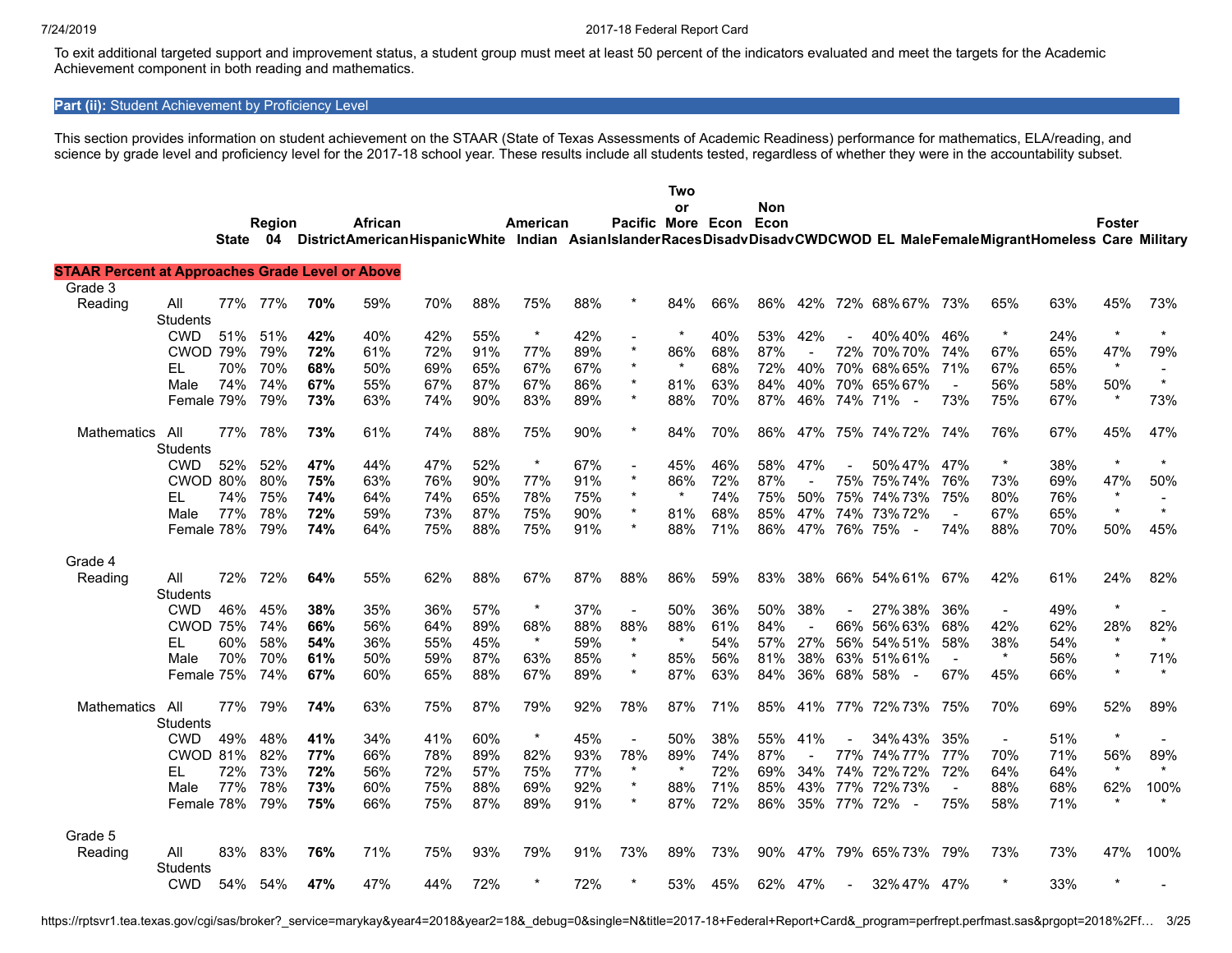**Two**

|                    |                        |       |         |     |                                      |     |     |          |         |                        | or      |     | Non |                |                |                                                                                         |                |         |     |                   |          |
|--------------------|------------------------|-------|---------|-----|--------------------------------------|-----|-----|----------|---------|------------------------|---------|-----|-----|----------------|----------------|-----------------------------------------------------------------------------------------|----------------|---------|-----|-------------------|----------|
|                    |                        |       | Region  |     | African                              |     |     | American |         | Pacific More Econ Econ |         |     |     |                |                |                                                                                         |                |         |     | <b>Foster</b>     |          |
|                    |                        | State | 04      |     | <b>DistrictAmericanHispanicWhite</b> |     |     |          |         |                        |         |     |     |                |                | Indian AsianIslanderRacesDisadvDisadvCWDCWOD EL MaleFemaleMigrantHomeless Care Military |                |         |     |                   |          |
|                    | CWOD 87%               |       | 85%     | 79% | 73%                                  | 77% | 94% | 81%      | 91%     | 80%                    | 92%     | 75% | 91% |                |                | 79% 67% 76%                                                                             | 81%            | 71%     | 76% | 56%               | 100%     |
|                    | EL                     | 73%   | 68%     | 65% | 54%                                  | 66% | 61% | 58%      | 57%     | $\star$                | $\ast$  | 65% | 69% | 32%            |                | 67% 65% 62%                                                                             | 68%            | 69%     | 64% | *                 |          |
|                    | Male                   | 81%   | 80%     | 73% | 66%                                  | 72% | 91% | 56%      | 90%     | $\ast$                 | 88%     | 70% | 88% | 47%            |                | 76% 62% 73%                                                                             | $\blacksquare$ | 71%     | 73% | $\star$           | $\star$  |
|                    | Female 86%             |       | 85%     | 79% | 75%                                  | 78% | 94% | 90%      | 92%     | 100%                   | 90%     | 76% | 92% | 47%            |                | 81% 68% -                                                                               | 79%            | 75%     | 74% | 50%               |          |
| <b>Mathematics</b> | All                    | 90%   | 89%     | 84% | 77%                                  | 85% | 93% | 93%      | 94%     | 91%                    | 91%     | 82% | 92% | 59%            |                | 87% 81% 83%                                                                             | 85%            | 73%     | 82% | 56%               | 83%      |
|                    | <b>Students</b>        |       |         |     |                                      |     |     |          |         |                        |         |     |     |                |                |                                                                                         |                |         |     |                   |          |
|                    | <b>CWD</b>             | 70%   | 69%     | 59% | 52%                                  | 60% | 76% | $\ast$   | 83%     | $\ast$                 | 63%     | 57% | 72% | 59%            |                | 55% 59%                                                                                 | 57%            | $\ast$  | 46% | $\star$           |          |
|                    | <b>CWOD 92%</b>        |       | 91%     | 87% | 80%                                  | 87% | 94% | 93%      | 95%     | 90%                    | 94%     | 85% | 93% |                |                | 87% 83% 86%                                                                             | 87%            | 71%     | 85% | 67%               | 83%      |
|                    | EL                     | 86%   | 83%     | 81% | 63%                                  | 82% | 75% | 83%      | 75%     | $\star$                | $\star$ | 81% | 78% | 55%            | 83%            | 81%81%                                                                                  | 82%            | 69%     | 79% | $\ast$<br>$\star$ | $\star$  |
|                    | Male                   | 89%   | 88%     | 83% | 74%                                  | 85% | 92% | 78%      | 93%     | $^\ast$                | 90%     | 81% | 92% | 59%            |                | 86% 81% 83%                                                                             | $\sim$         | 71%     | 80% |                   |          |
|                    | Female 91%             |       | 90%     | 85% | 80%                                  | 86% | 93% | 100%     | 95%     | 100%                   | 92%     | 84% | 93% | 57%            | 87% 82%        | $\overline{\phantom{a}}$                                                                | 85%            | 75%     | 84% | 50%               |          |
| Science            | All<br><b>Students</b> | 75%   | 75%     | 68% | 59%                                  | 68% | 86% | 62%      | 87%     | 77%                    | 82%     | 64% | 84% | 42%            |                | 70% 57% 68%                                                                             | 68%            | 63%     | 64% | 29%               |          |
|                    | <b>CWD</b>             | 48%   | 49%     | 42% | 39%                                  | 41% | 64% | $\star$  | 67%     | $\ast$                 | 44%     | 40% | 54% | 42%            |                | 33% 44%                                                                                 | 38%            | $\ast$  | 33% | $\star$           |          |
|                    | CWOD 78%               |       | 78%     | 70% | 61%                                  | 70% | 88% | 59%      | 87%     | 75%                    | 86%     | 66% | 85% | $\sim$         | 70%            | 59%71%                                                                                  | 70%            | 65%     | 66% | $\star$           | $\star$  |
|                    | EL                     | 62%   | 59%     | 57% | 48%                                  | 58% | 51% | $\star$  | 49%     | $\star$                | $\star$ | 57% | 56% | 33%            | 59%            | 57%58%                                                                                  | 56%            | 50%     | 61% | *                 |          |
|                    | Male                   | 76%   | 76%     | 68% | 58%                                  | 68% | 85% | $\star$  | 85%     | $^\ast$                | 81%     | 64% | 83% | 44%            | 71%            | 58%68%                                                                                  | $\blacksquare$ | 60%     | 64% | $\star$           | $\star$  |
|                    | Female 75%             |       | 75%     | 68% | 60%                                  | 67% | 88% | 70%      | 89%     | 100%                   | 83%     | 64% | 84% | 38%            |                | 70% 56% -                                                                               | 68%            | 67%     | 63% | $\star$           | $\star$  |
| Grade 6            |                        |       |         |     |                                      |     |     |          |         |                        |         |     |     |                |                |                                                                                         |                |         |     |                   |          |
| Reading            | All                    | 68%   | 70%     | 63% | 56%                                  | 61% | 86% | 58%      | 87%     | 65%                    | 86%     | 58% | 81% | 35%            |                | 65% 40% 59%                                                                             | 67%            | 67%     | 50% | 29%               | 75%      |
|                    | <b>Students</b>        |       |         |     |                                      |     |     |          |         |                        |         |     |     |                |                |                                                                                         |                |         |     |                   |          |
|                    | <b>CWD</b>             | 35%   | 37%     | 35% | 31%                                  | 34% | 53% | $\star$  | $\star$ |                        | $\ast$  | 33% | 47% | 35%            |                | 19% 33%                                                                                 | 39%            | $\star$ | 24% | $\star$           | $\star$  |
|                    | <b>CWOD 71%</b>        |       | 72%     | 65% | 58%                                  | 63% | 89% | 65%      | 87%     | 65%                    | 88%     | 60% | 83% |                |                | 65% 41% 62%                                                                             | 69%            | 70%     | 53% | *                 | 72%      |
|                    | EL                     | 42%   | 39%     | 40% | 29%                                  | 40% | 40% | $\star$  | 38%     | $\star$                | $\star$ | 40% | 37% | 19%            | 41%            | 40%38%                                                                                  | 41%            | $\star$ | 35% | $\star$           | $\star$  |
|                    | Male                   | 63%   | 65%     | 59% | 49%                                  | 57% | 83% | 53%      | 87%     | 64%                    | 81%     | 54% | 77% | 33%            | 62%            | 38% 59%                                                                                 | $\blacksquare$ | 73%     | 40% | $\star$           | 90%      |
|                    | Female 72%             |       | 74%     | 67% | 62%                                  | 65% | 90% | 71%      | 86%     | $^\ast$                | 91%     | 62% | 85% | 39%            | 69% 41%        | $\sim$                                                                                  | 67%            | $\ast$  | 58% | $^{\star}$        | 60%      |
| Mathematics        | All                    | 76%   | 77%     | 72% | 61%                                  | 72% | 88% | 76%      | 93%     | 72%                    | 86%     | 69% | 83% | 46%            |                | 74% 58% 71%                                                                             | 72%            | 75%     | 65% | 28%               | 59%      |
|                    | <b>Students</b>        |       |         |     |                                      |     |     |          |         |                        |         |     |     |                |                |                                                                                         |                |         |     |                   |          |
|                    | <b>CWD</b>             | 50%   | 52%     | 46% | 42%                                  | 46% | 58% | $\star$  | $\star$ | $\star$                |         | 45% | 52% | 46%            |                | 38%46%                                                                                  | 45%            | $\star$ | 39% | $\star$           | $^\star$ |
|                    | CWOD 79%               |       | 80%     | 74% | 64%                                  | 74% | 90% | 81%      | 93%     | 76%                    | 89%     | 71% | 85% |                |                | 74% 60% 74%                                                                             | 74%            | 80%     | 68% | $\star$           | 60%      |
|                    | EL                     | 61%   | 59%     | 58% | 45%                                  | 58% | 53% | $\star$  | 69%     | $\star$                | $\star$ | 59% | 46% | 38%            | 60%            | 58% 58%                                                                                 | 58%            | $\star$ | 56% | $\star$           | $\star$  |
|                    | Male                   | 76%   | 77%     | 71% | 60%                                  | 72% | 87% | 76%      | 93%     | 82%                    | 81%     | 68% | 84% | 46%            | 74%            | 58%71%                                                                                  | $\blacksquare$ | 73%     | 59% | $\star$           | 75%      |
|                    | Female 77%             |       | 78%     | 72% | 63%                                  | 72% | 89% | 75%      | 93%     | $\star$                | 91%     | 70% | 82% | 45%            | 74% 58%        | $\sim$                                                                                  | 72%            | $\star$ | 71% | $\star$           |          |
| Grade 7            |                        |       |         |     |                                      |     |     |          |         |                        |         |     |     |                |                |                                                                                         |                |         |     |                   |          |
| Reading            | All<br>Students        | 73%   | 75%     | 67% | 62%                                  | 65% | 88% | 61%      | 91%     | 75%                    | 92%     | 63% |     |                |                | 83% 33% 70% 37% 62% 73%                                                                 |                | 50%     | 61% |                   | 100%     |
|                    | CWD 37%                |       | 40%     | 33% | 30%                                  | 33% | 48% |          | *       | $\star$                | 50%     | 30% | 50% | 33%            | $\blacksquare$ | 19% 35%                                                                                 | 30%            | $\star$ | 29% |                   |          |
|                    | CWOD 77%               |       | 78%     | 70% | 66%                                  | 67% | 91% | 61%      | 91%     | 80%                    | 94%     | 66% | 85% | $\blacksquare$ |                | 70% 38% 65%                                                                             | 75%            | 56%     | 64% | $\star$           | 100%     |
|                    | EL.                    | 44%   | 41%     | 37% | 40%                                  | 37% | 33% | $\star$  | 36%     | $\blacksquare$         | $\star$ | 37% | 35% | 19%            |                | 38% 37% 34%                                                                             | 40%            | $\star$ | 45% |                   |          |
|                    | Male                   |       | 69% 70% | 62% | 55%                                  | 59% | 84% | 59%      | 88%     | 89%                    | 88%     | 57% | 79% |                |                | 35% 65% 34% 62%                                                                         |                | 55%     | 56% |                   | 100%     |
|                    | Female 79% 80%         |       |         | 73% | 69%                                  | 70% | 92% | 64%      | 94%     | $\star$                | 95%     | 68% | 87% |                |                | 30% 75% 40% -                                                                           | 73%            | $\star$ | 66% | $^\star$          | 92%      |
| Mathematics All    | Students               |       | 71% 73% | 65% | 56%                                  | 65% | 83% | 68%      | 86%     | 75%                    | 87%     | 62% |     |                |                | 77% 36% 68% 45% 62%                                                                     | 68%            | 40%     | 54% | *                 | 75%      |

https://rptsvr1.tea.texas.gov/cgi/sas/broker?\_service=marykay&year4=2018&year2=18&\_debug=0&single=N&title=2017-18+Federal+Report+Card&\_program=perfrept.perfmast.sas&prgopt=2018%2Ff… 4/25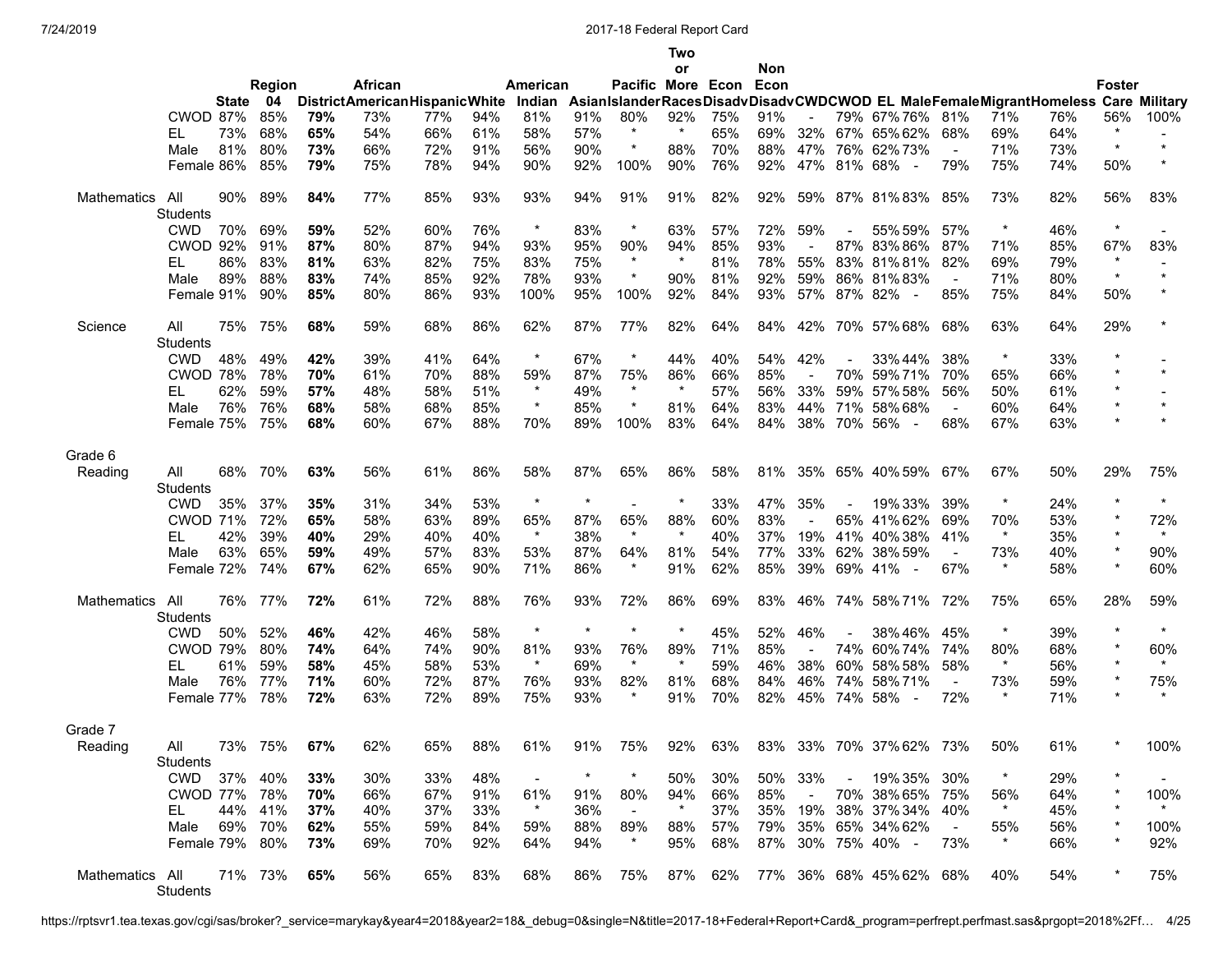**Two**

|                    |                 |              |               |     |                                      |     |     |                |         |                   | or      |     | Non  |     |        |                                                                                         |                |                |     |                |                |
|--------------------|-----------------|--------------|---------------|-----|--------------------------------------|-----|-----|----------------|---------|-------------------|---------|-----|------|-----|--------|-----------------------------------------------------------------------------------------|----------------|----------------|-----|----------------|----------------|
|                    |                 |              | <b>Region</b> |     | African                              |     |     | American       |         | Pacific More Econ |         |     | Econ |     |        |                                                                                         |                |                |     | <b>Foster</b>  |                |
|                    |                 | <b>State</b> | 04            |     | <b>DistrictAmericanHispanicWhite</b> |     |     |                |         |                   |         |     |      |     |        | Indian AsianIslanderRacesDisadvDisadvCWDCWOD EL MaleFemaleMigrantHomeless Care Military |                |                |     |                |                |
|                    | <b>CWD</b>      | 42%          | 43%           | 36% | 30%                                  | 38% | 51% |                |         |                   | 62%     | 35% | 45%  | 36% |        | 28% 37%                                                                                 | 34%            |                | 35% |                |                |
|                    | <b>CWOD 75%</b> |              | 76%           | 68% | 60%                                  | 68% | 86% | 68%            | 87%     | 80%               | 89%     | 65% | 79%  |     |        | 68% 47% 66%                                                                             | 70%            | 41%            | 56% | $\star$        | 74%            |
|                    | EL              | 52%          | 51%           | 45% | 38%                                  | 46% | 44% | $\star$        | 43%     | $\sim$            |         | 46% | 40%  | 28% |        | 47% 45% 44%                                                                             | 47%            | $\star$        | 40% | $\star$        | $\star$        |
|                    | Male            | 69%          | 71%           | 62% | 53%                                  | 62% | 81% | 56%            | 84%     | 89%               | 83%     | 59% | 74%  | 37% | 66%    | 44% 62%                                                                                 | $\sim$         | 45%            | 52% | $\star$        | 73%            |
|                    | Female 73%      |              | 75%           | 68% | 59%                                  | 68% | 85% | 83%            | 89%     | $\star$           | 90%     | 65% | 79%  | 34% |        | 70% 47%<br>$\overline{\phantom{a}}$                                                     | 68%            | $\star$        | 56% | $\star$        | 71%            |
|                    |                 |              |               |     |                                      |     |     |                |         |                   |         |     |      |     |        |                                                                                         |                |                |     |                |                |
| Grade 8            |                 |              |               |     |                                      |     |     |                |         |                   |         |     |      |     |        |                                                                                         |                |                |     |                |                |
| Reading            | All             | 85%          | 85%           | 79% | 74%                                  | 77% | 94% | 80%            | 92%     | 94%               | 95%     | 75% | 89%  |     |        | 45% 81% 45% 75%                                                                         | 82%            | 45%            | 73% | 53%            | 81%            |
|                    | <b>Students</b> |              |               |     |                                      |     |     |                |         |                   |         |     |      |     |        |                                                                                         |                |                |     |                |                |
|                    | <b>CWD</b>      | 49%          | 49%           | 45% | 43%                                  | 43% | 72% | $\star$        | 60%     | $\sim$            |         | 41% | 68%  | 45% |        | 24%46%                                                                                  | 43%            | $\blacksquare$ | 33% | $\star$        | $\star$        |
|                    | CWOD 88%        |              | 88%           | 81% | 78%                                  | 79% | 95% | 83%            | 93%     | 94%               | 99%     | 79% | 90%  |     | 81%    | 47%78%                                                                                  | 84%            | 45%            | 76% | 63%            | 80%            |
|                    |                 | 58%          | 52%           |     |                                      |     | 50% | $\star$        | 49%     | $\sim$            | $\star$ | 45% | 42%  | 24% | 47%    | 45%43%                                                                                  | 47%            | $\star$        |     | $\star$        | $\sim$         |
|                    | EL              |              |               | 45% | 24%                                  | 45% |     |                |         |                   |         |     |      |     |        |                                                                                         |                |                | 48% | $\star$        |                |
|                    | Male            | 82%          | 82%           | 75% | 70%                                  | 73% | 92% | 79%            | 91%     | 100%              | 92%     | 71% | 87%  | 46% |        | 78% 43% 75%                                                                             | $\sim$         | 56%            | 69% |                | 70%            |
|                    | Female 88%      |              | 88%           | 82% | 78%                                  | 81% | 95% | 82%            | 93%     | 90%               | 98%     | 79% | 91%  | 43% |        | 84% 47%<br>$\sim$                                                                       | 82%            | 38%            | 76% | 46%            | 100%           |
|                    |                 |              |               |     |                                      |     |     |                |         |                   |         |     |      |     |        |                                                                                         |                |                |     |                |                |
| <b>Mathematics</b> | All             | 85%          | 85%           | 77% | 70%                                  | 78% | 87% | 71%            | 88%     | 80%               | 82%     | 75% | 84%  | 47% |        | 81% 62% 74%                                                                             | 81%            | 50%            | 72% | 40%            | 79%            |
|                    | <b>Students</b> |              |               |     |                                      |     |     |                |         |                   |         |     |      |     |        |                                                                                         |                |                |     |                |                |
|                    | <b>CWD</b>      | 53%          | 54%           | 47% | 42%                                  | 50% | 58% | $\star$        | $\star$ | $\sim$            | 38%     | 45% | 64%  | 47% |        | 38%46%                                                                                  | 49%            | $\blacksquare$ | 39% | $\star$        | $\star$        |
|                    | <b>CWOD 89%</b> |              | 89%           | 81% | 75%                                  | 81% | 89% | 69%            | 90%     | 80%               | 86%     | 79% | 85%  |     | 81%    | 64%78%                                                                                  | 83%            | 50%            | 76% | 50%            | 77%            |
|                    | EL              | 73%          | 70%           | 62% | 32%                                  | 63% | 68% | $\star$        | 61%     | $\sim$            | $\star$ | 64% | 53%  | 38% |        | 64% 62% 60%                                                                             | 65%            | $\star$        | 61% | $\star$        | $\sim$         |
|                    | Male            | 82%          | 83%           | 74% | 65%                                  | 75% | 88% | 78%            | 87%     | $\star$           | 80%     | 72% | 83%  | 46% |        | 78% 60% 74%                                                                             |                | $\star$        | 70% | $\star$        | 78%            |
|                    | Female 87%      |              | 88%           | 81% | 75%                                  | 82% | 87% | 63%            | 89%     | 100%              | 83%     | 79% | 85%  | 49% |        | 83% 65%<br>$\sim$                                                                       | 81%            | 54%            | 73% | 43%            | $\star$        |
|                    |                 |              |               |     |                                      |     |     |                |         |                   |         |     |      |     |        |                                                                                         |                |                |     |                |                |
| Science            | All             | 75%          | 75%           | 66% | 56%                                  | 66% | 87% | 60%            | 88%     | 87%               | 80%     | 62% | 80%  | 35% |        | 69% 37% 65%                                                                             | 68%            | 53%            | 57% | 39%            | 76%            |
|                    | <b>Students</b> |              |               |     |                                      |     |     |                |         |                   |         |     |      |     |        |                                                                                         |                |                |     |                |                |
|                    | <b>CWD</b>      | 39%          | 41%           | 35% | 30%                                  | 36% | 57% | $\star$        | 55%     | $\sim$            |         | 33% | 53%  | 35% | $\sim$ | 20% 37%                                                                                 | 32%            | $\blacksquare$ | 26% | $\star$        | $\star$        |
|                    | CWOD 78%        |              | 79%           | 69% | 60%                                  | 68% | 89% | 63%            | 88%     | 87%               | 86%     | 66% | 81%  |     | 69%    | 39% 69%                                                                                 | 70%            | 53%            | 60% | 50%            | 75%            |
|                    | EL              | 46%          | 41%           | 37% | 22%                                  | 37% | 49% | $\star$        | 44%     |                   | $\star$ | 38% | 31%  | 20% |        | 39% 37% 39%                                                                             | 36%            | $\star$        | 36% | $\star$        | $\blacksquare$ |
|                    | Male            | 74%          | 74%           | 65% | 53%                                  | 65% | 87% | 64%            | 88%     | 100%              | 81%     | 61% | 80%  | 37% |        | 69% 39% 65%                                                                             | $\sim$         | 63%            | 53% | $\star$        | 70%            |
|                    | Female 76%      |              | 77%           | 68% | 59%                                  | 67% | 87% | 55%            | 87%     | 80%               | 80%     | 64% | 80%  | 32% |        | 70% 36%<br>$\overline{\phantom{a}}$                                                     | 68%            | 42%            | 60% | 42%            | 86%            |
|                    |                 |              |               |     |                                      |     |     |                |         |                   |         |     |      |     |        |                                                                                         |                |                |     |                |                |
| End of Course      |                 |              |               |     |                                      |     |     |                |         |                   |         |     |      |     |        |                                                                                         |                |                |     |                |                |
| English I          | All             | 64%          | 63%           | 52% | 47%                                  | 49% | 78% | 51%            | 78%     | 61%               | 75%     | 48% | 66%  | 23% |        | 56% 19% 45%                                                                             | 60%            | 38%            | 43% | 27%            | 55%            |
|                    | <b>Students</b> |              |               |     |                                      |     |     |                |         |                   |         |     |      |     |        |                                                                                         |                |                |     |                |                |
|                    |                 | 25%          | 26%           | 23% | 21%                                  | 21% | 42% | $\star$        | 65%     | $\star$           | 46%     | 21% | 31%  | 23% |        | 15% 21%                                                                                 | 25%            | $\star$        | 22% | $\star$        | $\star$        |
|                    | <b>CWD</b>      |              |               |     |                                      |     |     |                |         |                   |         |     |      |     |        |                                                                                         |                |                |     |                |                |
|                    | CWOD 68%        |              | 68%           | 56% | 52%                                  | 53% | 81% | 54%<br>$\star$ | 78%     | 59%<br>$\star$    | 78%     | 52% | 69%  |     |        | 56% 20% 49%                                                                             | 63%            | 35%<br>$\star$ | 47% | 35%<br>$\star$ | 68%<br>$\star$ |
|                    | EL              | 30%          | 24%           | 19% | 15%                                  | 20% | 17% |                | 21%     |                   |         | 20% | 16%  | 15% | 20%    | 19% 16%                                                                                 | 23%            |                | 9%  |                |                |
|                    | Male            | 57%          | 57%           | 45% | 39%                                  | 43% | 73% | 42%            | 75%     | $\star$           | 69%     | 41% | 59%  | 21% | 49%    | 16%45%                                                                                  | $\blacksquare$ | 38%            | 39% | $\star$        | 56%            |
|                    | Female 71%      |              | 71%           | 60% | 56%                                  | 58% | 84% | 63%            | 80%     | 73%               | 80%     | 56% | 74%  | 25% |        | 63% 23%<br>$\sim$                                                                       | 60%            | $\star$        | 48% | 42%            | 50%            |
|                    |                 |              |               |     |                                      |     |     |                |         |                   |         |     |      |     |        |                                                                                         |                |                |     |                |                |
| English II         | All             | 66%          | 66%           | 54% | 50%                                  | 51% | 81% | 55%            | 74%     | 53%               | 77%     | 50% | 65%  | 24% |        | 57% 16%48%                                                                              | 60%            | 50%            | 41% | 47%            | 66%            |
|                    | <b>Students</b> |              |               |     |                                      |     |     |                |         |                   |         |     |      |     |        |                                                                                         |                |                |     |                |                |
|                    | <b>CWD</b>      | 25%          | 26%           | 24% | 20%                                  | 22% | 56% | $\star$        | 50%     | $\star$           | $\star$ | 22% | 31%  | 24% |        | 12% 24%                                                                                 | 23%            | $\blacksquare$ | 22% | $\star$        | $\star$        |
|                    | <b>CWOD 71%</b> |              | 70%           | 57% | 55%                                  | 54% | 84% | 61%            | 75%     | 50%               | 84%     | 54% | 68%  |     | 57%    | 16% 52%                                                                                 | 63%            | 50%            | 43% | 50%            | 71%            |
|                    | EL              | 27%          | 22%           | 16% | 17%                                  | 16% | 12% | $\star$        | 19%     | $\star$           |         | 17% | 13%  | 12% | 16%    | 16% 15%                                                                                 | 18%            | $\star$        | 11% | $\star$        | $\star$        |
|                    | Male            | 61%          | 60%           | 48% | 44%                                  | 46% | 76% | 42%            | 73%     | 45%               | 71%     | 45% | 58%  | 24% | 52%    | 15%48%                                                                                  | $\sim$         | $\star$        | 35% | $\star$        | 53%            |
|                    | Female 72%      |              | 72%           | 60% | 56%                                  | 57% | 86% | 63%            | 75%     | 63%               | 84%     | 56% | 73%  | 23% |        | 63% 18%                                                                                 | 60%            | 64%            | 46% | 50%            | 73%            |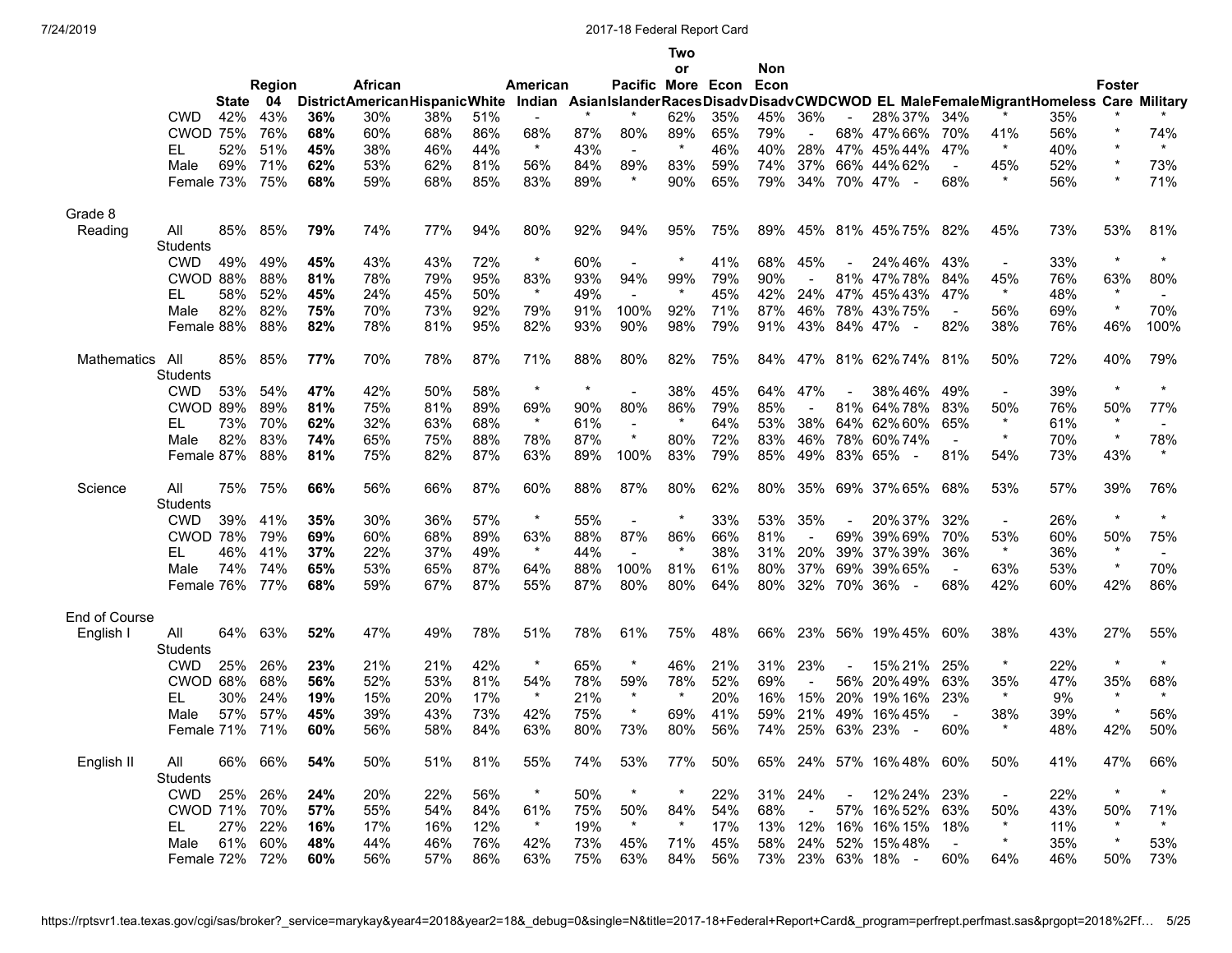**Two**

|                                                    |                 |              |         |     |                                      |     |     |          |     |                          | or             |     | Non |                      |         |                                                                                         |                |                |     |                |         |
|----------------------------------------------------|-----------------|--------------|---------|-----|--------------------------------------|-----|-----|----------|-----|--------------------------|----------------|-----|-----|----------------------|---------|-----------------------------------------------------------------------------------------|----------------|----------------|-----|----------------|---------|
|                                                    |                 |              | Region  |     | African                              |     |     | American |     | Pacific More Econ Econ   |                |     |     |                      |         |                                                                                         |                |                |     | Foster         |         |
|                                                    |                 | <b>State</b> | - 04    |     | <b>DistrictAmericanHispanicWhite</b> |     |     |          |     |                          |                |     |     |                      |         | Indian AsianIslanderRacesDisadvDisadvCWDCWOD EL MaleFemaleMigrantHomeless Care Military |                |                |     |                |         |
| Algebra I                                          | All<br>Students | 82%          | 81%     | 71% | 66%                                  | 70% | 84% | 69%      | 93% | 93%                      | 81%            | 70% |     |                      |         | 76% 38% 76% 54% 66% 77%                                                                 |                | 68%            | 62% | 25%            | 64%     |
|                                                    | <b>CWD</b>      | 47%          | 47%     | 38% | 35%                                  | 39% | 49% | $\star$  | 67% |                          |                | 37% | 42% | 38%                  |         | 35% 35%                                                                                 | 43%            | $\ast$         | 36% | $\star$        | $\star$ |
|                                                    | CWOD 86%        |              | 86%     | 76% | 72%                                  | 74% | 87% | 74%      | 94% | 100%                     | 84%            | 74% | 79% |                      | 76%     | 56%71%                                                                                  | 80%            | 64%            | 67% | 30%            | 73%     |
|                                                    | EL              | 67%          | 61%     | 54% | 57%                                  | 53% | 61% | $\star$  | 75% | $\star$                  | $\star$        | 56% | 45% | 35%                  | 56%     | 54% 50%                                                                                 | 60%            | 86%            | 54% | $\star$        | $\star$ |
|                                                    | Male            | 78%          | 77%     | 66% | 58%                                  | 65% | 82% | 57%      | 92% | 100%                     | 72%            | 64% | 70% | 35%                  |         | 71% 50% 66%                                                                             | $\blacksquare$ | 63%            | 58% | $^\star$       | 61%     |
|                                                    | Female 87%      |              | 86%     | 77% | 73%                                  | 76% | 86% | 83%      | 95% | 88%                      | 88%            | 76% | 82% | 43%                  | 80% 60% | $\sim$                                                                                  | 77%            | 70%            | 67% | $^\star$       | 65%     |
| Biology                                            | All             | 86%          | 85%     | 75% | 73%                                  | 73% | 91% | 77%      | 89% | 80%                      | 96%            | 73% | 83% | 46%                  |         | 79% 50% 71%                                                                             | 79%            | 68%            | 70% | 50%            | 77%     |
|                                                    | Students        |              |         |     |                                      |     |     |          |     |                          |                |     |     |                      |         |                                                                                         |                |                |     | $\star$        | $\star$ |
|                                                    | <b>CWD</b>      | 56%          | 56%     | 46% | 44%                                  | 44% | 66% | $\star$  | 71% | $\blacksquare$           | 60%            | 44% | 57% | 46%                  |         | 33%46%                                                                                  | 46%            | $\ast$         | 53% |                |         |
|                                                    | CWOD 89%        |              | 88%     | 79% | 79%                                  | 76% | 93% | 80%      | 90% | 80%                      | 98%<br>$\star$ | 77% | 85% | $\blacksquare$       | 79%     | 51%75%                                                                                  | 82%            | 68%            | 73% | 50%<br>$\star$ | 86%     |
|                                                    | EL              | 64%          | 58%     | 50% | 53%                                  | 50% | 52% | $\star$  | 56% | $\ast$                   |                | 51% | 44% | 33%                  | 51%     | 50%48%                                                                                  | 53%            | 75%            | 50% |                | $\star$ |
|                                                    | Male            | 83%          | 82%     | 71% | 68%                                  | 69% | 90% | 65%      | 87% |                          | 90%            | 69% | 79% | 46%                  | 75%     | 48%71%                                                                                  | $\blacksquare$ | 64%            | 67% | 38%            | 80%     |
|                                                    | Female 88%      |              | 88%     | 79% | 79%                                  | 77% | 92% | 93%      | 91% | 82%                      | 100%           | 77% | 87% | 46%                  |         | 82% 53%                                                                                 | 79%            | 67%            | 74% | 63%            | 69%     |
| <b>STAAR Percent at Meets Grade Level or Above</b> |                 |              |         |     |                                      |     |     |          |     |                          |                |     |     |                      |         |                                                                                         |                |                |     |                |         |
| Grade 3                                            |                 |              |         |     |                                      |     |     |          |     |                          |                |     |     |                      |         |                                                                                         |                |                |     |                |         |
| Reading                                            | All<br>Students | 43%          | 43%     | 39% | 26%                                  | 37% | 66% | 42%      | 71% |                          | 65%            | 33% | 61% | 28%                  |         | 39% 34% 36%                                                                             | 41%            | 18%            | 28% | 20%            | 40%     |
|                                                    | <b>CWD</b>      | 28%          | 29%     | 28% | 26%                                  | 27% | 37% | $\star$  | 32% | $\overline{\phantom{a}}$ |                | 26% | 37% | 28%                  |         | 24% 26%                                                                                 | 30%            | $\ast$         | 12% | $\star$        | $\star$ |
|                                                    | CWOD 44%        |              | 44%     | 39% | 26%                                  | 38% | 67% | 41%      | 72% | $\star$                  | 66%            | 34% | 62% |                      | 39%     | 35% 37%                                                                                 | 41%            | 20%            | 29% | 20%            | 43%     |
|                                                    | EL              | 32%          | 32%     | 34% | 19%                                  | 34% | 32% | 33%      | 39% | $\star$                  |                | 34% | 39% | 24%                  |         | 35% 34% 32%                                                                             | 36%            | 20%            | 25% | $\star$        |         |
|                                                    | Male            | 40%          | 40%     | 36% | 24%                                  | 35% | 65% | 42%      | 68% |                          | 55%            | 31% | 59% | 26%                  |         | 37% 32% 36%                                                                             | $\blacksquare$ | 11%            | 24% | 20%            | $\star$ |
|                                                    | Female 45%      |              | 46%     | 41% | 29%                                  | 40% | 66% | 42%      | 74% | $\star$                  | 75%            | 35% | 64% | 30%                  |         | 41% 36%<br>$\sim$                                                                       | 41%            | 25%            | 33% | $\star$        | 36%     |
| <b>Mathematics</b>                                 | All<br>Students | 46%          | 47%     | 43% | 29%                                  | 43% | 69% | 42%      | 78% | $\star$                  | 67%            | 38% | 65% | 29%                  |         | 44% 41% 44%                                                                             | 43%            | 41%            | 35% | 18%            | 24%     |
|                                                    | <b>CWD</b>      | 30%          | 31%     | 29% | 27%                                  | 28% | 41% | $\star$  | 52% | $\blacksquare$           | 36%            | 27% | 43% | 29%                  |         | 26% 28%                                                                                 | 32%            | $\star$        | 10% | $\star$        |         |
|                                                    | CWOD 48%        |              | 48%     | 44% | 29%                                  | 44% | 71% | 41%      | 79% | $\star$                  | 68%            | 39% | 66% |                      |         | 44% 42% 45%                                                                             | 43%            | 40%            | 37% | 18%            | 25%     |
|                                                    | EL              | 39%          | 40%     | 41% | 32%                                  | 41% | 46% | 22%      | 54% | $\star$                  |                | 40% | 47% | 26%                  |         | 42% 41% 42%                                                                             | 40%            | 47%            | 31% | $\ast$         |         |
|                                                    | Male            | 47%          | 48%     | 44% | 28%                                  | 44% | 72% | 33%      | 77% | $\star$                  | 60%            | 38% | 66% | 28%                  |         | 45% 42% 44%                                                                             | $\sim$         | 33%            | 35% | $\star$        | $\star$ |
|                                                    | Female 45%      |              | 46%     | 43% | 30%                                  | 42% | 66% | 50%      | 79% | $^\ast$                  | 74%            | 38% | 64% | 32%                  | 43% 40% | $\overline{\phantom{a}}$                                                                | 43%            | 50%            | 35% | 17%            | 18%     |
| Grade 4                                            |                 |              |         |     |                                      |     |     |          |     |                          |                |     |     |                      |         |                                                                                         |                |                |     |                |         |
| Reading                                            | All<br>Students | 45%          | 46%     | 38% | 30%                                  | 35% | 72% | 38%      | 73% | 25%                      | 68%            | 32% | 64% | 28%                  |         | 39% 26% 36%                                                                             | 41%            | 16%            | 33% | 19%            | 55%     |
|                                                    | <b>CWD</b>      | 28%          | 29%     | 28% | 26%                                  | 26% | 49% |          | 37% |                          | 40%            | 26% | 41% | 28%                  |         | 18% 29%                                                                                 | 25%            | $\blacksquare$ | 34% |                |         |
|                                                    | CWOD 47%        |              | 47%     | 39% | 30%                                  | 35% | 73% | 36%      | 74% | 25%                      | 69%            | 33% | 65% |                      |         | 39% 26% 37%                                                                             | 41%            | 16%            | 33% | 22%            | 55%     |
|                                                    | EL 1            | 29% 27%      |         | 26% | 15%                                  | 26% | 20% | $\star$  | 34% | $\star$                  |                | 25% |     |                      |         | 32% 18% 26% 26% 23% 29%                                                                 |                | 15%            | 21% |                |         |
|                                                    | Male 43% 44%    |              |         | 36% | 27%                                  | 33% | 71% | 31%      | 71% |                          | 65%            | 30% |     |                      |         | 63% 29% 37% 23% 36%                                                                     |                | $\star$        | 29% | *              | 43%     |
|                                                    | Female 47% 47%  |              |         | 41% | 33%                                  | 37% | 73% | 44%      | 75% | $\star$                  | 70%            | 35% |     |                      |         | 65% 25% 41% 29% -                                                                       | 41%            | 27%            | 38% |                |         |
|                                                    | Mathematics All |              | 48% 50% | 47% | 33%                                  | 46% | 69% | 54%      | 81% | 44%                      | 64%            | 42% |     |                      |         | 65% 27% 48% 42% 46% 47%                                                                 |                | 40%            | 38% | 33%            | 22%     |
|                                                    | Students        |              |         |     |                                      |     |     |          |     |                          |                |     |     |                      |         |                                                                                         |                |                |     |                |         |
|                                                    | CWD             | 29% 30%      |         | 27% | 23%                                  | 26% | 50% | $\star$  | 36% | $\sim$                   | 30%            | 25% |     | 43% 27%              |         | - 19% 29% 23%                                                                           |                | $\sim$         | 30% |                |         |
|                                                    | CWOD 50% 52%    |              |         | 48% | 34%                                  | 48% | 70% | 55%      | 82% | 44%                      | 66%            | 44% | 66% | $\sim 100$ m $^{-1}$ |         | 48% 43% 48% 48%                                                                         |                | 40%            | 39% | 33%            | 22%     |
|                                                    | EL -            |              | 38% 40% | 42% | 27%                                  | 42% | 29% | 38%      | 54% | $\star$                  | $\star$        | 42% |     |                      |         | 43% 19% 43% 42% 42% 42%                                                                 |                | 43%            | 34% | $\star$        | $\star$ |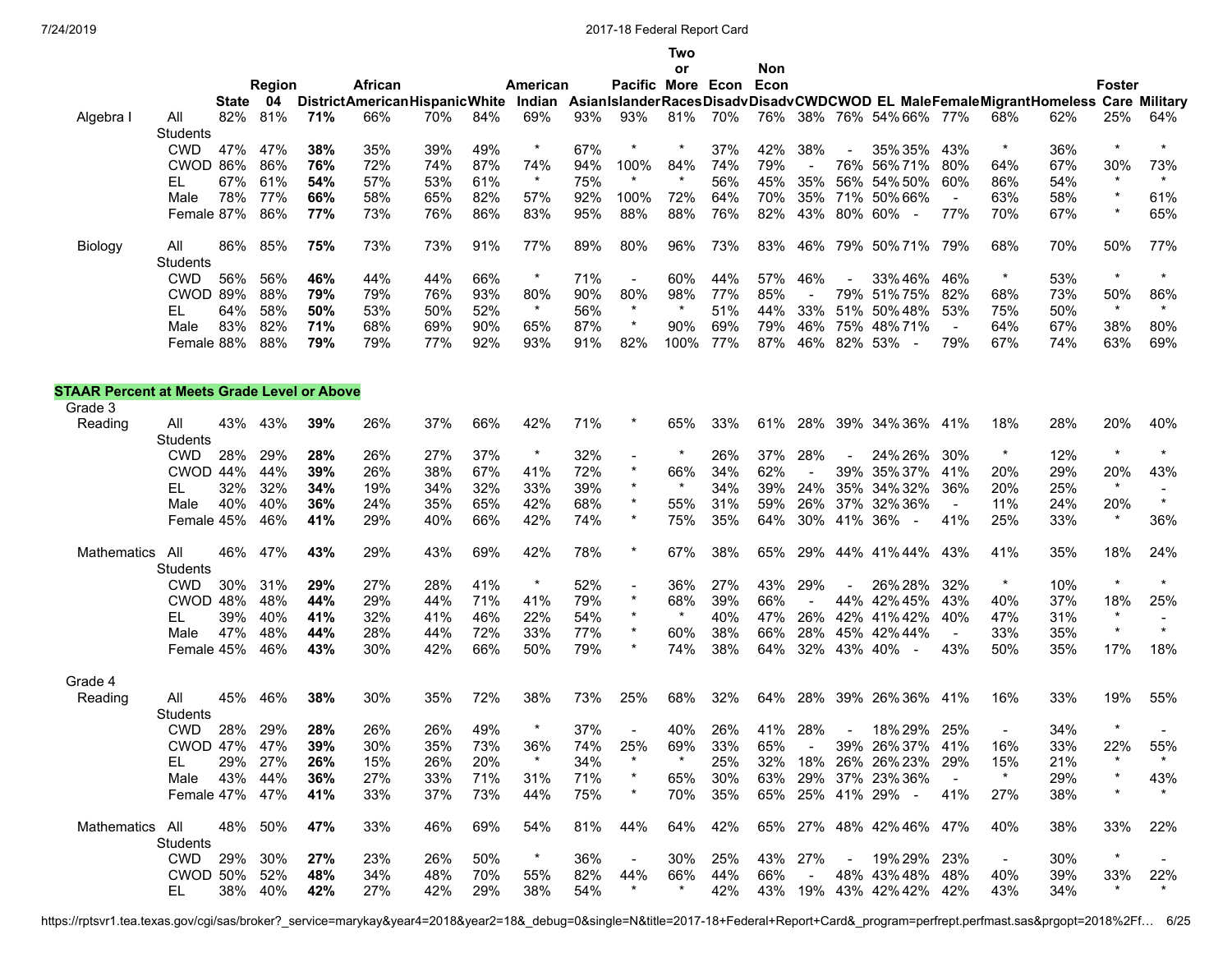|             |                 |              |         |     |                                      |     |     |                |         |                   | Two            |             |      |                |            |                                                                                         |                          |         |     |                |          |
|-------------|-----------------|--------------|---------|-----|--------------------------------------|-----|-----|----------------|---------|-------------------|----------------|-------------|------|----------------|------------|-----------------------------------------------------------------------------------------|--------------------------|---------|-----|----------------|----------|
|             |                 |              |         |     |                                      |     |     |                |         |                   | or             |             | Non  |                |            |                                                                                         |                          |         |     |                |          |
|             |                 |              | Region  |     | African                              |     |     | American       |         | Pacific More Econ |                |             | Econ |                |            |                                                                                         |                          |         |     | <b>Foster</b>  |          |
|             |                 | <b>State</b> | - 04    |     | <b>DistrictAmericanHispanicWhite</b> |     |     |                |         |                   |                |             |      |                |            | Indian AsianIslanderRacesDisadvDisadvCWDCWOD EL MaleFemaleMigrantHomeless Care Military |                          |         |     |                |          |
|             | Male            | 48%          | 51%     | 46% | 31%                                  | 47% | 70% | 50%            | 81%     | $^\ast$           | 62%            | 42%         | 65%  |                |            | 29% 48% 42% 46%                                                                         |                          | 50%     | 36% | 38%<br>$\star$ | 0%       |
|             | Female 47%      |              | 49%     | 47% | 35%                                  | 46% | 68% | 56%            | 81%     |                   | 66%            | 43%         |      | 64% 23%        | 48% 42%    | $\overline{\phantom{a}}$                                                                | 47%                      | 33%     | 40% |                |          |
| Grade 5     |                 |              |         |     |                                      |     |     |                |         |                   |                |             |      |                |            |                                                                                         |                          |         |     |                |          |
| Reading     | All             | 53%          | 53%     | 46% | 38%                                  | 43% | 77% | 55%            | 80%     | 73%               | 73%            | 40%         | 71%  | 29%            |            | 48% 30% 43%                                                                             | 49%                      | 27%     | 44% | 13%            | 60%      |
|             | Students        |              |         |     |                                      |     |     |                |         |                   |                |             |      |                |            |                                                                                         |                          |         |     |                |          |
|             | <b>CWD</b>      | 30%          | 31%     | 29% | 30%                                  | 27% | 46% | $\star$        | 56%     | $^\ast$           | 21%            | 28%         | 37%  | 29%            |            | 16% 29%                                                                                 | 30%                      | $\ast$  | 29% | $\star$        |          |
|             | CWOD 56%        |              | 55%     | 48% | 39%                                  | 44% | 79% | 56%            | 80%     | 80%               | 78%            | 41%         | 73%  | $\blacksquare$ | 48%        | 31%45%                                                                                  | 51%                      | 24%     | 45% | 22%            | 60%      |
|             | EL              | 35%          | 29%     | 30% | 26%                                  | 30% | 28% | 42%            | 26%     | $\star$           | $\star$        | 29%         | 34%  | 16%            |            | 31% 30% 27%                                                                             | 32%                      | 31%     | 29% | $\star$        |          |
|             | Male            | 50%          | 50%     | 43% | 35%                                  | 40% | 72% | 22%            | 78%     | $^\ast$           | 73%            | 37%         | 68%  | 29%            |            | 45% 27% 43%                                                                             | $\overline{\phantom{a}}$ | 36%     | 44% | $\star$        | $\star$  |
|             | Female 56%      |              | 56%     | 49% | 41%                                  | 46% | 82% | 70%            | 82%     | 100%              | 73%            | 43%         | 75%  | 30%            | 51% 32%    |                                                                                         | 49%                      | 13%     | 44% | 10%            | $^\star$ |
|             |                 |              |         |     |                                      |     |     |                |         |                   |                |             |      |                |            |                                                                                         |                          |         |     |                |          |
| Mathematics | All             | 57%          | 57%     | 52% | 38%                                  | 52% | 72% | 38%            | 86%     | 64%               | 73%            | 47%         | 71%  | 31%            |            | 53% 44% 51%                                                                             | 53%                      | 32%     | 44% | 25%            | 33%      |
|             | Students        |              |         |     |                                      |     |     |                |         |                   |                |             |      |                |            |                                                                                         |                          |         |     |                |          |
|             | <b>CWD</b>      | 34%          | 35%     | 31% | 29%                                  | 31% | 41% | $\star$        | 72%     | $\star$           | 32%            | 30%         | 39%  | 31%            |            | 23% 32%                                                                                 | 30%                      | $\star$ | 33% | $\star$        |          |
|             | CWOD 60%        |              | 59%     | 53% | 39%                                  | 54% | 74% | 37%            | 86%     | 60%               | 77%            | 49%         | 73%  |                |            | 53% 45% 53%                                                                             | 54%                      | 33%     | 45% | 44%            | 33%      |
|             | EL              | 46%          | 42%     | 44% | 28%                                  | 44% | 40% | 25%            | 47%     | $\star$           | $\star$        | 44%         | 43%  | 23%            |            | 45% 44% 44%                                                                             | 44%                      | 23%     | 41% | $\star$        |          |
|             | Male            | 57%          | 56%     | 51% | 36%                                  | 51% | 70% | 22%            | 84%     | $\star$           | 73%            | 46%         | 70%  | 32%            |            | 53% 44% 51%                                                                             | $\blacksquare$           | 29%     | 42% | $\star$        | $\star$  |
|             | Female 58%      |              | 58%     | 53% | 39%                                  | 52% | 74% | 45%            | 88%     | 83%               | 74%            | 48%         | 73%  | 30%            | 54% 44%    | $\overline{\phantom{a}}$                                                                | 53%                      | 38%     | 47% | 20%            | $^\star$ |
|             | All             | 40%          | 41%     | 35% | 25%                                  | 33% | 61% | 34%            | 71%     | 54%               | 60%            | 29%         |      | 57% 24%        |            | 36% 22% 36%                                                                             | 34%                      | 25%     | 30% | 0%             |          |
| Science     |                 |              |         |     |                                      |     |     |                |         |                   |                |             |      |                |            |                                                                                         |                          |         |     |                |          |
|             | <b>Students</b> |              |         |     |                                      |     |     | $\star$        |         | $\ast$            |                |             |      |                |            |                                                                                         |                          | $\ast$  |     | $^\star$       |          |
|             | <b>CWD</b>      | 25%          | 26%     | 24% | 24%                                  | 23% | 31% |                | 39%     |                   | 17%            | 23%         | 29%  | 24%            |            | 15% 24%                                                                                 | 25%                      |         | 25% | $\star$        | $\star$  |
|             | CWOD 42%        |              | 42%     | 36% | 25%                                  | 33% | 63% | 30%<br>$\star$ | 72%     | 50%<br>$\star$    | 65%<br>$\star$ | 30%         | 59%  |                | 36%        | 23%37%                                                                                  | 34%                      | 26%     | 31% | $^\star$       |          |
|             | EL              | 24%          | 21%     | 22% | 15%                                  | 22% | 21% |                | 27%     |                   |                | 22%         | 24%  | 15%            |            | 23% 22% 24%                                                                             | 20%                      | 19%     | 14% |                | $\star$  |
|             | Male            | 42%          | 43%     | 36% | 25%                                  | 34% | 62% | $\star$        | 72%     | $\star$           | 59%            | 31%         | 58%  | 24%            | 37%        | 24%36%                                                                                  | $\blacksquare$           | 27%     | 30% | $\star$        |          |
|             | Female 38%      |              | 39%     | 34% | 25%                                  | 31% | 61% | 45%            | 70%     | 67%               | 62%            | 28%         | 57%  | 25%            | 34% 20%    | $\sim$                                                                                  | 34%                      | 22%     | 31% | $\star$        |          |
| Grade 6     |                 |              |         |     |                                      |     |     |                |         |                   |                |             |      |                |            |                                                                                         |                          |         |     |                |          |
| Reading     | All             | 38%          | 40%     | 35% | 27%                                  | 31% | 68% | 46%            | 71%     | 47%               | 68%            | 29%         | 61%  | 26%            |            | 36% 14% 32%                                                                             | 39%                      | 33%     | 24% | 12%            | 30%      |
|             | Students        |              |         |     |                                      |     |     |                |         |                   |                |             |      |                |            |                                                                                         |                          |         |     |                |          |
|             | <b>CWD</b>      | 22%          | 23%     | 26% | 25%                                  | 24% | 34% | $\star$        | $\star$ |                   |                | 25%         | 31%  | 26%            |            | 12% 24%                                                                                 | 28%                      | $\ast$  | 18% |                | $\star$  |
|             | CWOD 40%        |              | 41%     | 36% | 27%                                  | 32% | 70% | 50%            | 72%     | 47%               | 70%            | 29%         | 62%  |                | 36%        | 14%33%                                                                                  | 40%                      | 30%     | 25% | $^\star$       | 33%      |
|             | EL              | 14%          | 12%     | 14% | 11%                                  | 14% | 24% | $\star$        | 16%     | $\star$           | $\star$        | 14%         | 16%  | 12%            | 14%        | 14% 14%                                                                                 | 14%                      | $\star$ | 8%  | $\star$        | $\star$  |
|             | Male            | 34%          | 35%     | 32% | 22%                                  | 28% | 62% | 41%            | 71%     | 55%               | 66%            | 25%         | 57%  | 24%            | 33%        | 14%32%                                                                                  | $\blacksquare$           | 36%     | 21% | $^\star$       | 50%      |
|             | Female 42%      |              | 45%     | 39% | 31%                                  | 35% | 74% | 57%            | 71%     | $\ast$            | 70%            | 32%         | 65%  | 28%            | 40% 14%    |                                                                                         | 39%                      | $\star$ | 27% | $\star$        | 10%      |
|             |                 |              |         |     |                                      |     |     |                |         |                   |                |             |      |                |            |                                                                                         |                          |         |     |                |          |
| Mathematics | All             | 43%          | 45%     | 40% | 27%                                  | 39% | 66% | 52%            | 81%     | 44%               | 64%            | 35%         | 60%  | 25%            |            | 42% 25% 41%                                                                             | 39%                      | 33%     | 30% | 11%            | 41%      |
|             | Students        |              |         |     |                                      |     |     |                |         |                   |                |             |      |                |            |                                                                                         |                          |         |     |                |          |
|             | CWD 23% 25%     |              |         | 25% | 25%                                  | 24% | 36% | $\star$        | $\star$ | $\star$           | $\star$        | 24% 31% 25% |      |                | $\sim$     | 14% 25% 26%                                                                             |                          | $\star$ | 17% | $\overline{a}$ |          |
|             | CWOD 46% 47%    |              |         | 42% | 27%                                  | 41% | 68% | 57%            | 81%     | 47%               | 67%            | 36%         | 62%  | $\sim$         |            | 42% 26% 44%                                                                             | 40%                      | 30%     | 32% |                | 40%      |
|             | EL.             |              | 24% 23% | 25% | 14%                                  | 25% | 25% | $\star$        | 42%     |                   | $\ast$         | 26%         |      | 21% 14%        |            | 26% 25% 27%                                                                             | 23%                      | $\star$ | 25% |                |          |
|             | Male            |              | 44% 46% | 41% | 26%                                  | 41% | 67% | 53%            | 82%     | 45%               | 60%            | 36%         | 63%  |                |            | 25% 44% 27%41%                                                                          | $\blacksquare$           | 36%     | 26% |                | 63%      |
|             | Female 42% 44%  |              |         | 39% | 28%                                  | 37% | 65% | 50%            | 80%     | $\star$           | 68%            | 34%         |      |                |            | 58% 26% 40% 23% -                                                                       | 39%                      | $\star$ | 34% | $\star$        | $\star$  |
|             |                 |              |         |     |                                      |     |     |                |         |                   |                |             |      |                |            |                                                                                         |                          |         |     |                |          |
| Grade 7     |                 |              |         |     |                                      |     |     |                |         |                   |                |             |      |                |            |                                                                                         |                          |         |     |                |          |
| Reading     | All             |              | 47% 49% | 42% | 34%                                  | 38% | 75% | 39%            | 80%     | 75%               | 71%            | 36%         |      |                |            | 65% 24% 44% 12% 37% 47%                                                                 |                          | 20%     | 36% |                | 55%      |
|             | Students        |              |         |     |                                      |     |     |                |         |                   |                |             |      |                |            |                                                                                         |                          |         |     |                |          |
|             | <b>CWD</b>      |              | 23% 24% | 24% | 20%                                  | 25% | 31% |                |         | $\ast$            | 40%            | 23%         |      | 34% 24%        | $\sim$ $-$ | 11% 25% 22%                                                                             |                          | $\star$ | 14% |                |          |

https://rptsvr1.tea.texas.gov/cgi/sas/broker?\_service=marykay&year4=2018&year2=18&\_debug=0&single=N&title=2017-18+Federal+Report+Card&\_program=perfrept.perfmast.sas&prgopt=2018%2Ff… 7/25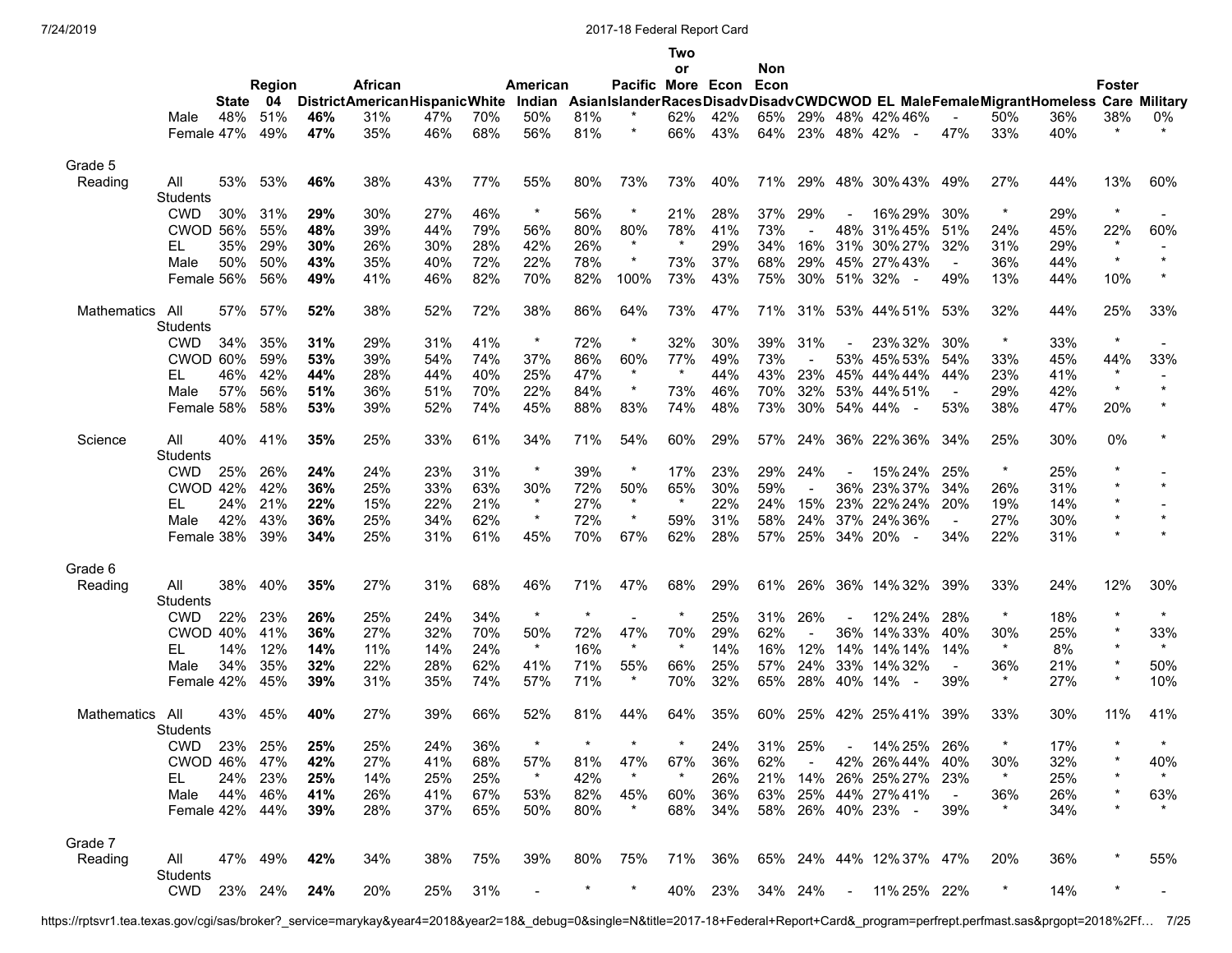**Two**

|                    |                        |       |         |     |                                      |     |     |          |         |                        | or       |     | Non |                |                |                                                                                         |                          |                |     |               |                          |
|--------------------|------------------------|-------|---------|-----|--------------------------------------|-----|-----|----------|---------|------------------------|----------|-----|-----|----------------|----------------|-----------------------------------------------------------------------------------------|--------------------------|----------------|-----|---------------|--------------------------|
|                    |                        |       | Region  |     | African                              |     |     | American |         | Pacific More Econ Econ |          |     |     |                |                |                                                                                         |                          |                |     | <b>Foster</b> |                          |
|                    |                        | State | 04      |     | <b>DistrictAmericanHispanicWhite</b> |     |     |          |         |                        |          |     |     |                |                | Indian AsianIslanderRacesDisadvDisadvCWDCWOD EL MaleFemaleMigrantHomeless Care Military |                          |                |     |               |                          |
|                    | CWOD 50%               |       | 51%     | 44% | 36%                                  | 39% | 78% | 39%      | 80%     | 80%                    | 73%      | 37% | 66% |                |                | 44% 12% 39%                                                                             | 48%                      | 22%            | 39% |               | 55%                      |
|                    | EL                     | 16%   | 13%     | 12% | 17%                                  | 11% | 14% | $\star$  | 12%     |                        |          | 11% | 13% | 11%            | 12%            | 12% 11%                                                                                 | 13%                      | $\star$        | 13% | $\star$       | $\star$                  |
|                    | Male                   | 42%   | 44%     | 37% | 29%                                  | 33% | 70% | 35%      | 77%     | 89%                    | 61%      | 31% | 60% | 25%            | 39%            | 11% 37%                                                                                 | $\blacksquare$           | 18%            | 36% | $\star$       | 50%                      |
|                    | Female 53%             |       | 54%     | 47% | 40%                                  | 42% | 81% | 45%      | 84%     | $\star$                | 82%      | 40% | 70% | 22%            | 48%            | 13%<br>$\sim$                                                                           | 47%                      | $\star$        | 37% | $\star$       | 54%                      |
| Mathematics        | All<br><b>Students</b> | 39%   | 42%     | 36% | 26%                                  | 34% | 62% | 32%      | 75%     | 75%                    | 54%      | 32% | 52% | 21%            |                | 37% 15% 35%                                                                             | 37%                      | 20%            | 31% | $\star$       | 38%                      |
|                    | <b>CWD</b>             | 20%   | 21%     | 21% | 18%                                  | 21% | 34% | $\sim$   |         |                        | 15%      | 20% | 26% | 21%            |                | 10% 21%                                                                                 | 21%                      | $\ast$         | 21% |               |                          |
|                    | <b>CWOD 41%</b>        |       | 44%     | 37% | 27%                                  | 36% | 65% | 32%      | 76%     | 80%                    | 58%      | 33% | 53% |                | 37%            | 16%37%                                                                                  | 38%                      | 24%            | 32% | $\star$       | 35%                      |
|                    | EL                     | 17%   | 17%     | 15% | 20%                                  | 15% | 22% | $\star$  | 26%     | $\sim$                 | $\star$  | 15% | 15% | 10%            | 16%            | 15% 16%                                                                                 | 15%                      | $\ast$         | 16% | $\star$       | $\star$                  |
|                    | Male                   | 38%   | 41%     | 35% | 24%                                  | 33% | 61% | 44%      | 74%     | 89%                    | 49%      | 30% | 51% | 21%            | 37%            | 16% 35%                                                                                 | $\sim$                   | 18%            | 30% | $\star$       | 36%                      |
|                    | Female 40%             |       | 43%     | 37% | 28%                                  | 36% | 63% | 17%      | 77%     | $\star$                | 59%      | 33% | 53% | 21%            | 38% 15%        | $\overline{\phantom{a}}$                                                                | 37%                      | $\ast$         | 32% | $\star$       | 36%                      |
| Grade 8            |                        |       |         |     |                                      |     |     |          |         |                        |          |     |     |                |                |                                                                                         |                          |                |     |               |                          |
| Reading            | All<br><b>Students</b> | 48%   | 50%     | 44% | 34%                                  | 41% | 75% | 60%      | 76%     | 75%                    | 62%      | 37% | 66% | 26%            | 46%            | 8% 41%                                                                                  | 48%                      | 14%            | 34% | 16%           | 50%                      |
|                    | <b>CWD</b>             | 23%   | 24%     | 26% | 27%                                  | 25% | 36% | $\star$  | 60%     | $\blacksquare$         | $^\star$ | 25% | 38% | 26%            |                | 7% 27%                                                                                  | 25%                      | $\blacksquare$ | 27% | $\star$       | $\star$                  |
|                    | <b>CWOD 51%</b>        |       | 52%     | 46% | 35%                                  | 42% | 78% | 63%      | 76%     | 75%                    | 66%      | 39% | 68% | $\blacksquare$ | 46%            | 8% 42%                                                                                  | 49%                      | 14%            | 34% | 19%           | 53%                      |
|                    | EL                     | 13%   | 10%     | 8%  | 7%                                   | 8%  | 6%  | $\star$  | 13%     | $\blacksquare$         | $\ast$   | 8%  | 8%  | 7%             | 8%             | 8% 7%                                                                                   | 9%                       | $\star$        | 11% | $\ast$        | $\overline{\phantom{a}}$ |
|                    | Male                   | 44%   | 45%     | 41% | 29%                                  | 37% | 73% | 64%      | 73%     | 50%                    | 52%      | 33% | 64% | 27%            | 42%            | 7% 41%                                                                                  | $\sim$                   | 11%            | 29% | $\star$       | 40%                      |
|                    | Female 53%             |       | 54%     | 48% | 39%                                  | 44% | 78% | 55%      | 79%     | 90%                    | 71%      | 41% | 69% | 25%            | 49%            | 9%<br>$\blacksquare$                                                                    | 48%                      | 15%            | 38% | 15%           | 67%                      |
| <b>Mathematics</b> | All<br><b>Students</b> | 50%   | 51%     | 42% | 32%                                  | 42% | 61% | 35%      | 75%     | 50%                    | 51%      | 39% | 56% | 27%            |                | 44% 25% 40%                                                                             | 44%                      | 20%            | 38% | 15%           | 14%                      |
|                    | <b>CWD</b>             | 25%   | 27%     | 27% | 24%                                  | 28% | 35% | $\star$  | $\star$ |                        | 23%      | 26% | 39% | 27%            |                | 13% 28%                                                                                 | 26%                      | $\blacksquare$ | 26% | $\star$       | $\star$                  |
|                    | CWOD 53%               |       | 54%     | 44% | 33%                                  | 44% | 63% | 38%      | 76%     | 50%                    | 54%      | 40% | 57% |                |                | 44% 26% 42%                                                                             | 45%                      | 20%            | 39% | 19%           | 15%                      |
|                    | EL                     | 30%   | 27%     | 25% | 14%                                  | 25% | 30% | $\star$  | 34%     | $\sim$                 | $\star$  | 25% | 23% | 13%            |                | 26% 25% 25%                                                                             | 25%                      | $\star$        | 29% | $\star$       |                          |
|                    | Male                   | 48%   | 49%     | 40% | 28%                                  | 41% | 61% | 44%      | 73%     | $\star$                | 58%      | 36% | 56% | 28%            | 42%            | 25%40%                                                                                  | $\overline{\phantom{a}}$ | $\star$        | 32% | $\star$       | 11%                      |
|                    | Female 53%             |       | 53%     | 44% | 36%                                  | 44% | 62% | 25%      | 77%     | 57%                    | 44%      | 41% | 55% | 26%            | 45% 25%        | $\sim$                                                                                  | 44%                      | 31%            | 43% | 14%           | $\star$                  |
| Science            | All<br><b>Students</b> | 50%   | 51%     | 41% | 28%                                  | 40% | 70% | 48%      | 78%     | 73%                    | 50%      | 36% | 61% | 25%            |                | 43% 14% 42%                                                                             | 41%                      | 21%            | 36% | 6%            | 29%                      |
|                    | <b>CWD</b>             | 23%   | 25%     | 25% | 23%                                  | 23% | 42% | $\star$  | 45%     | $\blacksquare$         |          | 22% | 40% | 25%            |                | 7% 27%                                                                                  | 21%                      | $\blacksquare$ | 24% | $\star$       | $\star$                  |
|                    | CWOD 53%               |       | 54%     | 43% | 29%                                  | 41% | 72% | 50%      | 78%     | 73%                    | 53%      | 37% | 62% |                | 43%            | 15% 44%                                                                                 | 42%                      | 21%            | 37% | 7%            | 31%                      |
|                    | EL                     | 19%   | 16%     | 14% | 4%                                   | 14% | 18% | $\star$  | 26%     | $\sim$                 | $\star$  | 15% | 13% | 7%             | 15%            | 14% 16%                                                                                 | 13%                      | $\star$        | 18% | $\star$       |                          |
|                    | Male                   | 51%   | 52%     | 42% | 28%                                  | 41% | 71% | 57%      | 79%     | 60%                    | 58%      | 36% | 64% | 27%            | 44%            | 16%42%                                                                                  | $\sim$                   | 25%            | 34% | $\star$       | 20%                      |
|                    | Female 50%             |       | 51%     | 41% | 29%                                  | 39% | 69% | 36%      | 76%     | 80%                    | 43%      | 35% | 59% | 21%            | 42%            | 13%<br>$\overline{\phantom{a}}$                                                         | 41%                      | 17%            | 37% | 0%            | 43%                      |
| End of Course      |                        |       |         |     |                                      |     |     |          |         |                        |          |     |     |                |                |                                                                                         |                          |                |     |               |                          |
| English I          | All<br>Students        |       | 43% 43% | 33% | 26%                                  | 30% | 65% | 40%      | 73%     | 50%                    | 59%      | 28% |     |                |                | 51% 14% 35% 6% 27%                                                                      | 40%                      | 23%            | 25% | 9%            | 33%                      |
|                    | CWD 14%                |       | 15%     | 14% | 14%                                  | 12% | 30% | $\ast$   | 60%     | $^\star$               | 15%      | 13% | 21% | 14%            | $\blacksquare$ | 6% 13%                                                                                  | 15%                      | $\ast$         | 17% | $\star$       |                          |
|                    | CWOD 47%               |       | 47%     | 35% | 29%                                  | 32% | 68% | 43%      | 73%     | 47%                    | 63%      | 30% | 54% | $\blacksquare$ | 35%            | 6% 29%                                                                                  | 42%                      | 22%            | 26% | 12%           | 41%                      |
|                    | EL.                    | 10%   | 8%      | 6%  | 4%                                   | 6%  | 7%  | $\star$  | 10%     | $\star$                | $\star$  | 6%  | 5%  | 6%             | 6%             | 6% 5%                                                                                   | 7%                       | $\star$        | 3%  | $\star$       |                          |
|                    | Male                   |       | 37% 37% | 27% | 20%                                  | 24% | 59% | 29%      | 69%     | $\star$                | 49%      | 22% | 43% | 13%            | 29%            | 5% 27%                                                                                  | $\sim$                   | 19%            | 21% | $\ast$        | 36%                      |
|                    | Female 51% 51%         |       |         | 40% | 34%                                  | 36% | 72% | 53%      | 76%     | 64%                    | 66%      | 34% | 60% |                | 15% 42%        | 7%<br>$\sim$ $-$                                                                        | 40%                      | $\star$        | 28% | 17%           | 28%                      |
| English II         | All<br>Students        |       | 47% 47% | 36% | 29%                                  | 32% | 69% | 40%      | 64%     | 42%                    | 63%      | 31% |     |                |                | 51% 15% 38% 6% 30% 42%                                                                  |                          | 23%            | 22% | 27%           | 55%                      |

https://rptsvr1.tea.texas.gov/cgi/sas/broker?\_service=marykay&year4=2018&year2=18&\_debug=0&single=N&title=2017-18+Federal+Report+Card&\_program=perfrept.perfmast.sas&prgopt=2018%2Ff… 8/25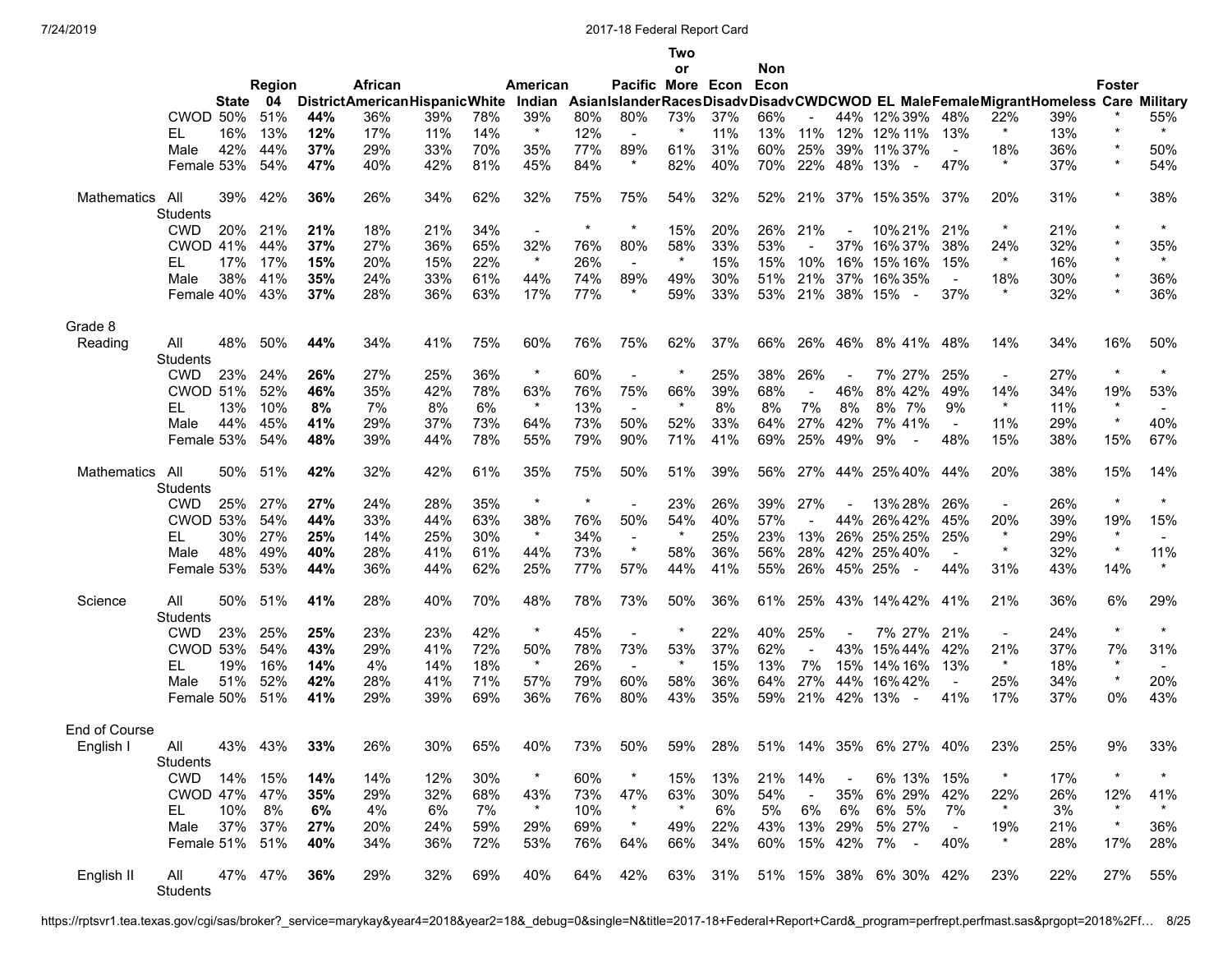|                                                        |                        |       |               |     |                                      |     |     |                |     |                   | Two     |         |        |                          |            |                                                                                         |                |                          |     |               |                |
|--------------------------------------------------------|------------------------|-------|---------------|-----|--------------------------------------|-----|-----|----------------|-----|-------------------|---------|---------|--------|--------------------------|------------|-----------------------------------------------------------------------------------------|----------------|--------------------------|-----|---------------|----------------|
|                                                        |                        |       |               |     |                                      |     |     |                |     |                   | or      |         | Non    |                          |            |                                                                                         |                |                          |     |               |                |
|                                                        |                        |       | <b>Region</b> |     | African                              |     |     | American       |     | Pacific More Econ |         |         | Econ   |                          |            |                                                                                         |                |                          |     | <b>Foster</b> |                |
|                                                        |                        | State | -04           |     | <b>DistrictAmericanHispanicWhite</b> |     |     |                |     |                   |         |         |        |                          |            | Indian AsianIslanderRacesDisadvDisadvCWDCWOD EL MaleFemaleMigrantHomeless Care Military |                |                          |     |               |                |
|                                                        | <b>CWD</b>             | 14%   | 16%           | 15% | 13%                                  | 14% | 40% | $\star$        | 33% |                   |         | 14%     | 20%    | 15%                      |            | 5% 16%                                                                                  | 14%            |                          | 11% | $^\star$      |                |
|                                                        | <b>CWOD 51%</b>        |       | 50%           | 38% | 32%                                  | 34% | 71% | 45%            | 65% | 44%               | 68%     | 33%     | 54%    | $\overline{\phantom{a}}$ | 38%        | 6% 33%                                                                                  | 44%            | 23%                      | 23% | 20%           | 58%            |
|                                                        | EL                     | 9%    | 7%            | 6%  | 9%                                   | 5%  | 3%  | $\star$        | 5%  | $\ast$            | $\ast$  | 6%      | 4%     | 5%                       | 6%         | 6% 5%                                                                                   | 7%             | $\ast$                   | 3%  | $\star$       | $\star$        |
|                                                        | Male                   | 41%   | 41%           | 30% | 24%                                  | 28% | 63% | 32%            | 62% | 36%               | 53%     | 26%     | 44%    | 16%                      | 33%        | 5% 30%                                                                                  | $\sim$         | $\star$                  | 18% | $\star$       | 47%            |
|                                                        | Female 54%             |       | 54%           | 42% | 35%                                  | 38% | 75% | 46%            | 68% | 50%               | 72%     | 36%     | 59%    | 14%                      | 44%        | 7%<br>$\overline{\phantom{a}}$                                                          | 42%            | 36%                      | 26% | 20%           | 58%            |
| Algebra I                                              | All<br><b>Students</b> | 53%   | 54%           | 40% | 31%                                  | 38% | 59% | 33%            | 82% | 60%               | 57%     | 36%     | 51%    | 15%                      |            | 43% 17% 35%                                                                             | 45%            | 32%                      | 29% | 8%            | 21%            |
|                                                        | <b>CWD</b>             | 19%   | 19%           | 15% | 14%                                  | 15% | 19% | $\star$        | 50% | $\ast$            | *       | 14%     | 19%    | 15%                      |            | 10% 15%                                                                                 | 15%            | $\star$                  | 18% | $\star$       | $\star$        |
|                                                        | CWOD 58%               |       | 58%           | 43% | 35%                                  | 41% | 63% | 35%            | 83% | 64%               | 59%     | 40%     | 54%    |                          | 43%        | 18%39%                                                                                  | 48%            | 32%                      | 30% | 10%           | 25%            |
|                                                        |                        | 29%   | 22%           | 17% | 20%                                  | 16% | 28% | $\star$        | 41% | $\star$           | $\star$ | 19%     | 11%    | 10%                      |            | 18% 17% 16%                                                                             | 20%            | 43%                      | 15% | $\star$       | $\star$        |
|                                                        | EL                     |       |               |     |                                      |     |     |                |     |                   |         |         |        |                          |            |                                                                                         |                |                          |     | $\star$       |                |
|                                                        | Male                   | 49%   | 49%           | 35% | 25%                                  | 34% | 56% | 38%            | 81% | 71%               | 52%     | 32%     | 45%    | 15%                      | 39%        | 16%35%                                                                                  | $\sim$         | 38%                      | 26% | $\star$       | 21%            |
|                                                        | Female 58%             |       | 59%           | 45% | 37%                                  | 43% | 62% | 28%            | 84% | 50%               | 60%     | 41%     | 56%    | 15%                      |            | 48% 20%<br>$\sim$                                                                       | 45%            | 20%                      | 31% |               | 20%            |
| Biology                                                | All                    | 57%   | 59%           | 43% | 37%                                  | 39% | 73% | 43%            | 78% | 60%               | 74%     | 38%     | 60%    | 19%                      |            | 46% 12% 41%                                                                             | 46%            | 18%                      | 34% | 20%           | 40%            |
|                                                        | Students               |       |               |     |                                      |     |     | $\star$        |     |                   |         |         |        |                          |            |                                                                                         |                |                          |     | $\star$       | $^\star$       |
|                                                        | <b>CWD</b>             | 22%   | 24%           | 19% | 18%                                  | 16% | 41% |                | 53% | $\sim$            | 30%     | 16%     | 32%    | 19%                      |            | 8% 20%                                                                                  | 17%            | $\star$                  | 22% |               |                |
|                                                        | CWOD 61%               |       | 62%           | 46% | 41%                                  | 42% | 76% | 43%            | 79% | 60%               | 77%     | 41%     | 62%    |                          | 46%        | 12%44%                                                                                  | 48%            | 16%                      | 35% | 17%           | 50%            |
|                                                        | EL                     | 20%   | 17%           | 12% | 13%                                  | 11% | 22% | $\star$        | 21% | $\star$           | $\ast$  | 12%     | 10%    | 8%                       | 12%        | 12% 12%                                                                                 | 12%            | 13%                      | 10% | $\star$       | $\star$        |
|                                                        | Male                   | 55%   | 56%           | 41% | 32%                                  | 38% | 74% | 45%            | 76% | $\ast$            | 67%     | 36%     | 57%    | 20%                      | 44%        | 12%41%                                                                                  | $\blacksquare$ | 14%                      | 32% | 15%           | 45%            |
|                                                        | Female 59%             |       | 61%           | 46% | 42%                                  | 41% | 73% | 40%            | 81% | 64%               | 79%     | 41%     | 63%    | 17%                      | 48% 12%    | $\sim$                                                                                  | 46%            | 22%                      | 35% | 25%           | 31%            |
| <b>STAAR Percent at Masters Grade Level</b><br>Grade 3 |                        |       |               |     |                                      |     |     |                |     |                   |         |         |        |                          |            |                                                                                         |                |                          |     |               |                |
| Reading                                                | All                    | 24%   | 24%           | 21% | 13%                                  | 19% | 46% | 21%            | 50% | $^\ast$           | 49%     | 17%     | 40%    | 9%                       | 22%        | 16% 19%                                                                                 | 23%            | 6%                       | 17% | 10%           | 27%            |
|                                                        | Students               |       |               |     |                                      |     |     |                |     |                   |         |         |        |                          |            |                                                                                         |                |                          |     |               |                |
|                                                        | <b>CWD</b>             | 9%    | 9%            | 9%  | 10%                                  | 8%  | 17% | $\star$        | 11% | $\blacksquare$    |         | 8%      | 15%    | 9%                       |            | 7% 9%                                                                                   | 9%             | $\ast$                   | 0%  | $\star$       | $^\star$       |
|                                                        | CWOD 26%               |       | 26%           | 22% | 14%                                  | 19% | 48% | 18%            | 51% | $\star$           | 50%     | 17%     | 42%    |                          | 22%        | 16% 20%                                                                                 | 24%            | 7%                       | 18% | 13%           | 29%            |
|                                                        | EL                     | 15%   | 15%           | 16% | 10%                                  | 16% | 18% | 0%             | 16% | $\star$           | $\star$ | 16%     | 17%    | 7%                       | 16%        | 16% 14%                                                                                 | 18%            | 7%                       | 11% | $\star$       |                |
|                                                        | Male                   | 22%   | 22%           | 19% | 12%                                  | 17% | 44% | 17%            | 46% | $\star$           | 39%     | 15%     | 37%    | 9%                       | 20%        | 14% 19%                                                                                 | $\sim$         | 0%                       | 14% | 0%            | $\star$        |
|                                                        | Female 26%             |       | 27%           | 23% | 15%                                  | 20% | 48% | 25%            | 54% | $\star$           | 59%     | 18%     | 44%    | 9%                       | 24%        | 18%<br>$\sim$                                                                           | 23%            | 13%                      | 21% | $\star$       | 36%            |
| Mathematics                                            | All                    | 22%   | 23%           | 22% | 12%                                  | 20% | 41% | 17%            | 59% | $\star$           | 42%     | 17%     | 40%    | 12%                      |            | 22% 19% 22%                                                                             | 21%            | 6%                       | 16% | 9%            | 0%             |
|                                                        | Students               |       |               |     |                                      |     |     |                |     |                   |         |         |        |                          |            |                                                                                         |                |                          |     |               |                |
|                                                        | <b>CWD</b>             | 12%   | 12%           | 12% | 11%                                  | 10% | 21% | $\star$        | 19% | $\blacksquare$    | 0%      | 10%     | 19%    | 12%                      |            | 9% 11%                                                                                  | 12%            | $\ast$                   | 7%  | $\star$       | $^\star$       |
|                                                        | CWOD 24%               |       | 25%           | 22% | 12%                                  | 21% | 42% | 14%            | 60% | $\star$           | 44%     | 18%     | 41%    |                          | 22%        | 19% 23%                                                                                 | 21%            | 7%                       | 16% | 12%           | 0%             |
|                                                        | EL                     | 17%   | 18%           | 19% | 16%                                  | 19% | 19% | 11%            | 30% |                   | $\ast$  | 19%     | 23%    | 9%                       | 19%        | 19% 20%                                                                                 | 18%            | 7%                       | 11% | $\star$       |                |
|                                                        | Male                   | 23%   | 24%           | 22% | 12%                                  | 21% | 42% | 8%             | 60% |                   | 38%     | 18%     | 41%    | 11%                      |            | 23% 20% 22%                                                                             |                | 0%                       | 17% | $\star$       | $\star$        |
|                                                        | Female 21% 23% 21%     |       |               |     | 11%                                  | 20% | 40% | 25% 57%        |     | $\star$           |         |         |        |                          |            | 47% 17% 39% 12% 21% 18% - 21%                                                           |                | 13%                      | 14% | 8%            | 0%             |
| Grade 4                                                |                        |       |               |     |                                      |     |     |                |     |                   |         |         |        |                          |            |                                                                                         |                |                          |     |               |                |
| Reading                                                | All                    |       | 23% 24%       | 20% | 14%                                  | 16% | 48% | 17%            | 54% | 13%               |         | 47% 15% |        |                          |            | 41% 9% 21% 11% 19% 22%                                                                  |                | 5%                       | 16% | 14%           | 45%            |
|                                                        | Students               |       |               |     |                                      |     |     |                |     |                   |         |         |        |                          |            |                                                                                         |                |                          |     |               |                |
|                                                        | CWD                    | 9%    | 10%           | 9%  | 9%                                   | 8%  | 20% | $\star$        | 11% | $\sim$            | 10%     | 8%      | 17%    | 9%                       | $\sim$ $-$ | 6% 10%                                                                                  | 8%             | $\overline{\phantom{a}}$ | 9%  | $\star$       |                |
|                                                        | CWOD 25%               |       | 25%           |     |                                      | 17% | 50% |                |     | 13%               | 49%     |         | 43%    |                          |            | 21% 11% 20%                                                                             |                |                          |     |               |                |
|                                                        |                        |       |               | 21% | 14%                                  |     |     | 18%<br>$\star$ | 55% | $\ast$            | $\star$ | 15%     |        | $\blacksquare$           |            |                                                                                         | 22%            | 5%                       | 17% | 17%<br>$\ast$ | 45%<br>$\star$ |
|                                                        | EL.                    |       | 12% 11%       | 11% | 6%                                   | 11% | 9%  |                | 12% |                   |         | 10%     | 14%    | 6%                       |            | 11% 11% 9%                                                                              | 12%            | 8%<br>$\star$            | 6%  | $\star$       |                |
|                                                        | Male                   |       | 22% 23%       | 19% | 12%                                  | 15% | 47% | 13%            | 54% | $\star$           | 45%     | 13%     |        |                          |            | 40% 10% 20% 9% 19%                                                                      |                |                          | 14% |               | 29%            |
|                                                        | Female 25% 25%         |       |               | 22% | 16%                                  | 17% | 49% | 22%            | 54% | $\ast$            | 48%     | 16%     | 42% 8% |                          |            | 22% 12% -                                                                               | 22%            | 9%                       | 18% | $\star$       | $\star$        |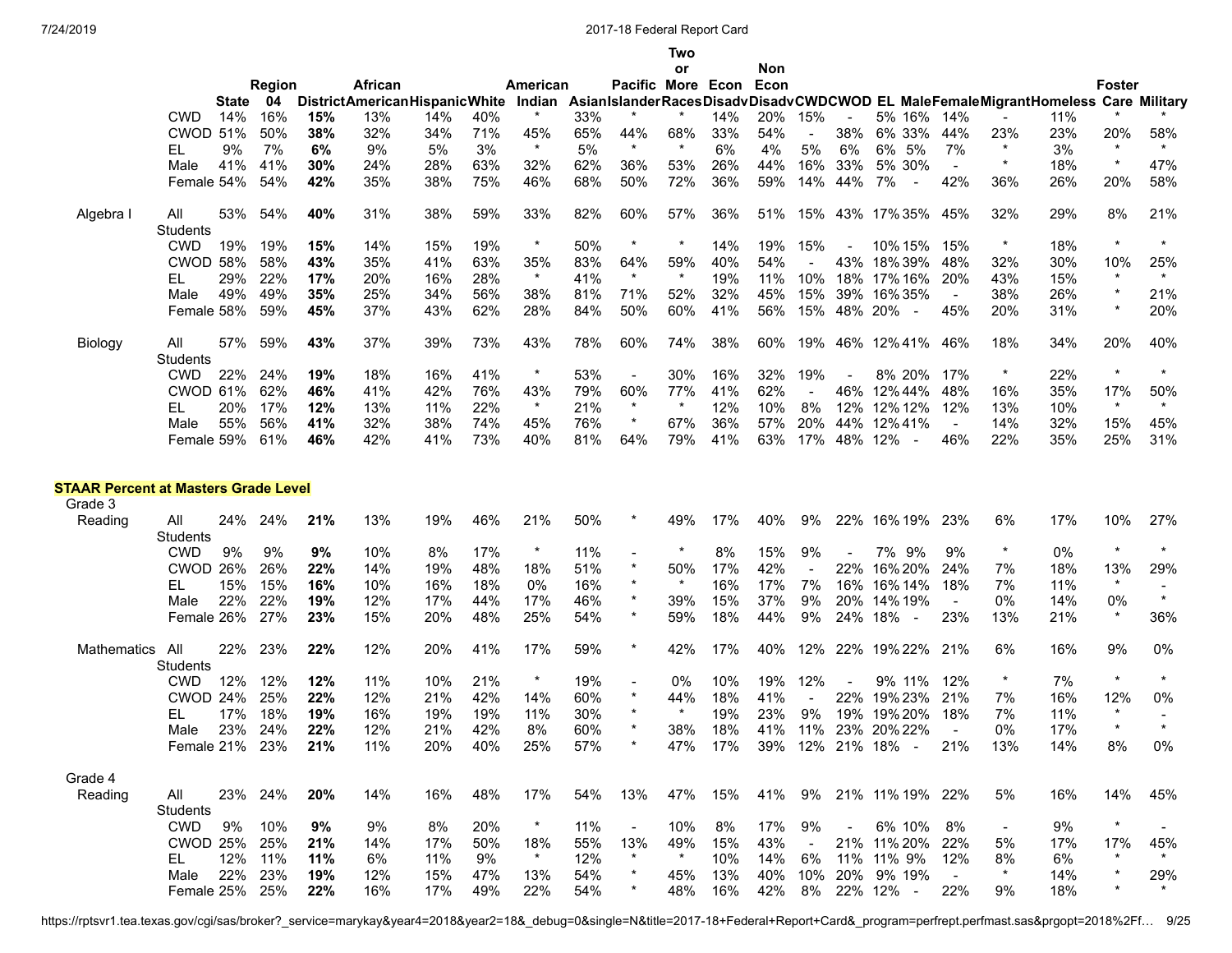## **Two**

|                    |                 |         |        |     |                                                                                                                       |     |     |          |          |                          | or             |     | Non |                |                |                                     |                |                          |     |               |         |
|--------------------|-----------------|---------|--------|-----|-----------------------------------------------------------------------------------------------------------------------|-----|-----|----------|----------|--------------------------|----------------|-----|-----|----------------|----------------|-------------------------------------|----------------|--------------------------|-----|---------------|---------|
|                    |                 |         | Region |     | African                                                                                                               |     |     | American |          | Pacific More Econ Econ   |                |     |     |                |                |                                     |                |                          |     | <b>Foster</b> |         |
|                    |                 | State   | 04     |     | DistrictAmericanHispanicWhite Indian AsianIslanderRacesDisadvDisadvCWDCWOD EL MaleFemaleMigrantHomeless Care Military |     |     |          |          |                          |                |     |     |                |                |                                     |                |                          |     |               |         |
| Mathematics        | All             | 26%     | 28%    | 27% | 15%                                                                                                                   | 25% | 50% | 33%      | 67%      | 11%                      | 46%            | 22% | 46% |                |                | 11% 28% 22% 27%                     | 27%            | 20%                      | 21% | 19%           | 22%     |
|                    | <b>Students</b> |         |        |     |                                                                                                                       |     |     |          |          |                          |                |     |     |                |                |                                     |                |                          |     |               |         |
|                    | <b>CWD</b>      | 11%     | 11%    | 11% | 10%                                                                                                                   | 11% | 24% | $\star$  | 23%      | $\overline{\phantom{a}}$ | 0%             | 10% | 19% | 11%            |                | 7% 12%                              | 9%             | $\overline{\phantom{a}}$ | 14% | $\star$       |         |
|                    | CWOD 28%        |         | 30%    | 28% | 16%                                                                                                                   | 26% | 51% | 36%      | 68%      | 11%                      | 48%            | 23% | 47% |                | 28%            | 22% 28%                             | 27%            | 20%                      | 22% | 22%           | 22%     |
|                    | EL              | 18%     | 19%    | 22% | 15%                                                                                                                   | 21% | 12% | 38%      | 38%      | $\star$                  | $\star$        | 21% | 24% | 7%             | 22%            | 22% 21%                             | 22%            | 14%                      | 18% | $\star$       | $\star$ |
|                    | Male            | 27%     | 29%    | 27% | 14%                                                                                                                   | 25% | 52% | 25%      | 69%      | $\ast$                   | 46%            | 22% | 47% | 12%            |                | 28% 21% 27%                         | $\blacksquare$ | 13%                      | 20% | 15%           | 0%      |
|                    | Female 25%      |         | 27%    | 27% | 17%                                                                                                                   | 24% | 47% | 44%      | 66%      | $\star$                  | 45%            | 22% | 45% | 9%             |                | 27% 22%<br>$\overline{\phantom{a}}$ | 27%            | 25%                      | 22% | $\star$       |         |
|                    |                 |         |        |     |                                                                                                                       |     |     |          |          |                          |                |     |     |                |                |                                     |                |                          |     |               |         |
| Grade 5            |                 |         |        |     |                                                                                                                       |     |     |          |          |                          |                |     |     |                |                |                                     |                |                          |     |               |         |
| Reading            | All             | 26%     | 26%    | 22% | 16%                                                                                                                   | 18% | 52% | 17%      | 59%      | 55%                      | 50%            | 16% | 47% | 8%             |                | 23% 10% 20%                         | 24%            | 5%                       | 22% | 0%            | 40%     |
|                    | <b>Students</b> |         |        |     |                                                                                                                       |     |     | $\star$  |          | $\ast$                   |                |     |     |                |                |                                     |                | $\ast$                   |     | $\star$       |         |
|                    | <b>CWD</b>      | 9%      | 9%     | 8%  | 9%                                                                                                                    | 7%  | 15% |          | 17%      |                          | 5%             | 8%  | 12% | 8%             |                | 2% 9%                               | 7%             |                          | 21% |               |         |
|                    | <b>CWOD</b>     | 27%     | 28%    | 23% | 17%                                                                                                                   | 19% | 55% | 19%      | 61%      | 60%<br>$\star$           | 55%<br>$\star$ | 17% | 49% |                | 23%            | 10% 21%                             | 25%            | 5%                       | 22% | 0%<br>$\star$ | 40%     |
|                    | EL              | 12%     | 9%     | 10% | 12%                                                                                                                   | 9%  | 7%  | 0%       | 12%      |                          |                | 9%  | 14% | 2%             | 10%            | 10% 9%                              | 11%            | 0%                       | 5%  | $\star$       | $\star$ |
|                    | Male            | 24%     | 24%    | 20% | 14%                                                                                                                   | 16% | 48% | 11%      | 56%      | $\star$                  | 51%            | 15% | 43% | 9%             | 21%            | 9% 20%                              |                | 0%                       | 23% |               |         |
|                    | Female 28%      |         | 28%    | 24% | 18%                                                                                                                   | 20% | 57% | 20%      | 63%      | 67%                      | 49%            | 18% | 51% | 7%             | 25%            | 11%<br>$\overline{\phantom{a}}$     | 24%            | 13%                      | 20% | 0%            |         |
| <b>Mathematics</b> | All             | 30%     | 30%    | 28% | 16%                                                                                                                   | 26% | 51% | 24%      | 72%      | 45%                      | 50%            | 23% | 48% | 13%            | 29%            | 19% 27%                             | 28%            | 9%                       | 23% | 0%            | 17%     |
|                    | <b>Students</b> |         |        |     |                                                                                                                       |     |     |          |          |                          |                |     |     |                |                |                                     |                |                          |     |               |         |
|                    | <b>CWD</b>      | 13%     | 13%    | 13% | 14%                                                                                                                   | 11% | 17% | $\ast$   | 33%      |                          | 16%            | 12% | 15% | 13%            |                | 6% 14%                              | 10%            | $\ast$                   | 29% | $\star$       |         |
|                    | CWOD 31%        |         | 32%    | 29% | 17%                                                                                                                   | 27% | 53% | 26%      | 74%      | 50%                      | 53%            | 24% | 50% | $\blacksquare$ | 29%            | 20%29%                              | 29%            | 10%                      | 22% | 0%            | 17%     |
|                    | EL              | 19%     | 17%    | 19% | 17%                                                                                                                   | 19% | 16% | 17%      | 31%      | $^\ast$                  | $\ast$         | 19% | 21% | 6%             | 20%            | 19% 19%                             | 19%            | 15%                      | 11% | $\ast$        |         |
|                    | Male            | 29%     | 30%    | 27% | 15%                                                                                                                   | 26% | 52% | 22%      | 71%      | $\ast$                   | 53%            | 22% | 48% | 14%            | 29%            | 19% 27%                             | $\sim$         | 14%                      | 21% | $\star$       | $\star$ |
|                    | Female 30%      |         | 31%    | 28% | 18%                                                                                                                   | 26% | 51% | 25%      | 74%      | 67%                      | 47%            | 23% | 49% | 10%            | 29%            | 19%<br>$\sim$                       | 28%            | 0%                       | 24% | 0%            |         |
| Science            | All             | 16%     | 17%    | 14% | 8%                                                                                                                    | 12% | 35% | 7%       | 48%      | 38%                      | 36%            | 10% | 31% | 8%             | 15%            | 6% 15%                              | 13%            | 8%                       | 16% | 0%            |         |
|                    | <b>Students</b> |         |        |     |                                                                                                                       |     |     |          |          |                          |                |     |     |                |                |                                     |                |                          |     |               |         |
|                    | <b>CWD</b>      | 9%      | 9%     | 8%  | 8%                                                                                                                    | 7%  | 12% | $\star$  | 11%      |                          | 6%             | 7%  | 10% | 8%             |                | 4%<br>8%                            | 7%             | $\ast$                   | 8%  |               |         |
|                    | <b>CWOD 17%</b> |         | 18%    | 15% | 8%                                                                                                                    | 12% | 37% | 7%       | 49%      | 42%                      | 39%            | 11% | 32% |                | 15%            | 6% 16%                              | 14%            | 9%                       | 17% | $\star$       | $\star$ |
|                    | EL              | 7%      | 6%     | 6%  | 7%                                                                                                                    | 6%  | 5%  | $\star$  | 10%      | $\star$                  | $\ast$         | 6%  | 8%  | 4%             | 6%             | 6% 7%                               | 5%             | 6%                       | 4%  | $\star$       |         |
|                    | Male            | 18%     | 19%    | 15% | 8%                                                                                                                    | 13% | 37% | $\star$  | 49%      | $\ast$                   | 38%            | 11% | 32% | 8%             | 16%            | 7% 15%                              | $\blacksquare$ | 13%                      | 16% | $\star$       | $\star$ |
|                    | Female 15%      |         | 16%    | 13% | 8%                                                                                                                    | 11% | 34% | 10%      | 46%      | 50%                      | 34%            | 9%  | 30% | 7%             | 14%            | 5%<br>$\sim$                        | 13%            | 0%                       | 16% | $\star$       |         |
|                    |                 |         |        |     |                                                                                                                       |     |     |          |          |                          |                |     |     |                |                |                                     |                |                          |     |               |         |
| Grade 6            |                 |         |        |     |                                                                                                                       |     |     |          |          |                          |                |     |     |                |                |                                     |                |                          |     |               |         |
| Reading            | All<br>Students | 18%     | 20%    | 17% | 11%                                                                                                                   | 13% | 43% | 17%      | 50%      | 24%                      | 39%            | 11% | 37% | 9%             | 17%            | 4% 14%                              | 20%            | 25%                      | 12% | 12%           | 20%     |
|                    | <b>CWD</b>      | 8%      | 7%     | 9%  | 12%                                                                                                                   | 8%  | 10% | $\star$  | $^\star$ |                          | $\star$        | 9%  | 10% | 9%             |                | 6% 10%                              | 9%             | $\star$                  | 4%  | $\star$       | $\star$ |
|                    | <b>CWOD</b>     | 20%     | 21%    | 17% | 11%                                                                                                                   | 13% | 45% | 15%      | 50%      | 24%                      | 41%            | 12% | 39% |                | 17%            | 4% 15%                              | 20%            | 20%                      | 12% |               | 22%     |
|                    | EL              | 4%      | 3%     | 4%  | 5%                                                                                                                    | 4%  | 9%  | $\star$  | 5%       | $\star$                  | $\star$        | 4%  | 5%  | 6%             | 4%             | 4% 4%                               | 4%             | $\star$                  | 3%  |               | $\star$ |
|                    | Male 15% 16%    |         |        | 14% | 9%                                                                                                                    | 11% | 37% | 18%      | 47%      | 27%                      | 34%            | 9%  |     |                |                | 33% 10% 15% 4% 14%                  |                | 27%                      | 10% |               | 30%     |
|                    | Female 22% 23%  |         |        | 20% | 14%                                                                                                                   | 15% | 49% |          | 53%      |                          | 45%            | 14% | 41% | 9%             | 20% 4%         |                                     | 20%            | $\ast$                   | 13% | *             | 10%     |
|                    |                 |         |        |     |                                                                                                                       |     |     | 14%      |          |                          |                |     |     |                |                | $\sim$                              |                |                          |     |               |         |
| Mathematics All    |                 | 18% 19% |        | 18% | 9%                                                                                                                    | 16% | 36% | 16%      | 60%      | 11%                      | 40%            | 13% |     |                |                | 34% 10% 18% 8% 18% 17%              |                | 0%                       | 13% | 6%            | 18%     |
|                    | <b>Students</b> |         |        |     |                                                                                                                       |     |     |          |          |                          |                |     |     |                |                |                                     |                |                          |     |               |         |
|                    | <b>CWD</b>      | 9%      | 9%     | 10% | 12%                                                                                                                   | 9%  | 10% | $\star$  | $\star$  | $\star$                  | $\star$        | 11% | 9%  | 10%            | $\sim$ $ \sim$ | 6% 10% 11%                          |                | $\star$                  | 8%  | $^\star$      | $\star$ |
|                    | CWOD 19%        |         | 20%    | 18% | 9%                                                                                                                    | 16% | 38% | 19%      | 60%      | 12%                      | 41%            | 14% | 35% | $\sim$         |                | 18% 9% 19%                          | 17%            | 0%                       | 13% |               | 20%     |
|                    | EL.             | 6%      | 6%     | 8%  | 5%                                                                                                                    | 8%  | 11% | $\star$  | 22%      | $\star$                  | *              | 8%  | 8%  | 6%             | 9%             | 8% 10%                              | 7%             | $\star$                  | 10% |               | $\star$ |
|                    | Male            | 18% 20% |        | 18% | 8%                                                                                                                    | 17% | 38% | 18%      | 61%      | 9%                       | 41%            | 14% |     |                |                | 36% 10% 19% 10% 18%                 |                | 0%                       | 12% | $^\star$      | 25%     |

https://rptsvr1.tea.texas.gov/cgi/sas/broker?\_service=marykay&year4=2018&year2=18&\_debug=0&single=N&title=2017-18+Federal+Report+Card&\_program=perfrept.perfmast.sas&prgopt=2018%2… 10/25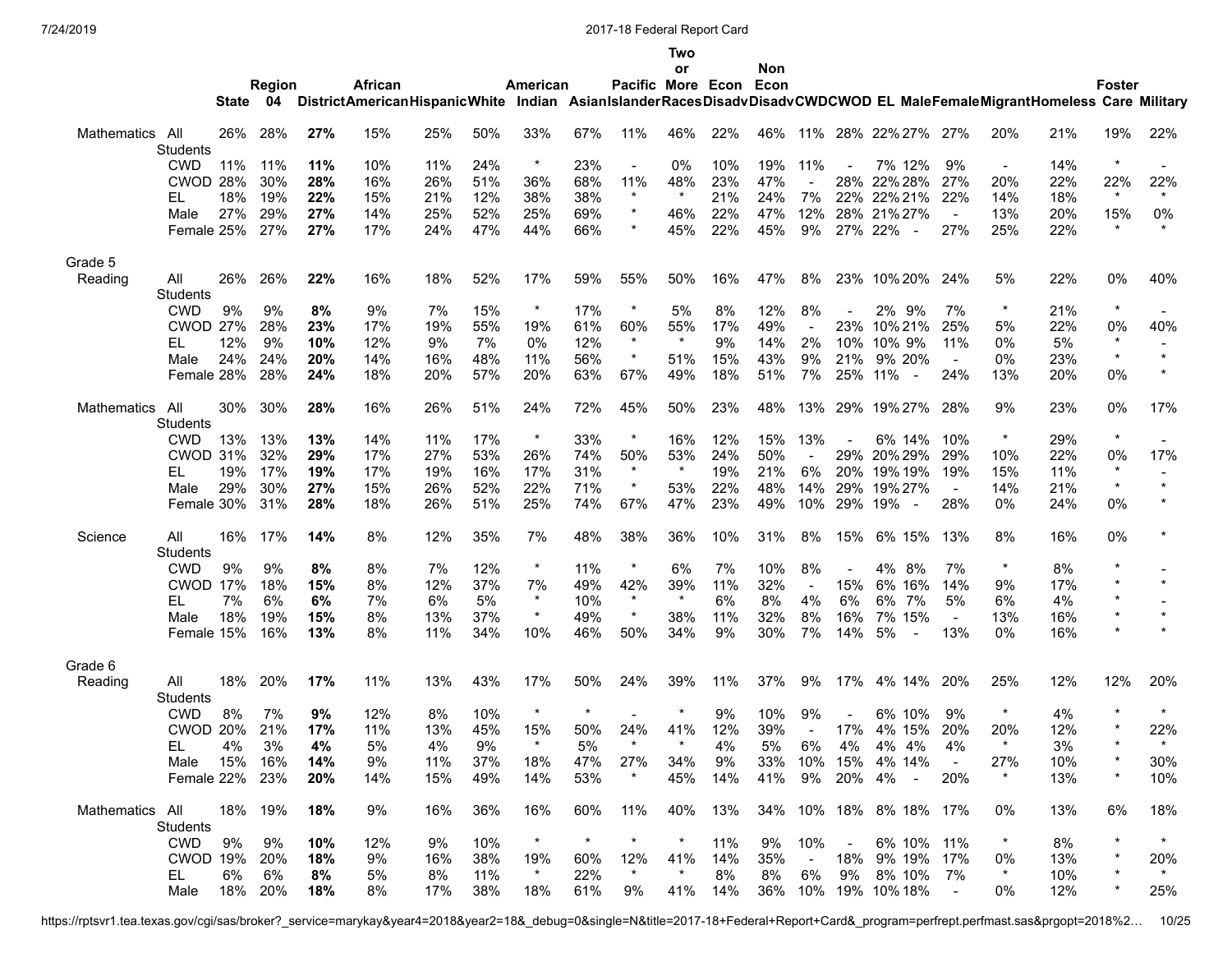|                    |                 |       |        |     |                                      |     |     |                          |         |                          | Two      |     |     |                |                |    |                          |                |                |                                                                                         |               |          |
|--------------------|-----------------|-------|--------|-----|--------------------------------------|-----|-----|--------------------------|---------|--------------------------|----------|-----|-----|----------------|----------------|----|--------------------------|----------------|----------------|-----------------------------------------------------------------------------------------|---------------|----------|
|                    |                 |       |        |     |                                      |     |     |                          |         |                          | or       |     | Non |                |                |    |                          |                |                |                                                                                         |               |          |
|                    |                 |       | Region |     | African                              |     |     | American                 |         | Pacific More Econ Econ   |          |     |     |                |                |    |                          |                |                |                                                                                         | <b>Foster</b> |          |
|                    |                 | State | 04     |     | <b>DistrictAmericanHispanicWhite</b> |     |     |                          |         |                          |          |     |     |                |                |    |                          |                |                | Indian AsianIslanderRacesDisadvDisadvCWDCWOD EL MaleFemaleMigrantHomeless Care Military |               |          |
|                    | Female 17%      |       | 19%    | 17% | 10%                                  | 15% | 34% | 13%                      | 58%     |                          | 38%      | 13% |     |                | 31% 11% 17% 7% |    | $\overline{\phantom{a}}$ | 17%            |                | 14%                                                                                     |               |          |
| Grade 7            |                 |       |        |     |                                      |     |     |                          |         |                          |          |     |     |                |                |    |                          |                |                |                                                                                         |               |          |
| Reading            | All             | 28%   | 29%    | 25% | 18%                                  | 21% | 57% | 21%                      | 65%     | 63%                      | 50%      | 19% | 46% | 10%            | 26%            |    | 4% 21%                   | 29%            | 10%            | 23%                                                                                     | $\star$       | 36%      |
|                    | <b>Students</b> |       |        |     |                                      |     |     |                          |         |                          |          |     |     |                |                |    |                          |                |                |                                                                                         |               |          |
|                    | <b>CWD</b>      | 10%   | 11%    | 10% | 9%                                   | 10% | 17% | $\blacksquare$           | $\star$ | $\star$                  | 10%      | 9%  | 17% | 10%            |                |    | 4% 10%                   | 9%             | $\star$        | 9%                                                                                      | $\star$       |          |
|                    | CWOD 30%        |       | 31%    | 26% | 19%                                  | 21% | 60% | 21%                      | 65%     | 67%                      | 52%      | 20% | 47% | $\blacksquare$ | 26%            |    | 4% 22%                   | 30%            | 11%            | 24%                                                                                     | $\star$       | 36%      |
|                    | EL              | 6%    | 5%     | 4%  | 5%                                   | 4%  | 4%  | $\star$                  | 6%      | $\sim$                   |          | 4%  | 5%  | 4%             | 4%             |    | 4% 3%                    | 5%             | $\star$        | 5%                                                                                      | $\star$       | $\star$  |
|                    | Male            | 24%   | 25%    | 21% | 14%                                  | 17% | 50% | 18%                      | 62%     | 78%                      | 39%      | 15% | 41% | 10%            | 22%            |    | 3% 21%                   | $\sim$         | 9%             | 21%                                                                                     | $\star$       | 30%      |
|                    | Female 33%      |       | 34%    | 29% | 22%                                  | 24% | 65% | 27%                      | 68%     | $^\ast$                  | 61%      | 23% | 50% | 9%             | 30%            | 5% | $\blacksquare$           | 29%            | $\star$        | 25%                                                                                     | $\star$       | 38%      |
| <b>Mathematics</b> | All             | 18%   | 20%    | 17% | 10%                                  | 15% | 37% | 18%                      | 57%     | 56%                      | 37%      | 14% | 28% | 8%             | 18%            |    | 5% 16%                   | 17%            | 15%            | 16%                                                                                     | $\star$       | 4%       |
|                    | <b>Students</b> |       |        |     |                                      |     |     |                          |         |                          |          |     |     |                |                |    |                          |                |                |                                                                                         |               |          |
|                    | <b>CWD</b>      | 7%    | 8%     | 8%  | 6%                                   | 8%  | 15% | $\overline{\phantom{a}}$ | $\star$ | $^\ast$                  | 8%       | 8%  | 11% | 8%             |                | 4% | 9%                       | 7%             | $\star$        | 9%                                                                                      | $\star$       | $^\star$ |
|                    | <b>CWOD</b>     | 19%   | 21%    | 18% | 10%                                  | 16% | 39% | 18%                      | 58%     | 60%                      | 39%      | 15% | 30% |                | 18%            |    | 5% 17%                   | 18%            | 18%            | 17%                                                                                     | $\star$       | 0%       |
|                    | EL              | 5%    | 5%     | 5%  | 7%                                   | 4%  | 8%  | $\star$                  | 12%     | $\overline{\phantom{a}}$ | $\star$  | 5%  | 4%  | 4%             | 5%             | 5% | 5%                       | 5%             | $\star$        | 10%                                                                                     | $\star$       | $\star$  |
|                    | Male            | 17%   | 19%    | 16% | 9%                                   | 14% | 38% | 19%                      | 57%     | 56%                      | 32%      | 13% | 28% | 9%             | 17%            |    | 5% 16%                   | $\blacksquare$ | 9%             | 17%                                                                                     | $\star$       | 0%       |
|                    | Female 18%      |       | 21%    | 17% | 11%                                  | 16% | 36% | 17%                      | 57%     | $\star$                  | 41%      | 14% | 29% | 7%             | 18%            | 5% | $\blacksquare$           | 17%            | $\star$        | 16%                                                                                     | $\star$       | 7%       |
|                    |                 |       |        |     |                                      |     |     |                          |         |                          |          |     |     |                |                |    |                          |                |                |                                                                                         |               |          |
| Grade 8            |                 |       |        |     |                                      |     |     |                          |         |                          |          |     |     |                |                |    |                          |                |                |                                                                                         |               |          |
| Reading            | All             | 26%   | 27%    | 25% | 18%                                  | 21% | 53% | 32%                      | 57%     | 56%                      | 40%      | 18% | 46% | 10%            | 26%            |    | 2% 22%                   | 28%            | 14%            | 17%                                                                                     | 11%           | 38%      |
|                    | Students        |       |        |     |                                      |     |     |                          |         |                          |          |     |     |                |                |    |                          |                |                |                                                                                         |               |          |
|                    | <b>CWD</b>      | 8%    | 8%     | 10% | 13%                                  | 9%  | 12% | $\star$                  | 30%     | $\blacksquare$           | $\star$  | 10% | 13% | 10%            |                |    | 2% 11%                   | 10%            | $\blacksquare$ | 12%                                                                                     | $\star$       | $\star$  |
|                    | <b>CWOD</b>     | 28%   | 29%    | 26% | 18%                                  | 22% | 56% | 33%                      | 58%     | 56%                      | 43%      | 19% | 48% | $\blacksquare$ | 26%            |    | 2% 23%                   | 29%            | 14%            | 17%                                                                                     | 13%           | 40%      |
|                    | EL              | 4%    | 3%     | 2%  | $1\%$                                | 2%  | 2%  | $\star$                  | 3%      |                          | $\star$  | 2%  | 2%  | 2%             | 2%             |    | 2% 2%                    | 2%             | $\star$        | 3%                                                                                      | $\star$       |          |
|                    | Male            | 22%   | 23%    | 22% | 14%                                  | 19% | 50% | 36%                      | 52%     | 33%                      | 33%      | 16% | 43% | 11%            | 23%            |    | 2% 22%                   | $\sim$         | 11%            | 16%                                                                                     | $\star$       | 20%      |
|                    | Female 30%      |       | 32%    | 28% | 21%                                  | 24% | 57% | 27%                      | 62%     | 70%                      | 46%      | 21% | 50% | 10%            | 29%            | 2% |                          | 28%            | 15%            | 17%                                                                                     | 15%           | 67%      |
| <b>Mathematics</b> | All             | 15%   | 15%    | 13% | 7%                                   | 11% | 30% | 18%                      | 50%     | 10%                      | 17%      | 10% | 24% | 12%            | 13%            |    | 4% 13%                   | 13%            | 5%             | 12%                                                                                     | 5%            | 0%       |
|                    | Students        |       |        |     |                                      |     |     |                          |         |                          |          |     |     |                |                |    |                          |                |                |                                                                                         |               |          |
|                    | <b>CWD</b>      | 9%    | 9%     | 12% | 13%                                  | 13% | 10% | $\star$                  | $\star$ |                          | 0%       | 12% | 12% | 12%            |                |    | 3% 13%                   | 12%            | $\blacksquare$ | 13%                                                                                     | $\star$       | $^\star$ |
|                    | <b>CWOD</b>     | 16%   | 16%    | 13% | 6%                                   | 11% | 31% | 19%                      | 51%     | 10%                      | 19%      | 9%  | 25% |                | 13%            |    | 5% 13%                   | 13%            | 5%             | 12%                                                                                     | 6%            | 0%       |
|                    | EL              | 6%    | 5%     | 4%  | $1\%$                                | 4%  | 4%  | $\star$                  | 9%      |                          | $^\star$ | 5%  | 3%  | 3%             | 5%             |    | 4% 4%                    | 4%             | $\star$        | 4%                                                                                      | $\ast$        |          |
|                    | Male            | 14%   | 15%    | 13% | 7%                                   | 11% | 30% | 33%                      | 50%     | $\star$                  | 21%      | 9%  | 26% | 13%            | 13%            |    | 4% 13%                   |                | $\star$        | 9%                                                                                      | $\star$       | 0%       |
|                    | Female 16%      |       | 16%    | 13% | 7%                                   | 11% | 30% | 0%                       | 50%     | 14%                      | 13%      | 10% | 22% | 12%            | 13%            | 4% |                          | 13%            | 8%             | 14%                                                                                     | 0%            | $\star$  |
|                    |                 |       |        |     |                                      |     |     |                          |         |                          |          |     |     |                |                |    |                          |                |                |                                                                                         |               |          |
| Science            | All             | 27%   | 28%    | 21% | 11%                                  | 18% | 48% | 24%                      | 63%     | 40%                      | 32%      | 16% | 39% | 10%            | 22%            |    | 4% 23%                   | 20%            | 5%             | 15%                                                                                     | 0%            | 6%       |
|                    | Students        |       |        |     |                                      |     |     |                          |         |                          |          |     |     |                |                |    |                          |                |                |                                                                                         |               |          |
|                    | <b>CWD</b>      | 8%    | 8%     | 10% | 11%                                  | 9%  | 12% |                          | 27%     |                          |          | 9%  | 13% | 10%            | $\blacksquare$ |    | 2% 11%                   | 8%             |                | 11%                                                                                     | $\star$       | $\star$  |
|                    | <b>CWOD 29%</b> |       | 30%    | 22% | 11%                                  | 19% | 50% | 25%                      | 64%     | 40%                      | 34%      | 16% | 41% |                | 22%            |    | 4% 24%                   | 21%            | 5%             | 16%                                                                                     | 0%            | 6%       |
|                    | EL              | 6%    | 5%     | 4%  | 1%                                   | 4%  | 4%  | $\star$                  | 10%     |                          |          | 4%  | 2%  | 2%             | 4%             |    | 4% 4%                    | 4%             | $\star$        | 6%                                                                                      | $\ast$        |          |
|                    | Male            | 29%   | 29%    | 23% | 12%                                  | 20% | 50% | 29%                      | 68%     | 60%                      | 32%      | 17% | 42% | 11%            | 24%            |    | 4% 23%                   | $\sim$         | 13%            | 15%                                                                                     | $\star$       | 0%       |
|                    | Female 25% 27%  |       |        | 20% | 10%                                  | 17% | 45% | 18%                      | 59%     | 30%                      | 32%      | 15% | 36% | 8%             | 21% 4%         |    | $\sim$                   | 20%            | 0%             | 15%                                                                                     | 0%            | 14%      |
| End of Course      |                 |       |        |     |                                      |     |     |                          |         |                          |          |     |     |                |                |    |                          |                |                |                                                                                         |               |          |
| English I          | All             | 7%    | 8%     | 6%  | 4%                                   | 4%  | 21% | 2%                       | 38%     | 17%                      | 19%      | 3%  | 16% | 5%             | 6%             |    | 0% 5%                    | 8%             | 0%             | 3%                                                                                      | 0%            | 5%       |
|                    | Students        |       |        |     |                                      |     |     |                          |         |                          |          |     |     |                |                |    |                          |                |                |                                                                                         |               |          |
|                    | <b>CWD</b>      | 3%    | 3%     | 5%  | 5%                                   | 5%  | 5%  | $\ast$                   | 15%     |                          | 8%       | 5%  | 6%  | 5%             | $\blacksquare$ |    | 1% 5%                    | 5%             | $\ast$         | 8%                                                                                      | $\star$       |          |
|                    | CWOD 7%         |       | 8%     | 6%  | 3%                                   | 4%  | 22% | 3%                       | 39%     | 18%                      | 20%      | 3%  | 17% | $\sim$         | 6%             |    | 0% 5%                    | 8%             | 0%             | 2%                                                                                      | 0%            | 6%       |

https://rptsvr1.tea.texas.gov/cgi/sas/broker?\_service=marykay&year4=2018&year2=18&\_debug=0&single=N&title=2017-18+Federal+Report+Card&\_program=perfrept.perfmast.sas&prgopt=2018%2… 11/25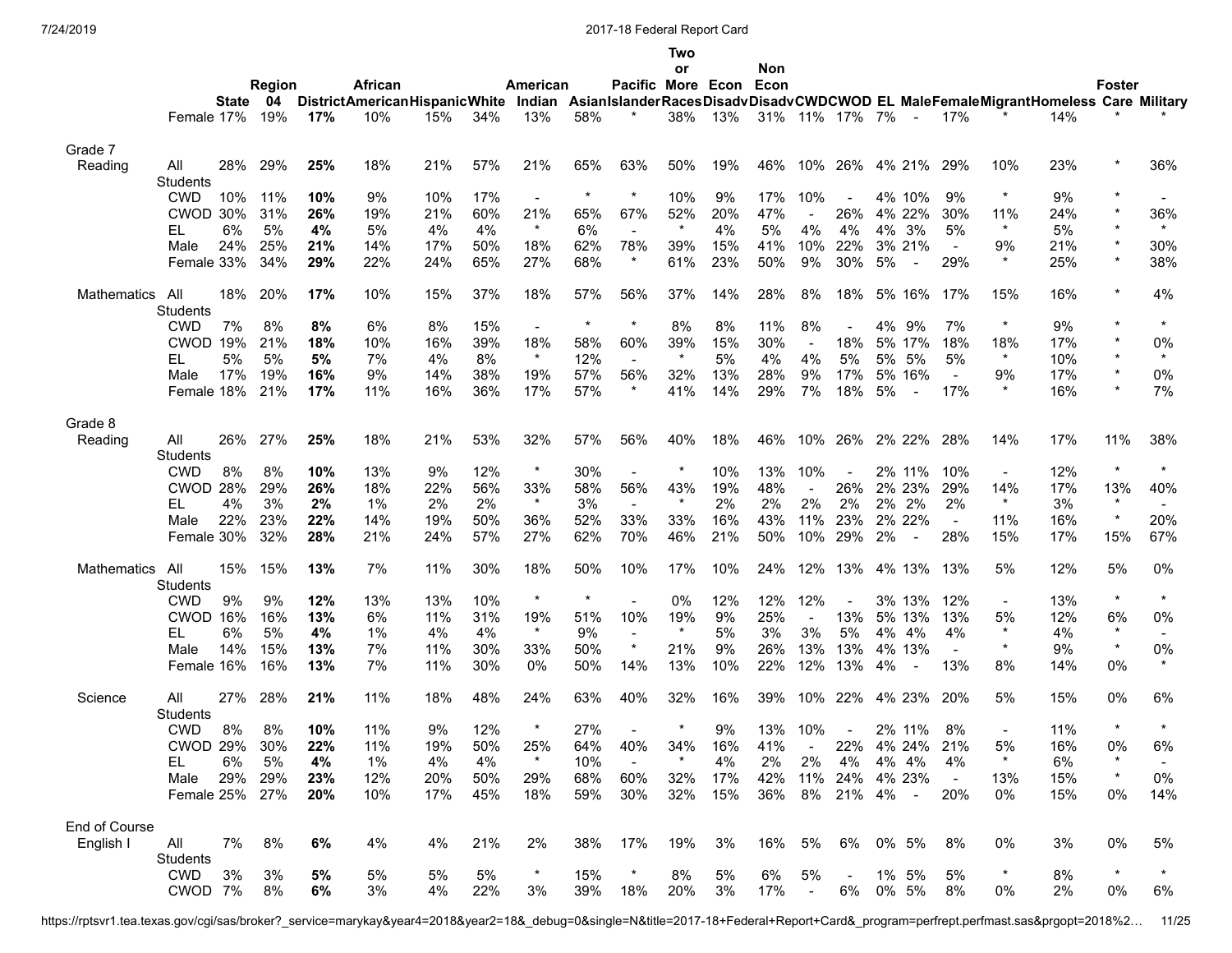|                                                                       |                        |       |               |     |                                                                                                                       |       |     |          |       |                   | Two     |         |                         |                          |                     |         |                          |                         |               |     |         |          |
|-----------------------------------------------------------------------|------------------------|-------|---------------|-----|-----------------------------------------------------------------------------------------------------------------------|-------|-----|----------|-------|-------------------|---------|---------|-------------------------|--------------------------|---------------------|---------|--------------------------|-------------------------|---------------|-----|---------|----------|
|                                                                       |                        |       |               |     |                                                                                                                       |       |     |          |       |                   | or      |         | Non                     |                          |                     |         |                          |                         |               |     |         |          |
|                                                                       |                        |       | <b>Region</b> |     | African                                                                                                               |       |     | American |       | Pacific More Econ |         |         | Econ                    |                          |                     |         |                          |                         |               |     | Foster  |          |
|                                                                       |                        | State | 04            |     | DistrictAmericanHispanicWhite Indian AsianIslanderRacesDisadvDisadvCWDCWOD EL MaleFemaleMigrantHomeless Care Military |       |     |          |       |                   |         |         |                         |                          |                     |         |                          |                         |               |     |         |          |
|                                                                       | EL                     | 0%    | 0%            | 0%  | 0%                                                                                                                    | 0%    | 0%  | $\star$  | $0\%$ | $\star$           |         | 0%      | 0%                      | 1%                       | 0%                  | 0% 0%   |                          | 0%                      |               | 0%  |         |          |
|                                                                       | Male                   | 5%    | 6%            | 5%  | 2%                                                                                                                    | 3%    | 16% | 0%       | 37%   |                   | 13%     | 3%      | 12%                     | 5%                       | 5%                  | 0% 5%   |                          | $\blacksquare$          | 0%<br>$\star$ | 4%  | $\star$ | 4%       |
|                                                                       | Female 9%              |       | 10%           | 8%  | 5%                                                                                                                    | 5%    | 27% | 5%       | 39%   | 27%               | 24%     | 4%      | 21%                     | 5%                       | 8%                  | 0%      | $\overline{\phantom{a}}$ | 8%                      |               | 3%  | 0%      | 6%       |
| English II                                                            | All<br><b>Students</b> | 8%    | 8%            | 6%  | 3%                                                                                                                    | 4%    | 20% | 5%       | 33%   | 11%               | 17%     | 3%      | 13%                     | 6%                       | 6%                  | 0% 4%   |                          | 8%                      | 0%            | 2%  | 0%      | 2%       |
|                                                                       | <b>CWD</b>             | 4%    | 5%            | 6%  | 6%                                                                                                                    | 6%    | 8%  | $\star$  | 17%   | $\ast$            | $\ast$  | 6%      | 6%                      | 6%                       |                     | 2% 6%   |                          | 6%                      |               | 3%  | $\star$ | $\star$  |
|                                                                       | <b>CWOD</b>            | 8%    | 9%            | 6%  | 3%                                                                                                                    | 3%    | 21% | 5%       | 33%   | 11%               | 19%     | 3%      | 14%                     | $\blacksquare$           | 6%                  | 0% 4%   |                          | 8%                      | 0%            | 2%  | 0%      | 3%       |
|                                                                       | EL                     | 0%    | 0%            | 0%  | 0%                                                                                                                    | 0%    | 0%  | $\star$  | 0%    | $\star$           | $\star$ | 0%      | 0%                      | 2%                       | 0%                  | 0% 0%   |                          | 0%                      | $\star$       | 0%  | $\star$ | $\star$  |
|                                                                       | Male                   | 5%    | 6%            | 4%  | 2%                                                                                                                    | 3%    | 14% | 5%       | 28%   | 9%                | 10%     | 3%      | 9%                      | 6%                       | 4%                  | 0% 4%   |                          | $\blacksquare$          | $\star$       | 1%  | $\star$ | 0%       |
|                                                                       | Female 10%             |       | 11%           | 8%  | 5%                                                                                                                    | 5%    | 24% | 4%       | 38%   | 13%               | 24%     | 5%      | 18%                     | 6%                       | 8%                  | $0\%$   | $\overline{\phantom{a}}$ | 8%                      | 0%            | 3%  | 0%      | 4%       |
| Algebra I                                                             | All<br><b>Students</b> | 31%   | 32%           | 24% | 15%                                                                                                                   | 22%   | 43% | 23%      | 72%   | 47%               | 38%     | 20%     | 35%                     | 7%                       | 26%                 |         | 7% 21%                   | 27%                     | 16%           | 16% | 4%      | 2%       |
|                                                                       | <b>CWD</b>             | 7%    | 7%            | 7%  | 6%                                                                                                                    | 7%    | 9%  | $\star$  | 22%   | $^\ast$           |         | 6%      | 10%                     | 7%                       |                     | 3% 7%   |                          | 6%                      | $\ast$        | 9%  | $\star$ | $^\star$ |
|                                                                       | CWOD 34%               |       | 35%           | 26% | 16%                                                                                                                   | 24%   | 46% | 24%      | 73%   | 50%               | 40%     | 22%     | 37%                     | $\overline{\phantom{a}}$ | 26%                 |         | 8% 23%                   | 29%                     | 18%           | 18% | 5%      | 3%       |
|                                                                       | EL                     | 12%   | 9%            | 7%  | 9%                                                                                                                    | 7%    | 11% | $\star$  | 26%   | $\star$           | $\star$ | 8%      | 5%                      | 3%                       | 8%                  | 7% 7%   |                          | 8%                      | 14%           | 10% | $\star$ | $\star$  |
|                                                                       | Male                   | 28%   | 29%           | 21% | 11%                                                                                                                   | 20%   | 41% | 29%      | 71%   | 57%               | 33%     | 18%     | 32%                     | 7%                       | 23%                 |         | 7% 21%                   | $\blacksquare$          | 19%           | 15% | $\star$ | 0%       |
|                                                                       | Female 34%             |       | 36%           | 27% | 18%                                                                                                                   | 25%   | 45% | 17%      | 73%   | 38%               | 42%     | 23%     | 39%                     | 6%                       | 29%                 | 8%      | $\sim$                   | 27%                     | 10%           | 18% | $\star$ | 5%       |
| Biology                                                               | All<br><b>Students</b> | 23%   | 25%           | 16% | 10%                                                                                                                   | 12%   | 42% | 14%      | 60%   | 20%               | 39%     | 12%     | 31%                     | 7%                       | 17%                 |         | 1% 15%                   | 17%                     | 5%            | 11% | 0%      | 9%       |
|                                                                       | <b>CWD</b>             | 5%    | 6%            | 7%  | 6%                                                                                                                    | 5%    | 18% | $\star$  | 35%   | $\blacksquare$    | 10%     | 5%      | 13%                     | 7%                       |                     | 1% 8%   |                          | 5%                      | $\star$       | 8%  | $\star$ | $\star$  |
|                                                                       | <b>CWOD 25%</b>        |       | 27%           | 17% | 11%                                                                                                                   | 13%   | 44% | 17%      | 60%   | 20%               | 41%     | 12%     | 33%                     | $\overline{\phantom{a}}$ | 17%                 |         | 1% 17%                   | 18%                     | 5%            | 11% | 0%      | 11%      |
|                                                                       | EL                     | 3%    | 3%            | 1%  | 3%                                                                                                                    | $1\%$ | 2%  | $\star$  | 5%    | $\star$           | $\star$ | 1%      | 1%                      | 1%                       | 1%                  | 1%      | 1%                       | 2%                      | 0%            | 1%  | $\star$ | $\star$  |
|                                                                       | Male                   | 22%   | 24%           | 15% | 8%                                                                                                                    | 12%   | 44% | 15%      | 58%   | $\star$           | 34%     | 11%     | 30%                     | 8%                       | 17%                 |         | 1% 15%                   | $\blacksquare$          | 0%            | 11% | 0%      | 10%      |
|                                                                       | Female 23%             |       | 26%           | 17% | 13%                                                                                                                   | 13%   | 41% | 13%      | 61%   | 27%               | 43%     | 12%     | 33%                     | 5%                       | 18%                 | 2%      | $\blacksquare$           | 17%                     | 11%           | 10% | 0%      | 6%       |
|                                                                       |                        |       |               |     |                                                                                                                       |       |     |          |       |                   |         |         |                         |                          |                     |         |                          |                         |               |     |         |          |
| <b>STAAR Percent at Approaches Grade Level or Above</b><br>All Grades |                        |       |               |     |                                                                                                                       |       |     |          |       |                   |         |         |                         |                          |                     |         |                          |                         |               |     |         |          |
| All Subjects                                                          | All<br><b>Students</b> | 77%   | 77%           | 69% | 61%                                                                                                                   | 68%   | 87% | 69%      | 88%   | 77%               | 86%     | 66%     | 81%                     | 39%                      | 72% 55% 66%         |         |                          | 73%                     | 59%           | 61% | 40%     | 72%      |
|                                                                       | <b>CWD</b>             | 45%   | 46%           | 39% | 35%                                                                                                                   | 39%   | 57% | 45%      | 57%   | $\ast$            | 45%     | 37%     | 49%                     | 39%                      |                     | 32% 39% |                          | 39%                     | 60%           | 35% | 21%     | 35%      |
|                                                                       | CWOD 80%               |       | 80%           | 72% | 65%                                                                                                                   | 71%   | 89% | 71%      | 89%   | 78%               | 89%     | 69%     | 83%                     |                          | 72% 57% 69%         |         |                          | 75%                     | 59%           | 64% | 46%     | 76%      |
|                                                                       | EL                     | 60%   | 58%           | 55% | 41%                                                                                                                   | 56%   | 50% | 44%      | 56%   | 43%               | 51%     | 56%     | 48%                     | 32%                      | 57%                 | 55% 53% |                          | 58%                     | 52%           | 48% | 28%     | 41%      |
|                                                                       | Male                   | 74%   | 74%           | 66% | 57%                                                                                                                   | 65%   | 86% | 61%      | 87%   | 71%               | 83%     | 62%     | 78%                     | 39%                      | 69%                 | 53%66%  |                          | $\blacksquare$          | 60%           | 58% | 34%     | 70%      |
|                                                                       | Female 79%             |       | 80%           | 73% | 66%                                                                                                                   | 72%   | 89% | 77%      | 89%   | 82%               | 89%     | 69%     | 84%                     | 39%                      | 75% 58%             |         | $\overline{\phantom{a}}$ | 73%                     | 59%           | 65% | 45%     | 73%      |
| Reading                                                               | All<br>Students        |       | 73% 73%       | 65% | 58%                                                                                                                   | 63%   | 87% | 64%      | 86%   | 71%               |         | 86% 61% | 79% 33% 68% 47% 60% 70% |                          |                     |         |                          |                         | 53%           | 56% | 38%     | 73%      |
|                                                                       | CWD                    |       | 39% 39%       | 33% | 31%                                                                                                                   | 32%   | 56% | 30%      | 53%   |                   | 43%     | 32%     | 44% 33%                 |                          | $\sim$ 100 $\mu$    |         |                          | 24%33%34%               | 50%           | 27% | 21%     | 28%      |
|                                                                       | CWOD 77%               |       | 76%           | 68% | 62%                                                                                                                   | 65%   | 89% | 67%      | 86%   | 72%               | 89%     | 64%     | 81%                     | $\sim$                   | 68% 48% 63%         |         |                          | 72%                     | 53%           | 59% | 43%     | 78%      |
|                                                                       | EL.                    | 52%   | 50%           | 47% | 30%                                                                                                                   | 47%   | 40% | 32%      | 45%   | 33%               | 46%     | 47%     |                         |                          |                     |         |                          | 40% 24% 48% 47% 43% 51% | 44%           | 38% | $\star$ | $\star$  |
|                                                                       | Male                   |       | 69% 69%       | 60% | 52%                                                                                                                   | 58%   | 84% | 56%      | 84%   | 64%               | 82%     | 56%     |                         |                          | 75% 33% 63% 43% 60% |         |                          | $\sim$                  | 53%           | 51% | 29%     | 69%      |
|                                                                       | Female 77% 77%         |       |               | 70% | 64%                                                                                                                   | 68%   | 90% | 73%      | 87%   | 79%               | 89%     | 66%     |                         |                          | 83% 34% 72% 51% -   |         |                          | 70%                     | 53%           | 61% | 46%     | 77%      |
| Mathematics All                                                       | Students               |       | 80% 80%       | 74% | 65%                                                                                                                   | 74%   | 87% | 76%      | 91%   | 82%               |         | 86% 72% | 83% 44% 77% 67%72% 76%  |                          |                     |         |                          |                         | 64%           | 67% | 41% 68% |          |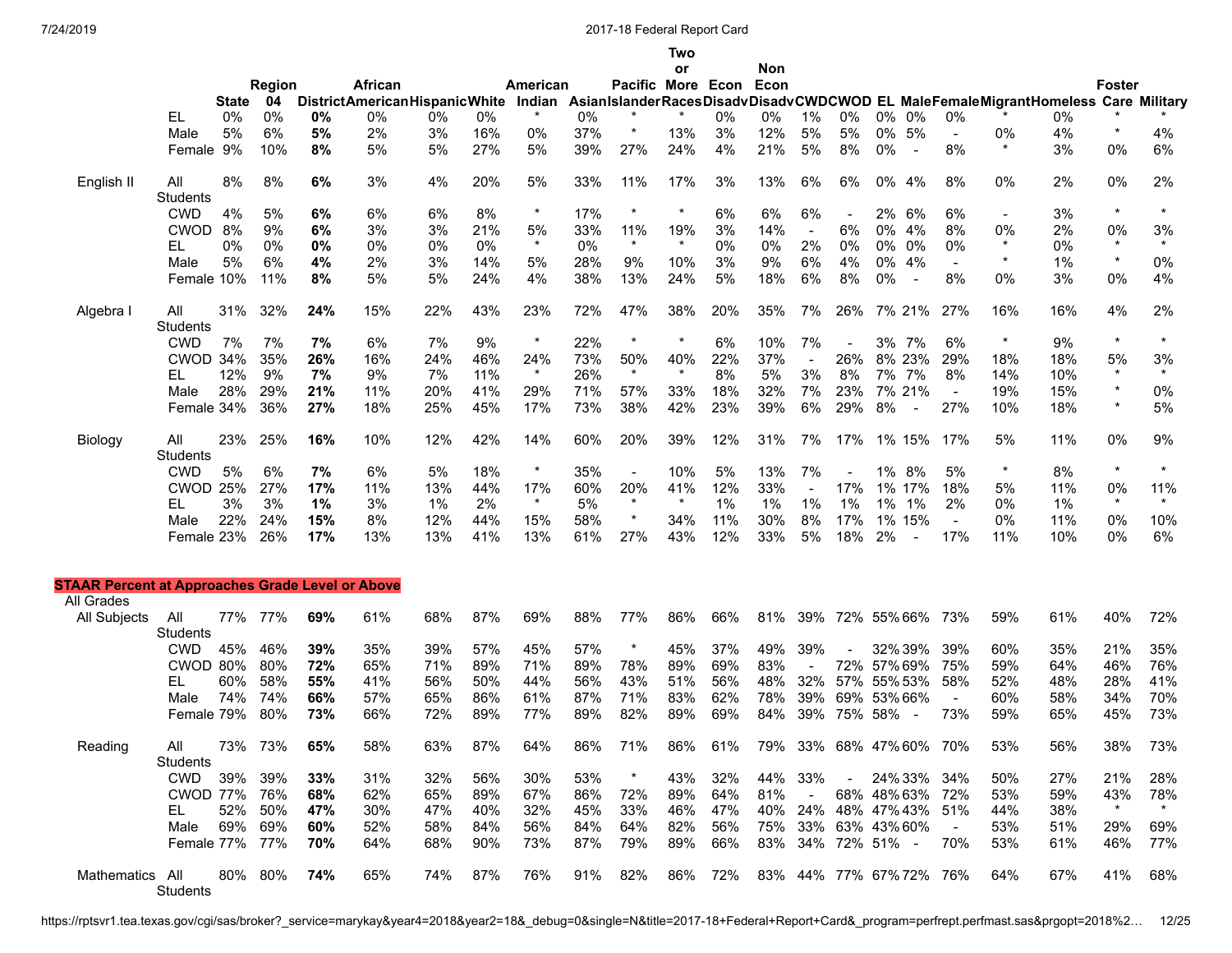|                                                    |                 |       |               |     |                                      |     |     |          |     |                   | Two |     |            |     |                |                                                                    |     |         |     |         |                      |
|----------------------------------------------------|-----------------|-------|---------------|-----|--------------------------------------|-----|-----|----------|-----|-------------------|-----|-----|------------|-----|----------------|--------------------------------------------------------------------|-----|---------|-----|---------|----------------------|
|                                                    |                 |       |               |     |                                      |     |     |          |     |                   | or  |     | <b>Non</b> |     |                |                                                                    |     |         |     |         |                      |
|                                                    |                 |       | <b>Region</b> |     | African                              |     |     | American |     | Pacific More Econ |     |     | Econ       |     |                |                                                                    |     |         |     | Foster  |                      |
|                                                    |                 | State | 04            |     | <b>DistrictAmericanHispanicWhite</b> |     |     | Indian   |     |                   |     |     |            |     |                | AsianIslanderRacesDisadvDisadvCWDCWOD EL MaleFemaleMigrantHomeless |     |         |     |         | <b>Care Military</b> |
|                                                    | <b>CWD</b>      | 52%   | 52%           | 44% | 39%                                  | 45% | 57% | 56%      | 58% |                   | 50% | 43% | 53%        | 44% |                | 40% 44%                                                            | 45% | 73%     | 39% | 24%     |                      |
|                                                    | <b>CWOD</b>     | 83%   | 83%           | 77% | 69%                                  | 77% | 89% | 78%      | 92% | 85%               | 88% | 75% | 85%        |     | 77%            | 69%75%                                                             | 78% | 64%     | 70% | 45%     | 71%                  |
|                                                    | EL              | 70%   | 69%           | 67% | 53%                                  | 68% | 61% | 64%      | 72% | 62%               | 60% | 68% | 59%        | 40% | 69%            | 67%66%                                                             | 69% | 61%     | 60% | 44%     | 67%                  |
|                                                    | Male            | 78%   | 79%           | 72% | 61%                                  | 73% | 87% | 68%      | 91% | 79%               | 83% | 69% | 81%        | 44% | 75%            | 66% 72%                                                            |     | 65%     | 64% | 38%     | 69%                  |
|                                                    | Female 82%      |       | 82%           | 76% | 69%                                  | 76% | 88% | 85%      | 92% | 85%               | 89% | 74% | 85%        | 45% |                | 78% 69%                                                            | 76% | 63%     | 70% | 43%     | 65%                  |
| Science                                            | All             | 79%   | 79%           | 70% | 63%                                  | 69% | 88% | 67%      | 88% | 81%               | 85% | 67% | 82%        | 42% |                | 73% 51% 68%                                                        | 72% | 63%     | 65% | 42%     | 80%                  |
|                                                    | <b>Students</b> |       |               |     |                                      |     |     |          |     |                   |     |     |            |     |                |                                                                    |     |         |     |         |                      |
|                                                    | <b>CWD</b>      | 48%   | 49%           | 42% | 39%                                  | 41% | 63% | 63%      | 65% | $\star$           | 39% | 40% | 55%        | 42% | $\sim$         | 30%43%                                                             | 40% | $\star$ | 43% | $\star$ |                      |
|                                                    | <b>CWOD</b>     | 82%   | 82%           | 73% | 67%                                  | 72% | 90% | 68%      | 89% | 81%               | 89% | 70% | 84%        |     | 73%            | 52%72%                                                             | 74% | 63%     | 67% | 51%     | 83%                  |
|                                                    | EL              | 58%   | 54%           | 51% | 45%                                  | 51% | 51% | 32%      | 51% | $^\ast$           |     | 52% | 45%        | 30% | 52%            | 51%51%                                                             | 51% | 50%     | 48% | $\star$ |                      |
|                                                    | Male            | 78%   | 78%           | 68% | 60%                                  | 68% | 87% | 60%      | 87% | 75%               | 83% | 65% | 81%        | 43% |                | 72% 51% 68%                                                        |     | 64%     | 62% | 36%     | 76%                  |
|                                                    | Female 80%      |       | 80%           | 72% | 66%                                  | 70% | 89% | 74%      | 89% | 85%               | 87% | 68% | 84%        | 40% |                | 74% 51%                                                            | 72% | 59%     | 67% | 45%     | 79%                  |
| <b>STAAR Percent at Meets Grade Level or Above</b> |                 |       |               |     |                                      |     |     |          |     |                   |     |     |            |     |                |                                                                    |     |         |     |         |                      |
| All Grades                                         |                 |       |               |     |                                      |     |     |          |     |                   |     |     |            |     |                |                                                                    |     |         |     |         |                      |
| All Subjects                                       | All             | 47%   | 48%           | 41% | 31%                                  | 38% | 69% | 42%      | 76% | 58%               | 64% | 35% | 60%        | 23% |                | 42% 25% 38%                                                        | 43% | 25%     | 32% | 16%     | 38%                  |
|                                                    | <b>Students</b> |       |               |     |                                      |     |     |          |     |                   |     |     |            |     |                |                                                                    |     |         |     |         |                      |
|                                                    | CWD             | 23%   | 25%           | 23% | 21%                                  | 22% | 37% | 32%      | 45% | $\star$           | 23% | 21% | 31%        | 23% | $\blacksquare$ | 14% 23%                                                            | 22% | 28%     | 21% | 10%     | 11%                  |
|                                                    | CWOD            | 50%   | 51%           | 42% | 32%                                  | 40% | 71% | 43%      | 77% | 59%               | 67% | 37% | 62%        |     | 42%            | 26%40%                                                             | 44% | 25%     | 33% | 17%     | 41%                  |
|                                                    | EL              | 26%   | 25%           | 25% | 16%                                  | 25% | 24% | 16%      | 32% | 30%               | 22% | 25% | 22%        | 14% |                | 26% 25% 24%                                                        | 26% | 19%     | 18% | 14%     | 5%                   |

|             | Male<br>Female 50%     | 45% | 46%<br>51% | 38%<br>43% | 27%<br>34% | 36%<br>41% | 67%<br>70% | 40%<br>45% | 75%<br>78% | 50%<br>65% | 60%<br>68% | 33%<br>38% | 57%<br>63% | 23%<br>22% | 44%                      | 40% 24% 38%<br>26% | 43% | 24%<br>27% | 29%<br>35% | 15%<br>16% | 36%<br>38% |
|-------------|------------------------|-----|------------|------------|------------|------------|------------|------------|------------|------------|------------|------------|------------|------------|--------------------------|--------------------|-----|------------|------------|------------|------------|
| Reading     | All<br><b>Students</b> | 46% | 46%        | 39%        | 30%        | 36%        | 71%        | 45%        | 73%        | 56%        | 66%        | 33%        | 60%        |            |                          | 22% 40% 20%35% 43% |     | 21%        | 30%        | 15%        | 45%        |
|             | <b>CWD</b>             | 22% | 23%        | 22%        | 21%        | 21%        | 37%        | 25%        | 44%        | *          | 24%        | 21%        | 29%        | 22%        |                          | 13% 22%            | 22% | 30%        | 19%        | 12%        | 11%        |
|             | <b>CWOD</b>            | 48% | 48%        | 40%        | 32%        | 37%        | 73%        | 46%        | 74%        | 57%        | 69%        | 34%        | 62%        |            |                          | 40% 20% 36%        | 44% | 21%        | 31%        | 16%        | 49%        |
|             | EL                     | 21% | 20%        | 20%        | 12%        | 20%        | 17%        | 18%        | 22%        | 21%        | 25%        | 20%        | 18%        | 13%        |                          | 20% 20% 18%        | 22% | 14%        | 13%        | $\star$    | $\star$    |
|             | Male                   | 41% | 42%        | 35%        | 26%        | 32%        | 67%        | 37%        | 71%        | 46%        | 60%        | 29%        | 56%        | 22%        | 36%                      | 18%35%             |     | 19%        | 26%        | 14%        | 44%        |
|             | Female 50%             |     | 51%        | 43%        | 35%        | 40%        | 75%        | 53%        | 76%        | 65%        | 72%        | 37%        | 65%        | 22%        | 44%                      | 22%                | 43% | 24%        | 33%        | 17%        | 47%        |
| Mathematics | All                    | 48% | 50%        | 43%        | 31%        | 42%        | 66%        | 40%        | 80%        | 59%        | 63%        | 39%        | 60%        |            |                          | 24% 45% 34%42%     | 44% | 31%        | 34%        | 18%        | 27%        |
|             | <b>Students</b>        |     |            |            |            |            |            |            |            |            |            |            |            |            |                          |                    |     |            |            |            |            |
|             | <b>CWD</b>             | 26% | 27%        | 24%        | 22%        | 24%        | 35%        | 31%        | 47%        | $\ast$     | 24%        | 23%        | 32%        | 24%        | $\overline{\phantom{a}}$ | 17% 24%            | 24% | 27%        | 21%        | 10%        |            |
|             | CWOD 51%               |     | 52%        | 45%        | 32%        | 44%        | 68%        | 41%        | 81%        | 60%        | 65%        | 40%        | 62%        |            |                          | 45% 35% 44%        | 46% | 31%        | 36%        | 21%        | 28%        |
|             | EL                     | 33% | 33%        | 34%        | 23%        | 33%        | 33%        | 18%        | 47%        | 38%        | 25%        | 34%        | 29%        | 17%        |                          | 35% 34% 33%        | 34% | 28%        | 26%        | 19%        | 11%        |
|             | Male                   | 47% | 49%        | 42%        | 28%        | 42%        | 66%        | 42%        | 80%        | 56%        | 60%        | 38%        | 59%        | 24%        |                          | 44% 33% 42%        |     | 31%        | 32%        | 17%        | 27%        |
|             | Female 49%             |     | 51%        | 44%        | 34%        | 43%        | 66%        | 38%        | 81%        | 62%        | 65%        | 40%        | 61%        | 24%        |                          | 46% 34%            | 44% | 32%        | 37%        | 20%        | 27%        |
| Science     | All                    | 49% | 51%        | 40%        | 30%        | 37%        | 68%        | 42%        | 75%        | 63%        | 61%        | 34%        | 59%        |            |                          | 22% 41% 17%39%     | 40% | 22%        | 33%        | 9%         | 38%        |
|             | <b>Students</b>        |     |            |            |            |            |            |            |            |            |            |            |            |            |                          |                    |     |            |            |            |            |
|             | <b>CWD</b>             | 23% | 25%        | 22%        | 21%        | 20%        | 38%        | 50%        | 46%        | $\star$    | 20%        | 20%        | 33%        | 22%        |                          | 11% 23%            | 20% |            | 23%        | $\star$    | $\star$    |
|             | <b>CWOD</b>            | 52% | 53%        | 41%        | 31%        | 39%        | 70%        | 41%        | 76%        | 62%        | 64%        | 36%        | 61%        |            | 41%                      | 18% 42%            | 41% | 22%        | 34%        | 10%        | 44%        |
|             | EL                     | 21% | 18%        | 17%        | 11%        | 17%        | 21%        | 8%         | 25%        | $\star$    | $\star$    | 18%        | 15%        | 11%        | 18%                      | 17% 18%            | 16% | 13%        | 13%        | $\star$    | $\star$    |
|             | Male                   | 50% | 51%        | 39%        | 28%        | 37%        | 69%        | 42%        | 75%        | 50%        | 61%        | 34%        | 59%        | 23%        | 42%                      | 18% 39%            |     | 22%        | 32%        | 12%        | 36%        |
|             | Female 49%             |     | 51%        | 40%        | 32%        | 37%        | 68%        | 41%        | 76%        | 70%        | 61%        | 34%        | 60%        |            | 20% 41%                  | 16% -              | 40% | 21%        | 34%        | 7%         | 38%        |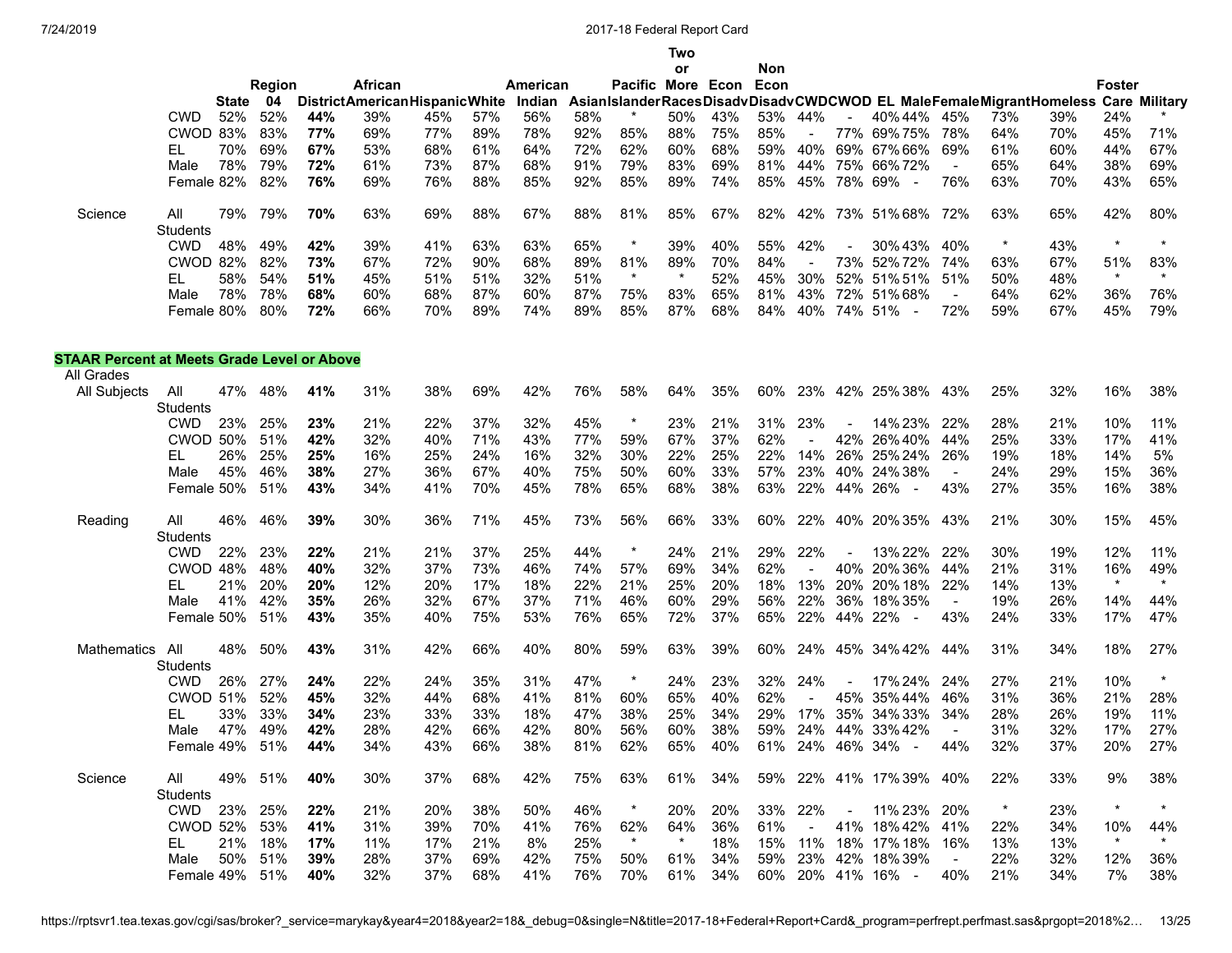**American**

#### **Two or**

**Non**

**Foster**

State 04 DistrictAmericanHispanicWhite Indian AsianIslanderRacesDisadvDisadvCWDCWODELMaleFemaleMigrantHomelessCareMilitary **Pacific More Econ Econ**

#### **STAAR Percent at Masters Grade Level** All Grades

**Region**

**African**

| All Olaucs          |                 |     |     |            |     |     |     |       |     |         |         |     |     |                          |     |                                 |                |     |     |         |         |
|---------------------|-----------------|-----|-----|------------|-----|-----|-----|-------|-----|---------|---------|-----|-----|--------------------------|-----|---------------------------------|----------------|-----|-----|---------|---------|
| <b>All Subjects</b> | All             | 21% | 22% | 19%        | 11% | 16% | 42% | 17%   | 56% | 32%     | 39%     | 14% | 35% | 9%                       | 20% | 10% 18%                         | -20%           | 8%  | 14% | 6%      | 12%     |
|                     | <b>Students</b> |     |     |            |     |     |     |       |     |         |         |     |     |                          |     |                                 |                |     |     |         |         |
|                     | <b>CWD</b>      | 8%  | 8%  | 9%         | 9%  | 8%  | 14% | 9%    | 19% | $\star$ | 7%      | 8%  | 12% | 9%                       |     | 4% 9%                           | 8%             | 4%  | 9%  | 3%      | 3%      |
|                     | CWOD            | 23% | 24% | <b>20%</b> | 12% | 17% | 44% | 18%   | 57% | 33%     | 42%     | 15% | 37% |                          | 20% | 10% 19%                         | 21%            | 9%  | 15% | 7%      | 14%     |
|                     | EL              | 9%  | 9%  | 10%        | 6%  | 10% | 9%  | 7%    | 15% | 16%     | 11%     | 10% | 9%  | 4%                       | 10% | 10% 9%                          | 10%            | 6%  | 6%  | 3%      | 0%      |
|                     | Male            | 20% | 21% | 18%        | 10% | 15% | 41% | 17%   | 55% | 28%     | 37%     | 13% | 33% | 9%                       | 19% | 9% 18%                          |                | 8%  | 13% | 5%      | 9%      |
|                     | Female 22%      |     | 24% | 20%        | 13% | 17% | 43% | 17%   | 57% | 36%     | 42%     | 15% | 37% | 8%                       | 21% | 10%<br>$\overline{\phantom{a}}$ | 20%            | 10% | 15% | 7%      | 16%     |
|                     |                 |     |     |            |     |     |     |       |     |         |         |     |     |                          |     |                                 |                |     |     |         |         |
| Reading             | All             | 19% | 20% | 17%        | 11% | 14% | 42% | 15%   | 50% | 33%     | 40%     | 12% | 34% | 8%                       | 18% | 7% 15%                          | 19%            | 7%  | 12% | 7%      | 18%     |
|                     | <b>Students</b> |     |     |            |     |     |     |       |     |         |         |     |     |                          |     |                                 |                |     |     |         |         |
|                     | <b>CWD</b>      | 7%  | 7%  | 8%         | 8%  | 7%  | 12% | 10%   | 15% | $\ast$  | 7%      | 8%  | 10% | 8%                       |     | 4%<br>8%                        | 7%             | 10% | 7%  | 3%      | 0%      |
|                     | <b>CWOD</b>     | 20% | 21% | 18%        | 12% | 14% | 44% | 15%   | 51% | 35%     | 42%     | 13% | 35% | $\sim$                   | 18% | 8% 15%                          | 20%            | 7%  | 13% | 8%      | 21%     |
|                     | EL.             | 7%  | 7%  | 7%         | 4%  | 7%  | 7%  | 3%    | 8%  | 13%     | 7%      | 7%  | 7%  | 4%                       | 8%  | 7% 6%                           | 9%             | 4%  | 4%  | $\star$ | $\star$ |
|                     | Male            | 16% | 17% | 15%        | 9%  | 12% | 38% | 13%   | 47% | 29%     | 35%     | 10% | 30% | 8%                       | 15% | 6% 15%                          | $\blacksquare$ | 6%  | 11% | 3%      | 14%     |
|                     | Female 22%      |     | 23% | 19%        | 14% | 16% | 46% | 16%   | 53% | 38%     | 45%     | 14% | 38% | 7%                       | 20% | 9%                              | 19%            | 9%  | 14% | 10%     | 23%     |
|                     |                 |     |     |            |     |     |     |       |     |         |         |     |     |                          |     |                                 |                |     |     |         |         |
| <b>Mathematics</b>  | All             | 23% | 25% | 22%        | 12% | 20% | 42% | 22%   | 64% | 30%     | 40%     | 18% | 37% | 10%                      | 23% | 15% 21%                         | 22%            | 11% | 16% | 7%      | 6%      |
|                     | <b>Students</b> |     |     |            |     |     |     |       |     |         |         |     |     |                          |     |                                 |                |     |     |         |         |
|                     | <b>CWD</b>      | 10% | 10% | 10%        | 10% | 9%  | 15% | 13%   | 22% | $\star$ | 7%      | 10% | 13% | 10%                      |     | 6% 11%                          | 9%             | 0%  | 11% | 3%      | $\star$ |
|                     | <b>CWOD</b>     | 25% | 26% | 23%        | 13% | 21% | 44% | 22%   | 65% | 32%     | 42%     | 19% | 39% | $\overline{\phantom{a}}$ | 23% | 15% 23%                         | 23%            | 12% | 17% | 8%      | 6%      |
|                     | EL              | 13% | 13% | 15%        | 11% | 14% | 13% | 15%   | 28% | 15%     | 20%     | 15% | 13% | 6%                       | 15% | 15% 15%                         | 15%            | 8%  | 11% | 6%      | 0%      |
|                     | Male            | 23% | 24% | 21%        | 11% | 20% | 43% | 22%   | 64% | 26%     | 39%     | 17% | 37% | 11%                      | 23% | 15% 21%                         |                | 9%  | 16% | 8%      | 3%      |
|                     | Female 24%      |     | 25% | 22%        | 14% | 21% | 41% | 21%   | 64% | 36%     | 41%     | 18% | 37% | 9%                       | 23% | 15%                             | 22%            | 13% | 17% | 7%      | 10%     |
|                     |                 |     |     |            |     |     |     |       |     |         |         |     |     |                          |     |                                 |                |     |     |         |         |
| Science             | All             | 22% | 24% | 17%        | 10% | 14% | 42% | 15%   | 56% | 33%     | 36%     | 12% | 34% | 8%                       | 18% | 4% 17% 17%                      |                | 6%  | 13% | 0%      | 9%      |
|                     | <b>Students</b> |     |     |            |     |     |     |       |     |         |         |     |     |                          |     |                                 |                |     |     |         |         |
|                     | <b>CWD</b>      | 7%  | 8%  | 8%         | 8%  | 7%  | 14% | $0\%$ | 24% | $\ast$  | 7%      | 7%  | 12% | 8%                       |     | $2\%$<br>8%                     | 6%             |     | 9%  | $\star$ | $\star$ |
|                     | <b>CWOD</b>     | 24% | 25% | 18%        | 10% | 14% | 43% | 16%   | 57% | 33%     | 38%     | 13% | 35% | $\blacksquare$           | 18% | 4% 18%                          | 17%            | 7%  | 14% | 0%      | 10%     |
|                     | EL              | 5%  | 4%  | 4%         | 4%  | 4%  | 3%  | 0%    | 8%  | $\star$ | $\star$ | 4%  | 4%  | 2%                       | 4%  | 4%<br>5%                        | 4%             | 3%  | 3%  | $\star$ | $\star$ |
|                     | Male            | 23% | 24% | 17%        | 9%  | 14% | 43% | 16%   | 57% | 31%     | 35%     | 13% | 34% | 8%                       | 18% | 5% 17%                          | $\sim$         | 8%  | 14% | 0%      | 9%      |
|                     | Female 21%      |     | 23% | 17%        | 10% | 13% | 40% | 13%   | 55% | 33%     | 36%     | 12% | 33% | 6%                       | 17% | 4%                              | 17%            | 3%  | 13% | 0%      | 8%      |
|                     |                 |     |     |            |     |     |     |       |     |         |         |     |     |                          |     |                                 |                |     |     |         |         |

'\*' Indicates results are masked due to small numbers to protect student confidentiality.

Indicates zero observations reported for this group.

## **Part (iii):** Academic Growth and Graduation Rate

#### **Part (iii)(I): Academic Growth**

This section provides information on students' academic growth for mathematics and ELA/reading for public elementary schools and secondary schools which don't have a graduation rate. These results include all students tested, regardless of whether they were in the accountability subset.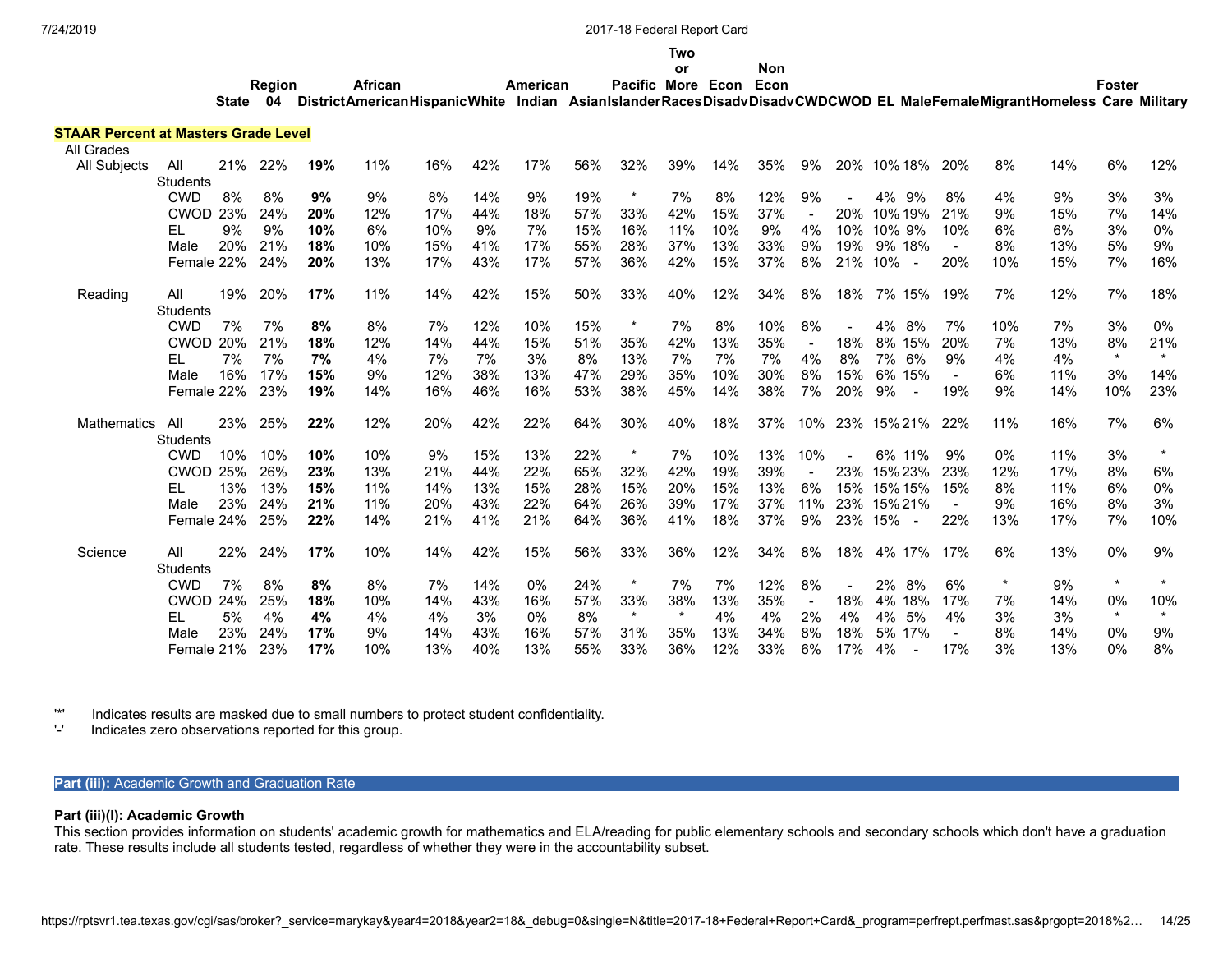|                              | All | <b>African</b><br><b>Students American Hispanic</b> |    | White | <b>American</b><br>Indian | Asian | <b>Pacific</b><br><b>Islander</b> | <b>Two or More</b><br><b>Races</b> | Econ<br><b>Disady</b> | <b>CWD</b>      | EL. |
|------------------------------|-----|-----------------------------------------------------|----|-------|---------------------------|-------|-----------------------------------|------------------------------------|-----------------------|-----------------|-----|
| <b>Academic Growth Score</b> |     |                                                     |    |       |                           |       |                                   |                                    |                       |                 |     |
| Reading                      |     |                                                     |    |       |                           |       |                                   |                                    |                       |                 |     |
| <b>All Students</b>          | 68  | 65                                                  | 68 | 75    | 70                        | 81    | 67                                | 74                                 | 67                    | 61              | 66  |
| <b>CWD</b>                   | 61  | 59                                                  | 62 | 63    | 50                        | 67    | $\star$                           | 58                                 | 61                    | 61              | 58  |
| <b>CWOD</b>                  | 69  | 66                                                  | 68 | 76    | 71                        | 81    | 67                                | 75                                 | 67                    | $\qquad \qquad$ | 66  |
| EL                           | 66  | 69                                                  | 65 | 71    | 65                        | 74    | 65                                | 75                                 | 66                    | 58              | 66  |
| Male                         | 66  | 63                                                  | 66 | 73    | 69                        | 80    | 66                                | 71                                 | 65                    | 60              | 64  |
| Female                       | 71  | 68                                                  | 70 | 77    | 70                        | 82    | 68                                | 77                                 | 69                    | 63              | 68  |
| <b>Mathematics</b>           |     |                                                     |    |       |                           |       |                                   |                                    |                       |                 |     |
| <b>All Students</b>          | 68  | 65                                                  | 67 | 72    | 67                        | 85    | 65                                | 73                                 | 67                    | 60              | 66  |
| <b>CWD</b>                   | 60  | 59                                                  | 60 | 59    | 58                        | 61    | $\star$                           | 67                                 | 60                    | 60              | 60  |
| <b>CWOD</b>                  | 69  | 65                                                  | 68 | 73    | 67                        | 86    | 67                                | 74                                 | 67                    | $\qquad \qquad$ | 67  |
| EL                           | 66  | 69                                                  | 66 | 66    | 66                        | 75    | 56                                | 83                                 | 66                    | 60              | 66  |
| Male                         | 66  | 62                                                  | 66 | 73    | 64                        | 85    | 67                                | 73                                 | 65                    | 59              | 65  |
| Female                       | 69  | 67                                                  | 69 | 72    | 70                        | 85    | 64                                | 73                                 | 68                    | 62              | 67  |

## **Part (iii)(II): Graduation Rate**

This section provides information on high school graduation rates.

|                                                                     | All   | African                           |       |       | American |       | <b>Pacific</b>  | <b>Two or More</b> | Econ          |       |       |                 | <b>Foster</b> |
|---------------------------------------------------------------------|-------|-----------------------------------|-------|-------|----------|-------|-----------------|--------------------|---------------|-------|-------|-----------------|---------------|
|                                                                     |       | <b>Students American Hispanic</b> |       | White | Indian   | Asian | <b>Islander</b> | Races              | <b>Disady</b> | CWD   | EL    | <b>Homeless</b> | Care          |
| <b>Federal Graduation Rates</b>                                     |       |                                   |       |       |          |       |                 |                    |               |       |       |                 |               |
| 4-year Longitudinal Cohort Graduation Rate (Gr 9-12): Class of 2017 |       |                                   |       |       |          |       |                 |                    |               |       |       |                 |               |
| All Students                                                        | 78.8% | 78.5%                             | 78.6% | 77.7% | 62.9%    | 90.1% | 76.2%           | 77.1%              | 79.2%         | 65.4% | 58.0% | 60.3%           | 36.4%         |
| <b>CWD</b>                                                          | 65.4% | 64.5%                             | 68.2% | 51.7% |          | 50.0% | $\star$         | 66.7%              | 66.0%         | 65.4% | 66.7% | 55.3%           | 14.3%         |
| <b>CWOD</b>                                                         | 80.0% | 80.6%                             | 79.4% | 78.8% | 65.6%    | 90.6% | 84.2%           | 77.7%              | 80.4%         | $\,$  | 57.1% | 60.8%           | 46.7%         |
| EL.                                                                 | 58.0% | 70.1%                             | 56.3% | 72.6% | 50.0%    | 70.0% | 66.7%           |                    | 61.3%         | 66.7% | 58.0% | 41.5%           |               |
| Male                                                                | 75.3% | 74.4%                             | 75.0% | 74.7% | 71.4%    | 86.7% | 100.0%          | 79.6%              | 75.3%         | 63.9% | 54.1% | 53.2%           | 40.0%         |
| Female                                                              | 82.3% | 82.6%                             | 82.2% | 80.0% | 50.0%    | 93.4% | 50.0%           | 75.0%              | 82.9%         | 67.9% | 62.7% | 66.8%           | 33.3%         |

'\*' Indicates results are masked due to small numbers to protect student confidentiality.

Indicates there are no students in the group.

## **Part (iv):** English Language Proficiency

This section provides information on the number and percentage of English learners achieving English language proficiency.

| <b>Total EL in Class</b> | <b>Proficiency of EL</b> | <b>Rate of Proficiency</b> |
|--------------------------|--------------------------|----------------------------|
| 59.724                   | 8.055                    | 13%                        |

'\*' Indicates results are masked due to small numbers to protect student confidentiality.

Indicates zero observations reported for this group.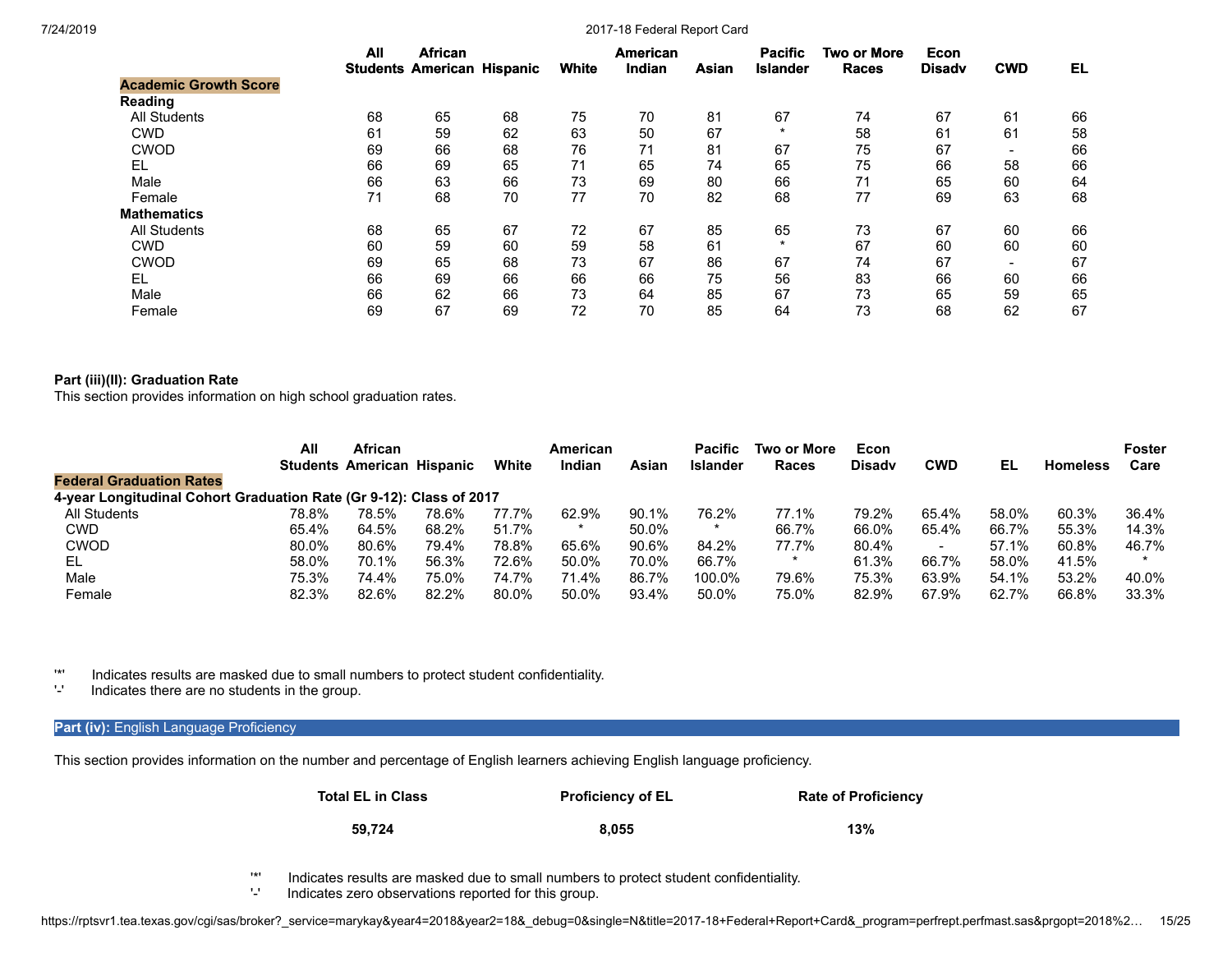## **Part (v):** School Quality or Student Success (SQSS)

This section provides information on the other indicator of school quality or student success, which is college, career and military readiness (CCMR) for high schools and average performance rate of the three STAAR performance levels of all students, regardless of whether they were in the accountability subset, for elementary and secondary schools without a graduation rate.

| <b>Student Success (Student Achievement Domain Score: STAAR Component Only)</b> | All | <b>African</b><br><b>Students American Hispanic</b> |     | White | American<br>Indian | Asian | <b>Pacific</b><br><b>Islander</b> | Two or More<br>Races | Econ<br><b>Disady</b> | <b>CWD</b> | EL. |
|---------------------------------------------------------------------------------|-----|-----------------------------------------------------|-----|-------|--------------------|-------|-----------------------------------|----------------------|-----------------------|------------|-----|
| <b>STAAR Component Score</b>                                                    | 43  | 34                                                  | 41  | 66    | 43                 | 73    | 56                                | 63                   | 38                    | 24         | 30  |
| <b>School Quality (College, Career, and Military Readiness Performance)</b>     |     |                                                     |     |       |                    |       |                                   |                      |                       |            |     |
| %Students meeting CCMR                                                          | 49% | 35%                                                 | 50% | 62%   | 41%                | 81%   | 60%                               | 62%                  | 46%                   | 28%        | 23% |

'\*' Indicates results are masked due to small numbers to protect student confidentiality.

Indicates there are no students in the group.

'n/a' Indicates the student group is not applicable to this report.

## **Part (vi): Goal Meeting Status**

This section provides information on the progress of all students and each student group toward meeting the long-term goals or interim objectives on STAAR academic performance, federal graduation rate, and English learners' language proficiency.

|                                 | All | African<br><b>Students American Hispanic</b> |              | White        | American<br>Indian | Asian | <b>Pacific</b><br><b>Islander</b> | <b>Two or More</b><br><b>Races</b> | Econ<br><b>Disady</b> | <b>CWD</b> | $EL +$ |
|---------------------------------|-----|----------------------------------------------|--------------|--------------|--------------------|-------|-----------------------------------|------------------------------------|-----------------------|------------|--------|
| <b>STAAR Performance Status</b> |     |                                              |              |              |                    |       |                                   |                                    |                       |            |        |
| Reading                         |     |                                              |              |              |                    |       |                                   |                                    |                       |            |        |
| Interim Goals (2018-2022)       | 44% | 32%                                          | 37%          | 60%          | 43%                | 74%   | 45%                               | 56%                                | 33%                   | 19%        | 29%    |
| <b>Target Met</b>               | N   | N                                            |              | $\checkmark$ | $\checkmark$       |       |                                   |                                    |                       |            |        |
| Interim Goals (2023-2027)       | 52% | 42%                                          | 46%          | 66%          | 51%                | 78%   | 53%                               | 62%                                | 43%                   | 31%        | 39%    |
| <b>Target Met</b>               | N   | N                                            | N            | $\checkmark$ | Ν                  | N     | $\checkmark$                      |                                    | N                     | N          | N      |
| Interim Goals (2028-2032)       | 62% | 54%                                          | 58%          | 73%          | 62%                | 82%   | 63%                               | 70%                                | 55%                   | 45%        | 52%    |
| <b>Target Met</b>               | N   | N                                            | N            | $\checkmark$ | N                  | N     | N                                 | N                                  | N                     | N          | N      |
| Long-Term Goals                 | 72% | 66%                                          | 69%          | 80%          | 72%                | 87%   | 73%                               | 78%                                | 67%                   | 60%        | 65%    |
| <b>Target Met</b>               | N   | N                                            | N            | N            | N                  | N     | N                                 | N                                  | N                     | N          | N      |
| <b>Mathematics</b>              |     |                                              |              |              |                    |       |                                   |                                    |                       |            |        |
| Interim Goals (2018-2022)       | 46% | 31%                                          | 40%          | 59%          | 45%                | 82%   | 50%                               | 54%                                | 36%                   | 23%        | 40%    |
| <b>Target Met</b>               | N   | ۷                                            | $\checkmark$ | Υ            | N                  |       | $\checkmark$                      | $\checkmark$                       | Υ                     | Υ          |        |
| Interim Goals (2023-2027)       | 54% | 41%                                          | 49%          | 65%          | 53%                | 85%   | 57%                               | 61%                                | 45%                   | 34%        | 49%    |
| <b>Target Met</b>               | N   | N                                            | N            | $\checkmark$ | N                  |       | $\checkmark$                      |                                    | N                     | N          | N      |
| Interim Goals (2028-2032)       | 63% | 54%                                          | 59%          | 73%          | 63%                | 88%   | 66%                               | 69%                                | 57%                   | 48%        | 59%    |
| <b>Target Met</b>               | N   | N                                            | N            | N            | N                  | N     | N                                 | N                                  | N                     | N          | N      |
| Long-Term Goals                 | 73% | 66%                                          | 70%          | 80%          | 73%                | 91%   | 75%                               | 77%                                | 68%                   | 62%        | 70%    |
| <b>Target Met</b>               | N   | N                                            | N            | N            | N                  | N     | N                                 | N                                  | N                     | N          | N      |

#### **English Learner Language Proficiency Status**

Interim Goals (2018-2022) 42%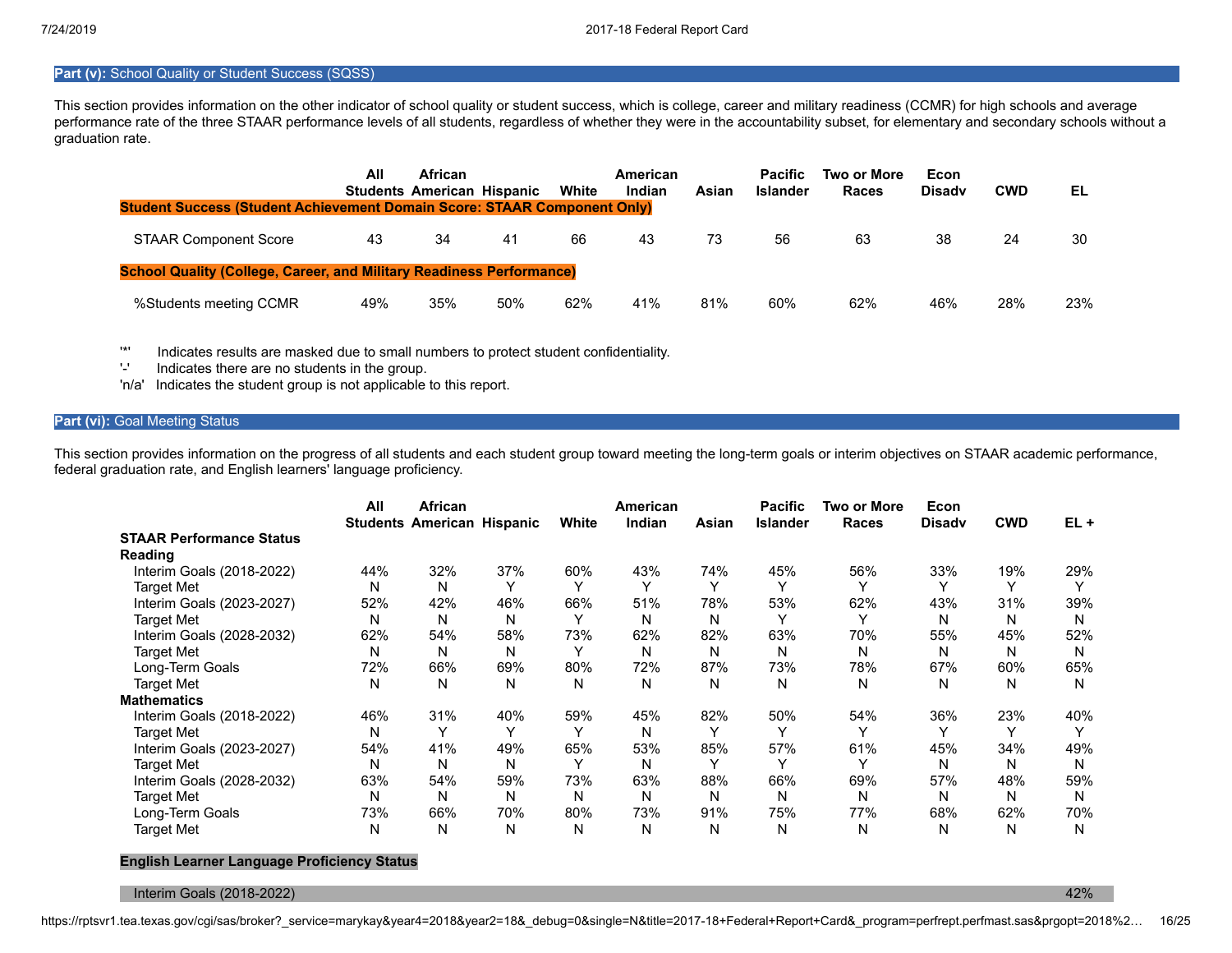|                                  | All | <b>African</b><br><b>Students American Hispanic</b> |     | White | American<br>Indian | Asian | <b>Pacific</b><br><b>Islander</b> | Two or More<br><b>Races</b> | Econ<br><b>Disady</b> | <b>CWD</b> | $EL +$       |
|----------------------------------|-----|-----------------------------------------------------|-----|-------|--------------------|-------|-----------------------------------|-----------------------------|-----------------------|------------|--------------|
| <b>Target Met</b>                |     |                                                     |     |       |                    |       |                                   |                             |                       |            |              |
| Interim Goals (2023-2027)        |     |                                                     |     |       |                    |       |                                   |                             |                       |            | 44%          |
| Target Met                       |     |                                                     |     |       |                    |       |                                   |                             |                       |            | v            |
| Interim Goals (2028-2032)        |     |                                                     |     |       |                    |       |                                   |                             |                       |            | 46%          |
| Target Met                       |     |                                                     |     |       |                    |       |                                   |                             |                       |            |              |
| Long-Term Goals                  |     |                                                     |     |       |                    |       |                                   |                             |                       |            | 46%          |
| <b>Target Met</b>                |     |                                                     |     |       |                    |       |                                   |                             |                       |            | $\checkmark$ |
| <b>Federal Graduation Status</b> |     |                                                     |     |       |                    |       |                                   |                             |                       |            |              |
| Interim Goals (2018-2022)        | 90% | 90%                                                 | 90% | 90%   | 90%                | 90%   | 90%                               | 90%                         | 90%                   | 90%        | 90%          |
| <b>Target Met</b>                | N   | N                                                   | N   | N     | N                  | v     |                                   | N                           | N                     | N          | N            |
| Interim Goals (2023-2027)        | 92% | 92%                                                 | 92% | 92%   | 92%                | 92%   | 92%                               | 92%                         | 92%                   | 92%        | 92%          |
| <b>Target Met</b>                | N   | N                                                   | N   | N     | N                  | N     |                                   | N                           | N                     | N          | N            |
| Interim Goals (2028-2032)        | 94% | 94%                                                 | 94% | 94%   | 94%                | 94%   | 94%                               | 94%                         | 94%                   | 94%        | 94%          |
| <b>Target Met</b>                | N   | N                                                   | N   | N     | N                  | N     |                                   | N                           | N                     | N          | N            |
| Long-Term Goals                  | 94% | 94%                                                 | 94% | 94%   | 94%                | 94%   | 94%                               | 94%                         | 94%                   | 94%        | 94%          |
| <b>Target Met</b>                | N   | N                                                   | N   | N     | N                  | N     |                                   | N                           | N                     | N          | N            |

'+' STAAR Performance and Graduation use EL(Current & Monitored), EL English Learner Language Proficiency uses EL (Current). Blank cells above represent student group indicators that do not meet the minimum size criteria.

## Source: 2018 Accountability Closing the Gaps Status Table

**Part (vii):** STAAR Participation

This section provides the percentage of students assessed and not assessed for mathematics, ELA/reading, and science.

|                 |                                       | <b>African</b> |      |      | American                                   |        | <b>Pacific</b> | Two or<br>More  | Econ  | Non<br>Econ |                          |                          |             |      |      |         |
|-----------------|---------------------------------------|----------------|------|------|--------------------------------------------|--------|----------------|-----------------|-------|-------------|--------------------------|--------------------------|-------------|------|------|---------|
|                 |                                       |                |      |      |                                            |        |                |                 |       |             |                          |                          |             |      |      | Migrant |
| All             | 99%                                   | 99%            | 99%  | 98%  | 99%                                        | 100%   | 98%            | 99%             | 99%   | 99%         | 98%                      | 99%                      | 100%        | 99%  | 99%  | 98%     |
| <b>CWD</b>      | 98%                                   | 98%            | 99%  | 97%  | 98%                                        | 99%    | 100%           | 98%             | 98%   |             | 98%                      | $\overline{\phantom{a}}$ | 99%         | 98%  | 99%  | 100%    |
| <b>CWOD</b>     | 99%                                   | 99%            | 99%  | 98%  | 99%                                        | 100%   | 98%            | 99%             | 99%   | 99%         | $\overline{\phantom{a}}$ | 99%                      | 100%        | 99%  | 99%  | 98%     |
| EL.             | 100%                                  | 99%            | 100% | 100% | 100%                                       | 100%   | 100%           | 100%            | 100%  | 99%         | 99%                      | 100%                     | 100%        | 99%  | 100% | 99%     |
| Male            | 99%                                   | 99%            | 99%  | 99%  | 99%                                        | 100%   | 98%            | 99%             | 99%   | 99%         | 98%                      | 99%                      | 99%         | 99%  |      | 99%     |
| Female          | 99%                                   | 99%            | 99%  | 98%  | 99%                                        | 100%   | 98%            | 99%             | 99%   | 99%         | 99%                      | 99%                      | 100%        |      | 99%  | 96%     |
| All<br>Students | 99%                                   | 99%            | 99%  | 98%  | 98%                                        | 100%   | 98%            | 98%             | 99%   | 99%         | 98%                      | 99%                      | 100%        | 99%  | 99%  | 99%     |
| <b>CWD</b>      | 98%                                   | 98%            | 99%  | 97%  | 95%                                        | 99%    | *              | 98%             | 99%   | 97%         | 98%                      | $\overline{\phantom{0}}$ | 99%         | 98%  | 99%  | 100%    |
| <b>CWOD</b>     | 99%                                   | 99%            | 99%  | 98%  | 99%                                        | 100%   | 98%            | 99%             | 99%   | 99%         | $\overline{\phantom{a}}$ | 99%                      | 100%        | 99%  | 99%  | 99%     |
| EL.             | 100%                                  | 99%            | 100% | 100% | 100%                                       | 99%    | 100%           | 100%            | 100%  | 99%         | 99%                      | 100%                     | 100%        | 100% | 100% | 100%    |
| Male            | 99%                                   | 99%            | 99%  | 98%  | 98%                                        | 100%   | 98%            | 99%             | 99%   | 99%         | 98%                      | 99%                      | 100%        | 99%  |      | 100%    |
|                 | <b>Participation Rate</b><br>Students |                |      |      | <b>District American Hispanic</b><br>White | Indian | Asian          | <b>Islander</b> | Races | Disadv      | Disadv<br>97%            | <b>CWD</b>               | <b>CWOD</b> | EL.  | Male | Female  |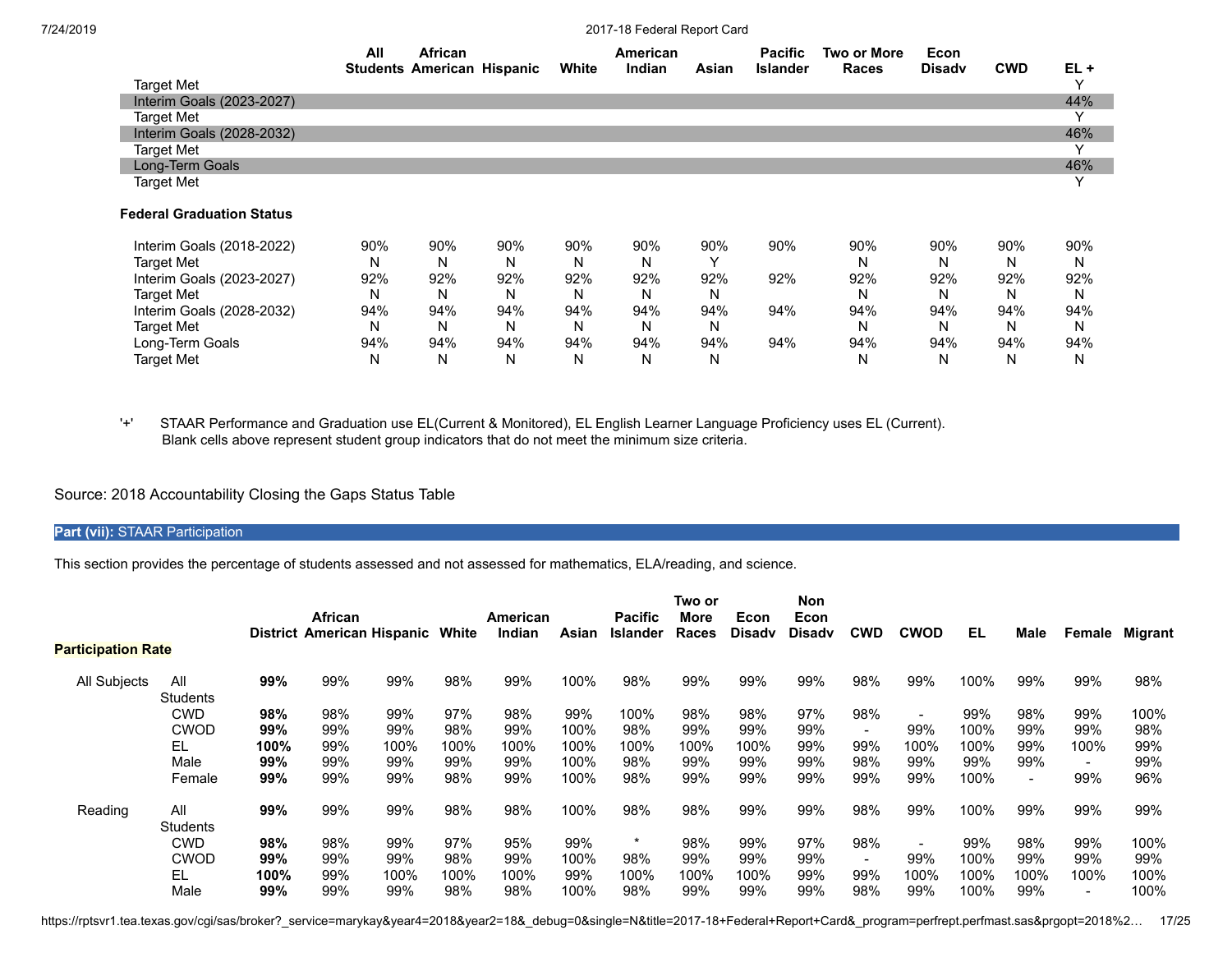|                               | Female                 | 99%   | African<br>District American Hispanic White<br>99% | 99%   | 98%   | American<br>Indian<br>99% | Asian<br>100% | <b>Pacific</b><br>Islander<br>98% | Two or<br><b>More</b><br><b>Races</b><br>98% | Econ<br><b>Disadv</b><br>99% | Non<br>Econ<br><b>Disadv</b><br>99% | <b>CWD</b><br>99% | <b>CWOD</b><br>99%       | EL.<br>100% | Male<br>$\blacksquare$ | Female<br>99%  | Migrant<br>97% |
|-------------------------------|------------------------|-------|----------------------------------------------------|-------|-------|---------------------------|---------------|-----------------------------------|----------------------------------------------|------------------------------|-------------------------------------|-------------------|--------------------------|-------------|------------------------|----------------|----------------|
| Mathematics                   | All                    | 99%   | 99%                                                | 99%   | 99%   | 99%                       | 100%          | 98%                               | 99%                                          | 99%                          | 99%                                 | 99%               | 99%                      | 100%        | 99%                    | 99%            | 99%            |
|                               | <b>Students</b>        |       |                                                    |       |       |                           |               |                                   |                                              |                              |                                     |                   |                          |             |                        |                |                |
|                               | <b>CWD</b>             | 99%   | 98%                                                | 99%   | 97%   | 100%                      | 99%           | $\star$                           | 98%                                          | 99%                          | 97%                                 | 99%               | $\blacksquare$           | 99%         | 98%                    | 99%            | 100%           |
|                               | <b>CWOD</b>            | 99%   | 99%                                                | 99%   | 99%   | 99%                       | 100%          | 98%                               | 99%                                          | 99%                          | 99%                                 | $\blacksquare$    | 99%                      | 100%        | 99%                    | 99%            | 98%            |
|                               | EL                     | 100%  | 100%                                               | 100%  | 100%  | 100%                      | 99%           | 100%                              | 100%                                         | 100%                         | 99%                                 | 99%               | 100%                     | 100%        | 100%                   | 100%           | 99%            |
|                               | Male                   | 99%   | 99%                                                | 99%   | 99%   | 100%                      | 100%          | 98%                               | 99%                                          | 99%                          | 99%                                 | 98%               | 99%                      | 100%        | 99%                    | $\blacksquare$ | 99%            |
|                               | Female                 | 99%   | 99%                                                | 99%   | 98%   | 99%                       | 100%          | 98%                               | 99%                                          | 99%                          | 99%                                 | 99%               | 99%                      | 100%        | $\blacksquare$         | 99%            | 98%            |
| Science                       | All<br><b>Students</b> | 99%   | 98%                                                | 99%   | 98%   | 100%                      | 100%          | 100%                              | 98%                                          | 99%                          | 99%                                 | 98%               | 99%                      | 99%         | 99%                    | 99%            | 94%            |
|                               | <b>CWD</b>             | 98%   | 97%                                                | 98%   | 95%   | 100%                      | 100%          | $\star$                           | 98%                                          | 98%                          | 97%                                 | 98%               | $\overline{\phantom{a}}$ | 99%         | 97%                    | 98%            |                |
|                               | <b>CWOD</b>            | 99%   | 98%                                                | 99%   | 98%   | 100%                      | 100%          | 100%                              | 98%                                          | 99%                          | 99%                                 | $\blacksquare$    | 99%                      | 99%         | 99%                    | 99%            | 94%            |
|                               | EL.                    | 99%   | 98%                                                | 99%   | 99%   | 100%                      | 100%          | 100%                              | 100%                                         | 99%                          | 98%                                 | 99%               | 99%                      | 99%         | 99%                    | 99%            | 97%            |
|                               | Male                   | 99%   | 98%                                                | 99%   | 99%   | 100%                      | 100%          | 100%                              | 98%                                          | 99%                          | 99%                                 | 97%               | 99%                      | 99%         | 99%                    | $\sim$         | 97%            |
|                               | Female                 | 99%   | 99%                                                | 99%   | 97%   | 100%                      | 100%          | 100%                              | 98%                                          | 99%                          | 99%                                 | 98%               | 99%                      | 99%         | $\blacksquare$         | 99%            | 90%            |
| <b>Non-Participation Rate</b> |                        |       |                                                    |       |       |                           |               |                                   |                                              |                              |                                     |                   |                          |             |                        |                |                |
| All Subjects                  | All<br><b>Students</b> | 1%    | $1\%$                                              | 1%    | 2%    | 1%                        | 0%            | 2%                                | $1\%$                                        | $1\%$                        | $1\%$                               | 2%                | 1%                       | 0%          | $1\%$                  | 1%             | 2%             |
|                               | <b>CWD</b>             | 2%    | 2%                                                 | 1%    | 3%    | 2%                        | 1%            | 0%                                | 2%                                           | 2%                           | 3%                                  | 2%                |                          | 1%          | 2%                     | 1%             | 0%             |
|                               | <b>CWOD</b>            | 1%    | 1%                                                 | 1%    | 2%    | 1%                        | 0%            | 2%                                | 1%                                           | 1%                           | 1%                                  | $\blacksquare$    | 1%                       | 0%          | 1%                     | 1%             | 2%             |
|                               | EL.                    | 0%    | 1%                                                 | 0%    | 0%    | 0%                        | 0%            | 0%                                | 0%                                           | 0%                           | 1%                                  | 1%                | 0%                       | 0%          | 1%                     | 0%             | 1%             |
|                               | Male                   | $1\%$ | 1%                                                 | 1%    | 1%    | $1\%$                     | 0%            | 2%                                | 1%                                           | $1\%$                        | 1%                                  | 2%                | 1%                       | 1%          | 1%                     | $\blacksquare$ | 1%             |
|                               | Female                 | $1\%$ | 1%                                                 | 1%    | 2%    | 1%                        | 0%            | 2%                                | 1%                                           | $1\%$                        | 1%                                  | $1\%$             | 1%                       | 0%          | $\blacksquare$         | 1%             | 4%             |
| Reading                       | All<br><b>Students</b> | 1%    | $1\%$                                              | 1%    | 2%    | 2%                        | $0\%$         | 2%                                | 2%                                           | $1\%$                        | 1%                                  | 2%                | 1%                       | 0%          | 1%                     | $1\%$          | 1%             |
|                               | <b>CWD</b>             | 2%    | 2%                                                 | 1%    | 3%    | 5%                        | $1\%$         | $\star$                           | 2%                                           | $1\%$                        | 3%                                  | 2%                |                          | $1\%$       | 2%                     | $1\%$          | 0%             |
|                               | <b>CWOD</b>            | 1%    | 1%                                                 | 1%    | 2%    | 1%                        | 0%            | 2%                                | 1%                                           | 1%                           | 1%                                  | $\sim$            | 1%                       | 0%          | 1%                     | 1%             | 1%             |
|                               | EL                     | 0%    | 1%                                                 | 0%    | 0%    | 0%                        | 1%            | 0%                                | 0%                                           | 0%                           | 1%                                  | 1%                | 0%                       | 0%          | 0%                     | 0%             | 0%             |
|                               | Male                   | 1%    | 1%                                                 | 1%    | 2%    | 2%                        | 0%            | 2%                                | 1%                                           | $1\%$                        | 1%                                  | 2%                | 1%                       | 0%          | 1%                     | $\blacksquare$ | 0%             |
|                               | Female                 | 1%    | $1\%$                                              | 1%    | 2%    | 1%                        | 0%            | 2%                                | 2%                                           | $1\%$                        | 1%                                  | 1%                | 1%                       | 0%          | $\blacksquare$         | 1%             | 3%             |
| Mathematics                   | All<br><b>Students</b> | 1%    | $1\%$                                              | 1%    | $1\%$ | $1\%$                     | $0\%$         | 2%                                | $1\%$                                        | $1\%$                        | $1\%$                               | 1%                | 1%                       | 0%          | $1\%$                  | $1\%$          | 1%             |
|                               | <b>CWD</b>             | 1%    | 2%                                                 | 1%    | 3%    | 0%                        | $1\%$         | $\star$                           | 2%                                           | $1\%$                        | 3%                                  | 1%                | $\blacksquare$           | 1%          | 2%                     | 1%             | 0%             |
|                               | <b>CWOD</b>            | $1\%$ | $1\%$                                              | 1%    | $1\%$ | $1\%$                     | 0%            | 3%                                | 1%                                           | $1\%$                        | 1%                                  | $\blacksquare$    | $1\%$                    | 0%          | $1\%$                  | 1%             | 2%             |
|                               | EL                     | 0%    | 0%                                                 | 0%    | 0%    | 0%                        | 1%            | 0%                                | 0%                                           | 0%                           | 1%                                  | $1\%$             | 0%                       | 0%          | 0%                     | 0%             | 1%             |
|                               | Male                   | 1%    | 1%                                                 | 1%    | 1%    | 0%                        | 0%            | 2%                                | 1%                                           | 1%                           | 1%                                  | 2%                | 1%                       | 0%          | 1%                     |                | 1%             |
|                               | Female                 | 1%    | 1%                                                 | 1%    | 2%    | $1\%$                     | 0%            | 3%                                | 1%                                           | 1%                           | 1%                                  | 1%                | 1%                       | 0%          | $\blacksquare$         | 1%             | 2%             |
| Science                       | All<br><b>Students</b> | 1%    | 2%                                                 | $1\%$ | 2%    | 0%                        | 0%            | 0%                                | 2%                                           | $1\%$                        | $1\%$                               | 2%                | 1%                       | 1%          | 1%                     | $1\%$          | 6%             |
|                               | <b>CWD</b>             | 2%    | 3%                                                 | 2%    | 5%    | 0%                        | $0\%$         |                                   | 2%                                           | 2%                           | 3%                                  | 2%                | $\blacksquare$           | 1%          | 3%                     | 2%             |                |
|                               | <b>CWOD</b>            | 1%    | 2%                                                 | $1\%$ | 2%    | 0%                        | 0%            | 0%                                | 2%                                           | 1%                           | 1%                                  | $\blacksquare$    | $1\%$                    | 1%          | 1%                     | 1%             | 6%             |
|                               | EL.                    | 1%    | 2%                                                 | $1\%$ | $1\%$ | 0%                        | $0\%$         | 0%                                | 0%                                           | $1\%$                        | 2%                                  | 1%                | 1%                       | 1%          | 1%                     | $1\%$          | 3%             |
|                               | Male                   | 1%    | 2%                                                 | 1%    | 1%    | 0%                        | $0\%$         | 0%                                | 2%                                           | 1%                           | 1%                                  | 3%                | $1\%$                    | 1%          | 1%                     | $\blacksquare$ | 3%             |
|                               | Female                 | $1\%$ | 1%                                                 | 1%    | 3%    | 0%                        | 0%            | 0%                                | 2%                                           | 1%                           | 1%                                  | 2%                | 1%                       | 1%          | $\sim$                 | 1%             | 10%            |

https://rptsvr1.tea.texas.gov/cgi/sas/broker?\_service=marykay&year4=2018&year2=18&\_debug=0&single=N&title=2017-18+Federal+Report+Card&\_program=perfrept.perfmast.sas&prgopt=2018%2… 18/25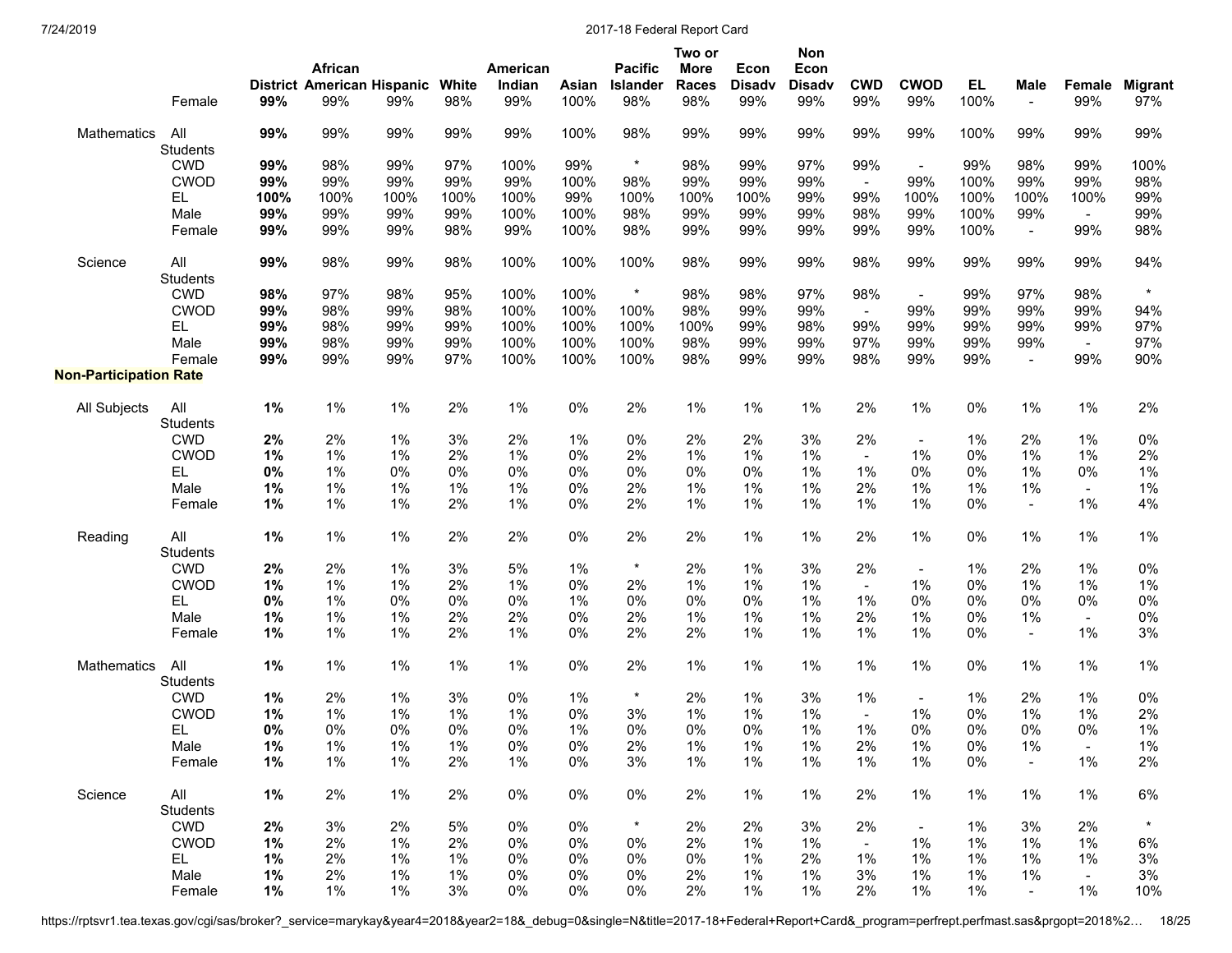|                                   |       |          |                                      | Two or      |      | Non  |            |             |      |  |                     |
|-----------------------------------|-------|----------|--------------------------------------|-------------|------|------|------------|-------------|------|--|---------------------|
| African                           |       | American | <b>Pacific</b>                       | <b>More</b> | Econ | Econ |            |             |      |  |                     |
| <b>District American Hispanic</b> | White | Indian   | Asian Islander Races Disady Disady \ |             |      |      | <b>CWD</b> | <b>CWOD</b> | - EL |  | Male Female Migrant |

'\*' Indicates results are masked due to small numbers to protect student confidentiality.

'-' Indicates zero observations reported for this group.

## **Part (viii):** Civil Rights Data

Part (viii)(I) This section provides information submitted by school districts to the Office for Civil Rights on measures of school quality, climate, and safety.

|                                                            |        | <b>Total</b> | African<br>students American Hispanic |         | White   | Indian or<br>Alaska<br><b>Native</b> | Asian   | <b>Pacific</b><br><b>Islander</b> | Two or<br><b>More</b><br><b>Races</b> | <b>EL</b> | <b>Students</b><br>with<br><b>Disabilities</b> | <b>Students</b><br>with<br><b>Disabilities</b><br>(Section<br>504) |
|------------------------------------------------------------|--------|--------------|---------------------------------------|---------|---------|--------------------------------------|---------|-----------------------------------|---------------------------------------|-----------|------------------------------------------------|--------------------------------------------------------------------|
| <b>Students Without Disabilities</b>                       |        |              |                                       |         |         |                                      |         |                                   |                                       |           |                                                |                                                                    |
| In-School Suspensions                                      |        |              |                                       |         |         |                                      |         |                                   |                                       |           |                                                |                                                                    |
|                                                            | Male   | 7,553        | 2,474                                 | 4,667   | 250     | $***$                                | 90      | $\star$                           | 46                                    | 1,826     |                                                |                                                                    |
|                                                            | Female | 5,108        | 1,943                                 | 2,983   | 107     | $^{\star\star}$                      | 25      | $\star$                           | 28                                    | 840       |                                                |                                                                    |
|                                                            | Total  | 12,661       | 4,417                                 | 7,650   | 357     | $***$                                | 115     | $\star$                           | 74                                    | 2,666     |                                                |                                                                    |
| Out-of-School Suspensions                                  |        |              |                                       |         |         |                                      |         |                                   |                                       |           |                                                |                                                                    |
|                                                            | Male   | 7,044        | 3,425                                 | 3,232   | 275     | $^{\star\star}$                      | 54      | *                                 | 43                                    | 1,388     |                                                |                                                                    |
|                                                            | Female | 4,744        | 2,355                                 | 2,241   | 92      | $^{\star\star}$                      | 22      | $\star$                           | 22                                    | 513       |                                                |                                                                    |
|                                                            | Total  | 11,788       | 5,780                                 | 5,473   | 367     | $***$                                | 76      | $\star$                           | 65                                    | 1,901     |                                                |                                                                    |
| Expulsions                                                 |        |              |                                       |         |         |                                      |         |                                   |                                       |           |                                                |                                                                    |
| With Educational Services                                  | Male   | 36           | 14                                    | 18      | $\star$ | $\star$                              | $\star$ | $\star$                           | $\star$                               | $10$      |                                                |                                                                    |
|                                                            | Female | 12           | 10                                    | $\star$ | $\star$ | $\star$                              | $\star$ | $\star$                           | $\star$                               | $\star$   |                                                |                                                                    |
|                                                            | Total  | 48           | 24                                    | 20      | $\star$ | $\star$                              | $\star$ | $\star$                           | $\star$                               | 12        |                                                |                                                                    |
| <b>Without Educational Services</b>                        | Male   | $\star$      | $\star$                               | $\star$ | $\star$ | $\star$                              | $\star$ | $\star$                           | $\star$                               | $\star$   |                                                |                                                                    |
|                                                            | Female | $\star$      | $\star$                               | $\star$ | $\star$ | $\star$                              | $\star$ | $\star$                           | $\star$                               | $\star$   |                                                |                                                                    |
|                                                            | Total  | $\star$      | $\star$                               | $\star$ | $\star$ | $\star$                              | $\star$ | $\star$                           | $\star$                               | $\star$   |                                                |                                                                    |
| <b>Under Zero Tolerance Policies</b>                       | Male   | 38           | 16                                    | 18      | $\star$ | $\star$                              | $\star$ | $\star$                           | $\star$                               | 10        |                                                |                                                                    |
|                                                            | Female | 8            | 6                                     | $\star$ | $\star$ | $\star$                              | $\star$ | $\star$                           | $\star$                               | $\star$   |                                                |                                                                    |
|                                                            | Total  | 46           | 22                                    | 20      | $\star$ | $\star$                              | $\star$ | $\star$                           | $\star$                               | 12        |                                                |                                                                    |
| <b>School-Related Arrests</b>                              |        |              |                                       |         |         |                                      |         |                                   |                                       |           |                                                |                                                                    |
|                                                            | Male   | 488          | 234                                   | 227     | 21      | $\star$                              | $\star$ | $\star$                           | $\star$                               | 92        |                                                |                                                                    |
|                                                            | Female | 172          | 102                                   | 62      | 8       | $\star$                              | $\star$ | $\star$                           | $\star$                               | 23        |                                                |                                                                    |
|                                                            | Total  | 660          | 336                                   | 289     | 29      | $\star$                              | $\star$ | $\star$                           | $\star$                               | 115       |                                                |                                                                    |
| <b>Referrals to Law Enforcement</b>                        |        |              |                                       |         |         |                                      |         |                                   |                                       |           |                                                |                                                                    |
|                                                            | Male   | 488          | 234                                   | 227     | 21      | $\star$                              | $\star$ | $\star$                           | $\star$                               | 92        |                                                |                                                                    |
|                                                            | Female | 172          | 102                                   | 62      | 8       | $\star$                              | $\star$ | $\star$                           | $\star$                               | 23        |                                                |                                                                    |
|                                                            | Total  | 660          | 336                                   | 289     | 29      | $\star$                              | $\star$ | $\star$                           | $\star$                               | 115       |                                                |                                                                    |
| <b>Students With Disabilities</b><br>In-School Suspensions |        |              |                                       |         |         |                                      |         |                                   |                                       |           |                                                |                                                                    |
|                                                            | Male   | 2,365        | 955                                   | 1,318   | 69      | $\star$                              | 15      | $\star$                           | 8                                     | 419       |                                                | 444                                                                |
|                                                            | Female | 901          | 466                                   | 407     | 24      | $\star$                              | $\star$ | $\star$                           | $\star$                               | 107       |                                                | 121                                                                |
|                                                            | Total  | 3,266        | 1,421                                 | 1,725   | 93      | $\star$                              | 15      | $\star$                           | 12                                    | 526       |                                                | 565                                                                |
| Out-of-School Suspensions                                  |        |              |                                       |         |         |                                      |         |                                   |                                       |           |                                                |                                                                    |
|                                                            | Male   | 1,996        | 1,126                                 | 738     | 100     | $\star$                              | 8       | $\star$                           | 20                                    | 265       |                                                | 303                                                                |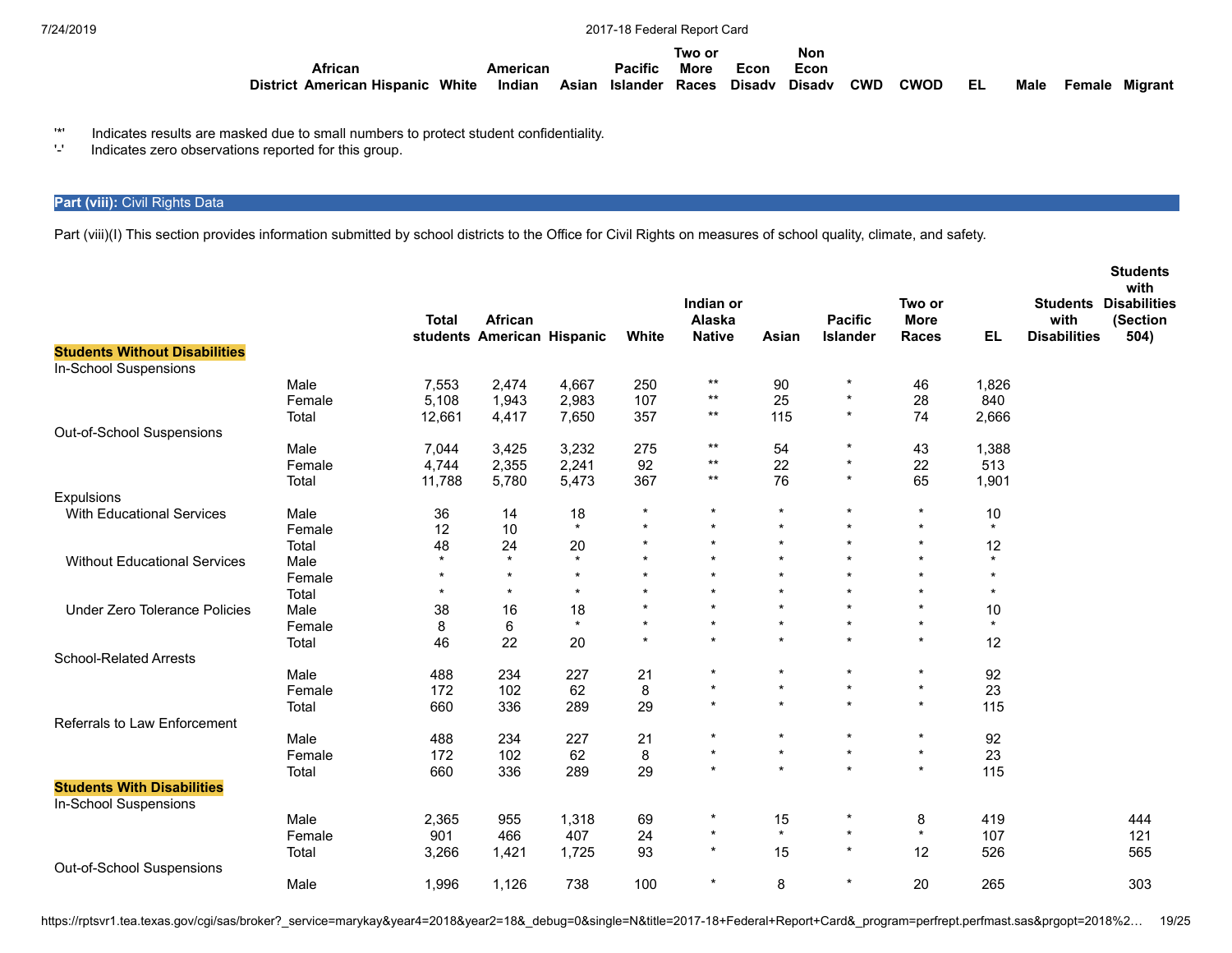|                                     |        | <b>Total</b><br><b>students</b> | African<br>American Hispanic |         | White          | Indian or<br>Alaska<br><b>Native</b> | Asian   | <b>Pacific</b><br><b>Islander</b> | Two or<br><b>More</b><br><b>Races</b> | EL      | <b>Students</b><br>with<br><b>Disabilities</b> | <b>Students</b><br>with<br><b>Disabilities</b><br>(Section<br>504) |
|-------------------------------------|--------|---------------------------------|------------------------------|---------|----------------|--------------------------------------|---------|-----------------------------------|---------------------------------------|---------|------------------------------------------------|--------------------------------------------------------------------|
|                                     | Female | 586                             | 368                          | 206     | 12             | $\star$                              | $\star$ | $\ddot{}$                         | $\ddot{}$                             | 73      |                                                | 78                                                                 |
|                                     | Total  | 2,582                           | 1,494                        | 944     | 112            | $\star$                              | 8       | $\star$                           | 20                                    | 338     |                                                | 381                                                                |
| Expulsions                          |        |                                 |                              |         |                |                                      |         |                                   |                                       |         |                                                |                                                                    |
| With Educational Services           | Male   | 20                              | 12                           | 8       | $\star$        | $\star$                              | $\star$ | $\star$                           | $\star$                               | $\star$ |                                                | $\star$                                                            |
|                                     | Female | $\star$                         | $\star$                      | $\star$ | $\star$        | $\star$                              | $\star$ | $\star$                           | $\star$                               | $\star$ |                                                |                                                                    |
|                                     | Total  | 22                              | 14                           | 8       | $\star$        | $\star$                              | $\star$ | $\star$                           | $\star$                               | $\star$ |                                                |                                                                    |
| <b>Without Educational Services</b> | Male   | $\star$                         | $\star$                      | $\star$ | $\star$        | $\star$                              | $\star$ | $\star$                           | $\star$                               | $\star$ |                                                |                                                                    |
|                                     | Female | $\star$                         | $\star$                      | $\star$ | $\star$        | $\star$                              | $\star$ | $\star$                           | $\star$                               | $\star$ |                                                |                                                                    |
|                                     | Total  | $\star$                         | $\star$                      | $\star$ | $\star$        | $\star$                              | $\star$ | $\star$                           | $\star$                               | $\star$ |                                                |                                                                    |
| Under Zero Tolerance Policies       | Male   | $\star$                         | $\star$                      | $\star$ | $\star$        | $\star$                              | $\star$ | $\star$                           | $\star$                               | $\star$ |                                                |                                                                    |
|                                     | Female | 10                              | 10                           | $\star$ | $\star$        | $\star$                              | $\star$ | $\star$                           | $\star$                               | $\star$ |                                                |                                                                    |
|                                     | Total  | 14                              | 10                           | $\star$ | $\star$        | $\star$                              | $\star$ | $\star$                           | $\star$                               | $\star$ |                                                |                                                                    |
| <b>School-Related Arrests</b>       |        |                                 |                              |         |                |                                      |         |                                   |                                       |         |                                                |                                                                    |
|                                     | Male   | 116                             | 73                           | 34      | $\overline{7}$ | $\star$                              | $\star$ | $\star$                           | $\star$                               | 16      |                                                | 18                                                                 |
|                                     | Female | 57                              | 37                           | 16      | $\star$        | $\star$                              | $\star$ | $\star$                           | $\star$                               | $\star$ |                                                | $\star$                                                            |
|                                     | Total  | 173                             | 110                          | 50      | 9              | $\star$                              | $\star$ | $\star$                           | $\star$                               | 20      |                                                | 20                                                                 |
| Referrals to Law Enforcement        |        |                                 |                              |         |                |                                      |         |                                   |                                       |         |                                                |                                                                    |
|                                     | Male   | 116                             | 73                           | 34      | $\overline{7}$ | $\star$                              | $\star$ | $\star$                           | $\star$                               | 16      |                                                | 18                                                                 |
|                                     | Female | 57                              | 37                           | 16      | $\star$        | $\star$                              | $\star$ | $\star$                           | $\star$                               | $\star$ |                                                | $\star$                                                            |
|                                     | Total  | 173                             | 110                          | 50      | 9              | $\star$                              | $\star$ | $\star$                           | $\star$                               | 20      |                                                | 20                                                                 |
| <b>All Students</b>                 |        |                                 |                              |         |                |                                      |         |                                   |                                       |         |                                                |                                                                    |
| <b>Chronic Absenteeism</b>          |        |                                 |                              |         |                |                                      |         |                                   |                                       |         |                                                |                                                                    |
|                                     | Male   | 13,306                          | 4,694                        | 7,566   | 690            | 44                                   | 177     | 10                                | 125                                   | 2,633   | 2,508                                          | 385                                                                |
|                                     | Female | 12,139                          | 4,298                        | 6,853   | 632            | 46                                   | 179     | 14                                | 117                                   | 2,150   | 1,294                                          | 286                                                                |
|                                     | Total  | 25,445                          | 8,992                        | 14,419  | 1,322          | 90                                   | 356     | 24                                | 242                                   | 4,783   | 3,802                                          | 671                                                                |

|                                                                            | Total |
|----------------------------------------------------------------------------|-------|
| Incidents of Violence                                                      |       |
| Incidents of rape or attempted rape                                        |       |
| Incidents of sexual assault (other than rape)                              |       |
| Incidents of robbery with a weapon                                         |       |
| Incidents of robbery with a firearm or explosive device                    |       |
| Incidents of robbery without a weapon                                      |       |
| Incidents of physical attack or fight with a weapon                        |       |
| Incidents of physical attack or fight with a firearm or explosive device   |       |
| Incidents of physical attack or fight without a weapon                     | 2,561 |
| Incidents of threats of physical attack with a weapon                      |       |
| Incidents of threats of physical attack with a firearm or explosive device |       |
| Incidents of threats of physical attack without a weapon                   |       |
| Incidents of possession of a firearm or explosive device                   | 10    |
| Allegations of Harassment or bullying                                      |       |
| On the basis of sex                                                        | 39    |
| On the basis of race                                                       |       |
| On the basis of disability                                                 |       |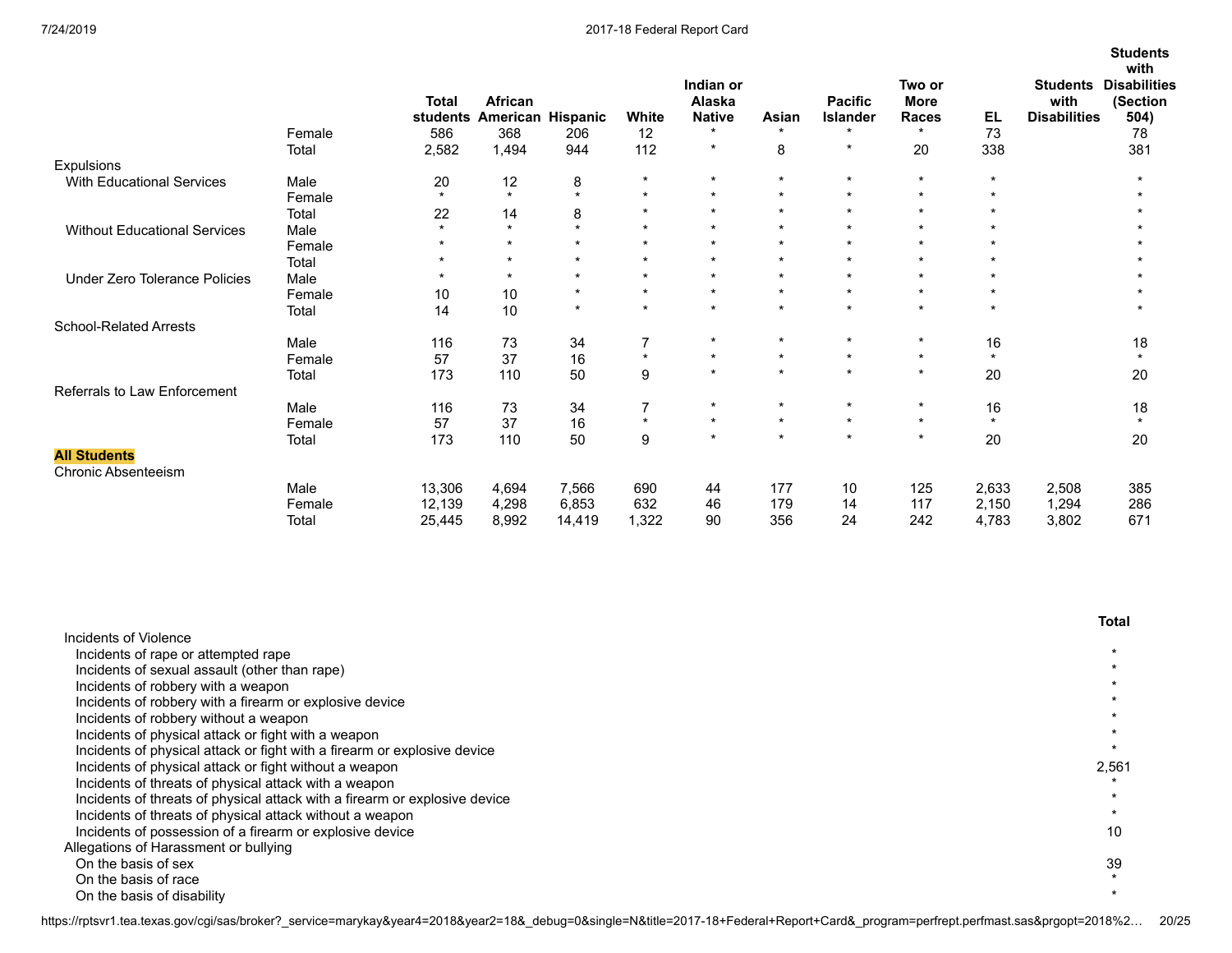Part (viii)(II) This section provides information submitted by school districts to the Office for Civil Rights on the number and percentage of students enrolled in preschool programs and accelerated coursework to earn postsecondary credit while still in high school.

|                                     |        | Total  | <b>African</b>             |        |       | Indian or<br>Alaska |       | <b>Pacific</b>  | <b>Two or More</b> |         | <b>Students</b><br>with |
|-------------------------------------|--------|--------|----------------------------|--------|-------|---------------------|-------|-----------------|--------------------|---------|-------------------------|
|                                     |        |        | students American Hispanic |        | White | <b>Native</b>       | Asian | <b>Islander</b> | Races              | EL      | <b>Disabilities</b>     |
| <b>Preschool Programs</b>           |        |        |                            |        |       |                     |       |                 |                    |         |                         |
|                                     | Male   | 9,093  | 2.146                      | 5.744  | 675   | 22                  | 374   | 10              | 122                | 3,944   | 684                     |
|                                     | Female | 8.975  | 2.131                      | 5.663  | 710   | 16                  | 339   | 10              | 106                | 3,957   | 268                     |
|                                     | Total  | 18,068 | 4,277                      | 11.407 | .385  | 38                  | 713   | 20              | 228                | 7,901   | 952                     |
| <b>Accelerated Coursework</b>       |        |        |                            |        |       |                     |       |                 |                    |         |                         |
| <b>Advanced Placement Courses</b>   | Male   | 7.312  | 1.433                      | 4.319  | 917   | 22                  | 520   | 17              | 84                 | 318     | 144                     |
|                                     | Female | 8.917  | 2.011                      | 5.066  | .102. | 20                  | 594   | 18              | 106                | 329     | 85                      |
|                                     | Total  | 16.229 | 3.444                      | 9.385  | 2.019 | 42                  | 1.114 | 35              | 190                | 647     | 229                     |
| International Baccalaureate Courses | Male   | 185    | 40                         | 61     | 58    |                     | 19    | $\star$         | 5                  | $\star$ |                         |
|                                     | Female | 253    | 61                         | 76     | 85    |                     | 25    | $\star$         | $\star$            | $\star$ |                         |
|                                     | Total  | 438    | 101                        | 137    | 143   | $\star$             | 44    | $\star$         | 9                  | $\star$ |                         |

'\*' Indicates results are masked due to small numbers to protect student confidentiality.

When only one racial/ethnic group is masked, then the second smallest racial/ethnic group is masked (regardless of size).

'-' Indicates there are no students in the group. Blank cell indicates the student group is not applicable to this report.

#### **Part (ix): Teacher Quality Data**

This section provides information on the professional qualifications of teachers, including information disaggregated by high- and and low-poverty schools on the number and percentage of (I) inexperienced teacher, principals, and other school leaders; (II) teachers teaching with emergency or provisional credentials; and (III) teachers who are not teaching in the subject or field for which the teacher is certified or licensed.

|                                                                                                               | <b>All School</b><br><b>Number</b><br>Percent |       | <b>High-Poverty Schools</b><br><b>Number</b><br><b>Percent</b> |       | <b>Low-Poverty Schools</b><br><b>Number</b> | <b>Percent</b> |
|---------------------------------------------------------------------------------------------------------------|-----------------------------------------------|-------|----------------------------------------------------------------|-------|---------------------------------------------|----------------|
| Inexperienced Teachers, Principals, and Other School Leaders                                                  | 2.076.6                                       | 16.7% | 1.034.2                                                        | 17.4% | 118.4                                       | 10.1%          |
| <b>Teachers Teaching with Emergency or Provisional Credentials</b>                                            | 792.5                                         | 6.7%  | 420.5                                                          | 7.4%  | 27.0                                        | 2.4%           |
| Teacher Who Are Not Teaching in the Subject or Field for Which the<br><b>Teacher is Certified or Licensed</b> | 1.014.1                                       | 8.6%  | 536.7                                                          | 9.5%  | 42.9                                        | 3.8%           |

'-' Indicates there are no data available in the group. Blank cell Indicates data are not applicable to this report.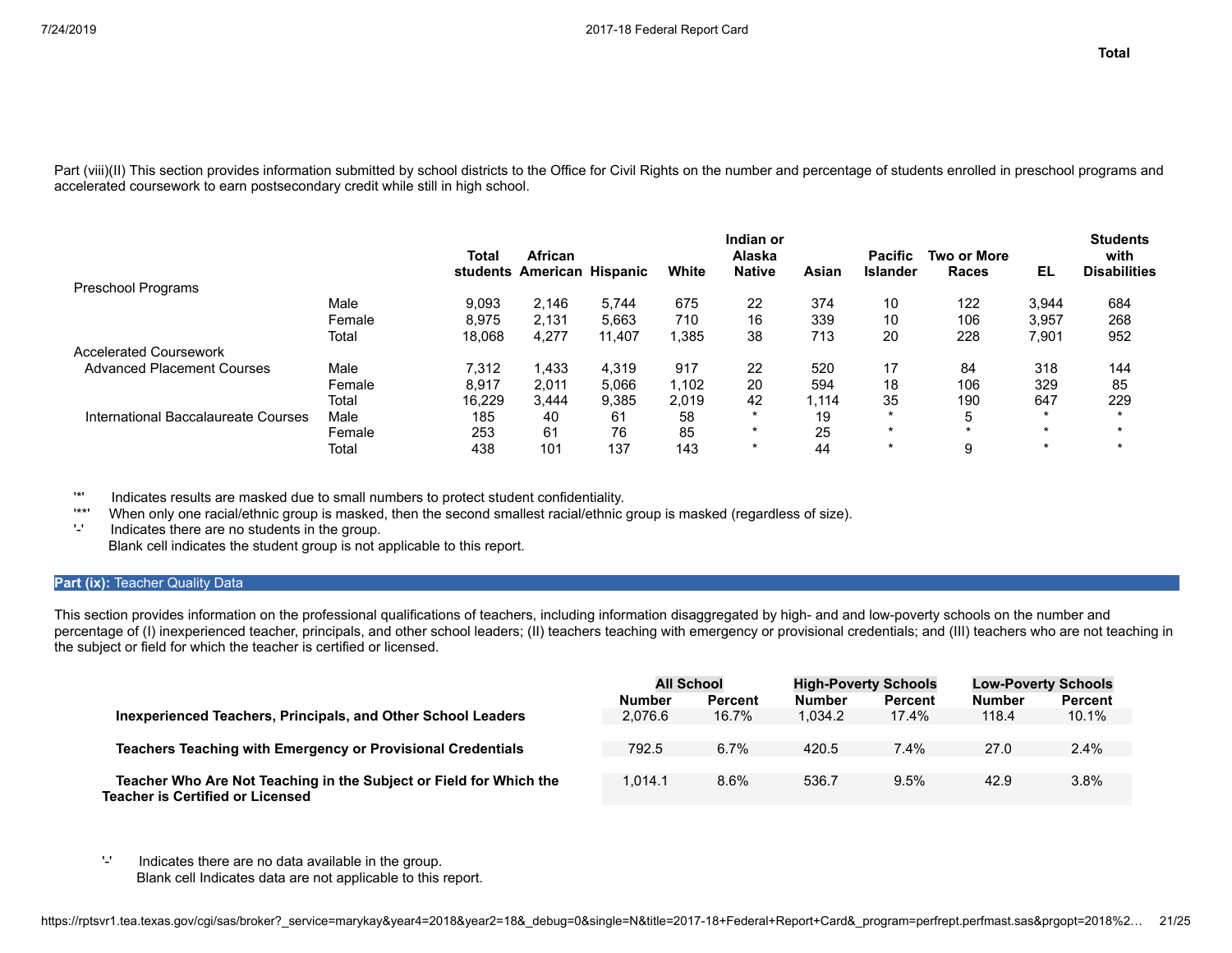## Source: TEA Division of Research and Analysis

#### **Part (x): Per-pupil Expenditure**

This section provides information on the per-pupil expenditures of federal, state, and local funds, including actual personnel expenditures and actual non-personnel expenditures, disaggregated by source of funds, for each school district and campus for the preceding fiscal year.

The Public Education Information Management System (PEIMS) encompasses all data requested and received by Texas Education Agency (TEA) about public education, including student demographic and academic performance, personnel, financial, and organizational information. The submission of PEIMS data is required of all local education agencies (LEAs).

The TEA will utilize PEIMS submissions to develop and report the per-pupil expenditures of Federal, State, and local funds, including actual personnel expenditures and actual nonpersonnel expenditures of Federal, State, and local funds, disaggregated by source of funds, for each LEA and each school in the State for the preceding fiscal year; the data will be reported on 2018-2019 school year report cards.

#### **Part (xi):** STAAR Alternate 2 Participation

This section provides information on the number and percentage of students with the most-significant cognitive disabilities who take STAAR Alternate 2, by grade and subject.

|                    | <b>State</b><br><b>Number of ALT2</b> | <b>State</b><br>Rate of ALT2 | Region<br>04<br><b>Number of ALT2</b> | <b>Region</b><br>04<br>Rate of ALT2 | <b>District</b><br><b>Number of ALT2</b> | <b>District</b><br>Rate of ALT2 |
|--------------------|---------------------------------------|------------------------------|---------------------------------------|-------------------------------------|------------------------------------------|---------------------------------|
| Grade 3<br>Reading | 6,019                                 | 1%                           | 1,332                                 | $1\%$                               | 248                                      | 1%                              |
| <b>Mathematics</b> | 6,020                                 | 1%                           | 1,332                                 | 1%                                  | 248                                      | 1%                              |
| Grade 4<br>Reading | 6,061                                 | $1\%$                        | 1,326                                 | 1%                                  | 257                                      | 2%                              |
| Mathematics        | 6,056                                 | $1\%$                        | 1,325                                 | $1\%$                               | 257                                      | 1%                              |
| Grade 5<br>Reading | 6,162                                 | 2%                           | 1,338                                 | 1%                                  | 262                                      | 2%                              |
| <b>Mathematics</b> | 6,160                                 | 1%                           | 1,337                                 | $1\%$                               | 262                                      | 2%                              |
| Science            | 6,164                                 | 1%                           | 1,340                                 | 1%                                  | 262                                      | 2%                              |
| Grade 6<br>Reading | 5,678                                 | 1%                           | 1,256                                 | 1%                                  | 269                                      | 2%                              |
| <b>Mathematics</b> | 5,677                                 | 1%                           | 1,255                                 | $1\%$                               | 268                                      | 2%                              |
| Grade 7<br>Reading | 5,298                                 | $1\%$                        | 1,174                                 | 1%                                  | 217                                      | 2%                              |
| <b>Mathematics</b> | 5,294                                 | $1\%$                        | 1,172                                 | 1%                                  | 217                                      | 2%                              |
| Grade 8<br>Reading | 5,088                                 | $1\%$                        | 1,181                                 | $1\%$                               | 245                                      | 2%                              |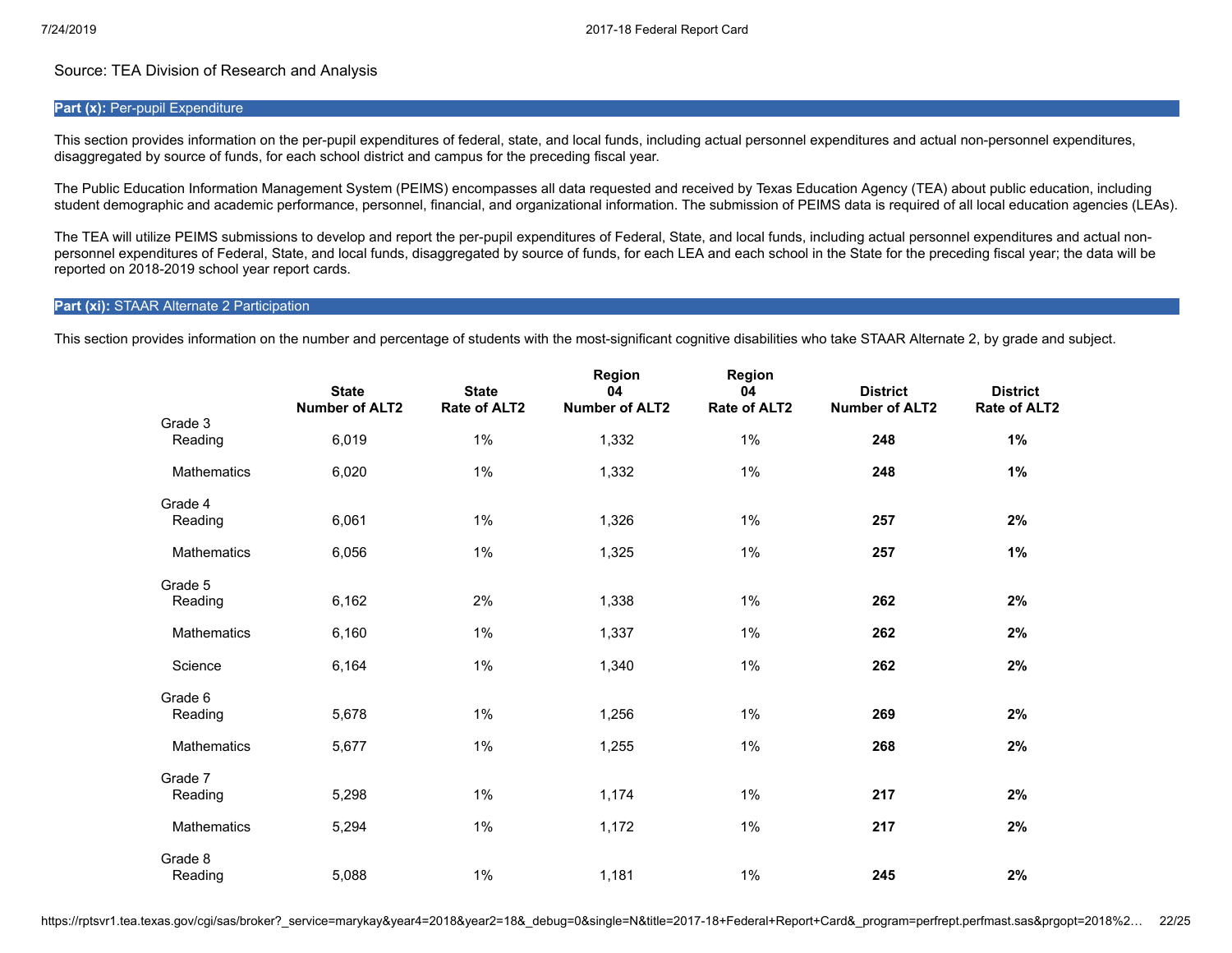| Mathematics                | <b>State</b><br><b>Number of ALT2</b><br>5,087 | <b>State</b><br>Rate of ALT2<br>2% | Region<br>04<br><b>Number of ALT2</b><br>1,182 | <b>Region</b><br>04<br>Rate of ALT2<br>2% | <b>District</b><br><b>Number of ALT2</b><br>244 | <b>District</b><br>Rate of ALT2<br>2% |
|----------------------------|------------------------------------------------|------------------------------------|------------------------------------------------|-------------------------------------------|-------------------------------------------------|---------------------------------------|
| Science                    | 5,087                                          | $1\%$                              | 1,182                                          | $1\%$                                     | 245                                             | 2%                                    |
| End of Course<br>English I | 4,868                                          | $1\%$                              | 1,162                                          | $1\%$                                     | 241                                             | $1\%$                                 |
| English II                 | 4,556                                          | $1\%$                              | 1,064                                          | $1\%$                                     | 219                                             | 1%                                    |
| Algebra I                  | 4,884                                          | $1\%$                              | 1,159                                          | $1\%$                                     | 240                                             | $1\%$                                 |
| Biology                    | 4,861                                          | $1\%$                              | 1,165                                          | $1\%$                                     | 233                                             | $1\%$                                 |
| All Grades<br>All Subjects | 99,020                                         | $1\%$                              | 22,282                                         | 1%                                        | 4,434                                           | 2%                                    |
| Reading                    | 43,730                                         | $1\%$                              | 9,833                                          | $1\%$                                     | 1,958                                           | 1%                                    |
| Mathematics                | 39,178                                         | $1\%$                              | 8,762                                          | $1\%$                                     | 1,736                                           | 2%                                    |
| Science                    | 16,112                                         | $1\%$                              | 3,687                                          | 1%                                        | 740                                             | 2%                                    |

'\*' Indicates results are masked due to small numbers to protect student confidentiality.

Indicates zero observations reported for this group.

## Part (xii): Statewide National Assessment of Educational Progress (NAEP)

This section provides results on the state academic assessments in reading and mathematics in grades 4 and 8 of the National Assessment of Educational Progress, compared to the national average of such results.

## **State Level: 2017 Percentages at NAEP Achievement Levels**

|         |                    |                                   |    | % Below Basic |           | % At or Above Basic |    |    |    | % At or Above Proficient % At or Above Advanced |
|---------|--------------------|-----------------------------------|----|---------------|-----------|---------------------|----|----|----|-------------------------------------------------|
| Grade   | <b>Subject</b>     | <b>Student Group</b>              | ΤХ | US            | <b>TX</b> | US                  | TХ | US | ТΧ | US                                              |
| Grade 4 | Reading            | Overall                           | 40 | 32            | 32        | 31                  | 23 | 27 |    |                                                 |
|         |                    | <b>Black</b>                      | 44 | 49            | 34        | 31                  | 19 | 17 |    |                                                 |
|         |                    | Hispanic                          | 49 | 46            | 31        | 32                  | 16 | 19 |    |                                                 |
|         |                    | White                             | 21 | 22            | 34        | 32                  | 35 | 34 | 10 | 13                                              |
|         |                    | American Indian                   |    | 52            |           | 28                  |    | 17 |    |                                                 |
|         |                    | Asian                             | 16 | 16            | 23        | 25                  | 42 | 37 | 19 | 22                                              |
|         |                    | Pacific Islander                  |    | 42            |           | 31                  |    | 23 |    |                                                 |
|         |                    | Two or More Races                 | 33 | 27            | 29        | 31                  | 29 | 30 |    |                                                 |
|         |                    | Econ Disady                       | 50 | 46            | 32        | 32                  | 16 | 18 |    |                                                 |
|         |                    | <b>Students with Disabilities</b> | 70 | 68            | 20        | 20                  |    | 10 |    |                                                 |
|         |                    | English Language Learners         | 63 | 68            | 25        | 23                  | 44 | 8  |    |                                                 |
|         | <b>Mathematics</b> | Overall                           | 18 | 20            | 40        | 39                  | 33 | 32 | ŏ  |                                                 |

https://rptsvr1.tea.texas.gov/cgi/sas/broker?\_service=marykay&year4=2018&year2=18&\_debug=0&single=N&title=2017-18+Federal+Report+Card&\_program=perfrept.perfmast.sas&prgopt=2018%2... 23/25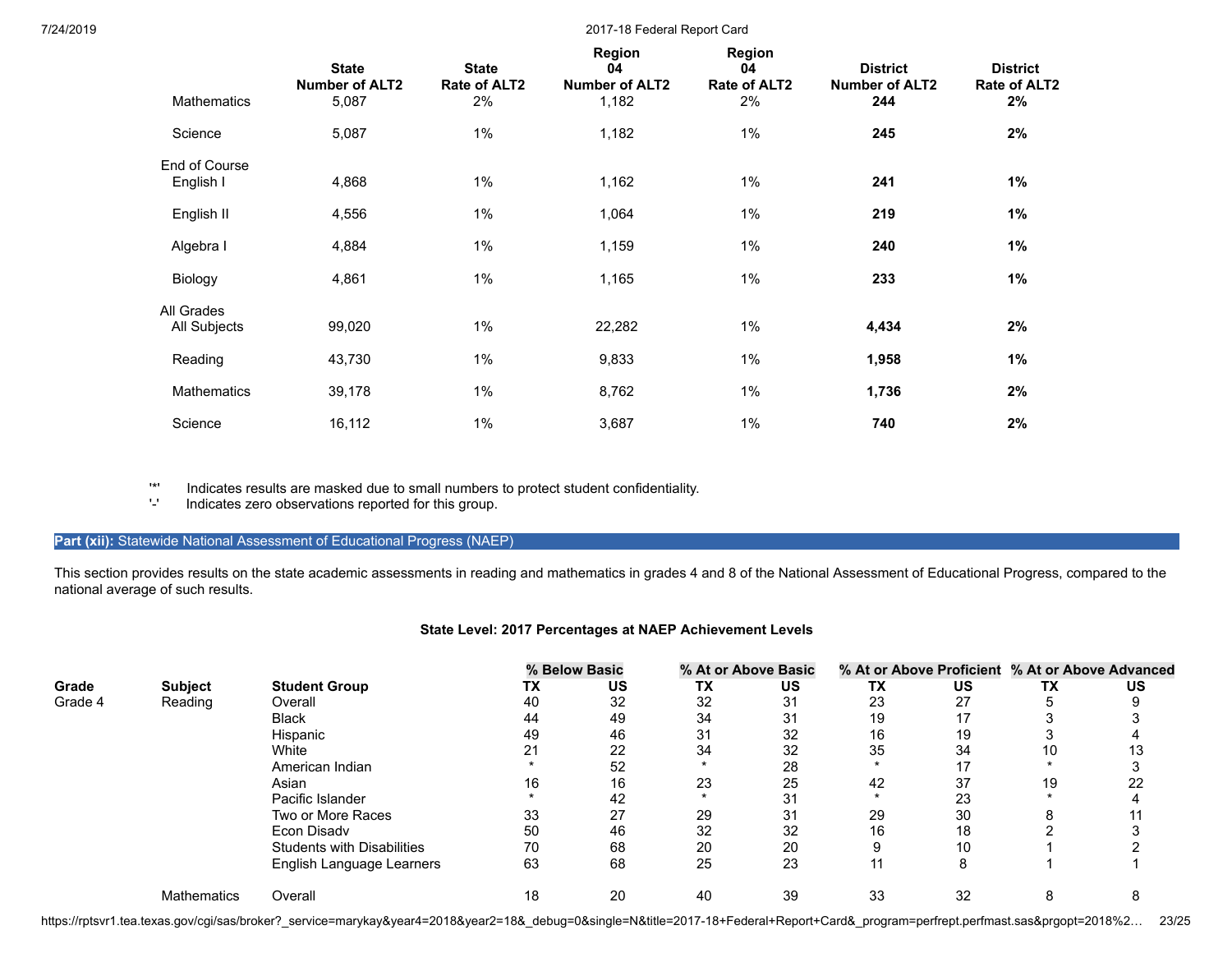|         |                    |                                   |                      | % Below Basic |         | % At or Above Basic |           | % At or Above Proficient % At or Above Advanced |                         |                |
|---------|--------------------|-----------------------------------|----------------------|---------------|---------|---------------------|-----------|-------------------------------------------------|-------------------------|----------------|
| Grade   | <b>Subject</b>     | <b>Student Group</b>              | TX                   | <b>US</b>     | TX      | US                  | <b>TX</b> | US                                              | TX                      | <b>US</b>      |
|         |                    | <b>Black</b>                      | 30                   | 37            | 46      | 44                  | 22        | 17                                              | 3                       | 2              |
|         |                    | Hispanic                          | 21                   | 29            | 45      | 44                  | 29        | 23                                              | 5                       | 3              |
|         |                    | White                             | 9                    | 12            | 32      | 37                  | 46        | 40                                              | 13                      | 11             |
|         |                    | American Indian                   |                      | 31            | $\star$ | 44                  | $\star$   | 21                                              | $\star$                 | 3              |
|         |                    | Asian                             | 8                    | 8             | 18      | 25                  | 40        | 42                                              | 34                      | 25             |
|         |                    | Pacific Islander                  |                      | 29            | $\star$ | 42                  | $\star$   | 25                                              | $\star$                 | 4              |
|         |                    | Two or More Races                 | 13                   | 15            | 30      | 39                  | 41        | 35                                              | 17                      | 11             |
|         |                    | Econ Disadv                       | 23                   | 31            | 46      | 44                  | 25        | 22                                              | 4                       | 3              |
|         |                    | <b>Students with Disabilities</b> | 43                   | 51            | 38      | 32                  | 16        | 14                                              | 2                       | 3              |
|         |                    | English Language Learners         | 29                   | 47            | 44      | 39                  | 23        | 13                                              | 4                       | $\overline{2}$ |
| Grade 8 | Reading            | Overall                           | 29                   | 24            | 44      | 40                  | 26        | 32                                              | $\overline{\mathbf{c}}$ |                |
|         |                    | <b>Black</b>                      | 42                   | 40            | 43      | 42                  | 14        | 17                                              | n/a                     |                |
|         |                    | Hispanic                          | 34                   | 33            | 45      | 44                  | 20        | 22                                              |                         |                |
|         |                    | White                             | 17                   | 16            | 43      | 39                  | 37        | 39                                              | 3                       | 6              |
|         |                    | American Indian                   | $\star$              | 37            | $\star$ | 41                  | $\star$   | 20                                              | $\star$                 |                |
|         |                    | Asian                             | 8                    | 13            | 29      | 30                  | 53        | 45                                              | 10                      | 12             |
|         |                    | Pacific Islander                  |                      | 35            | $\star$ | 42                  | $\star$   | 22                                              | $\star$                 | $\overline{2}$ |
|         |                    | Two or More Races                 | 23                   | 18            | 42      | 40                  | 31        | 36                                              | 5                       | 6              |
|         |                    | <b>Econ Disadv</b>                | 38                   | 35            | 45      | 43                  | 16        | 20                                              |                         |                |
|         |                    | <b>Students with Disabilities</b> | 65                   | 61            | 29      | 29                  | 6         | 9                                               | n/a                     |                |
|         |                    | English Language Learners         | 62                   | 68            | 33      | 27                  | 5         | 5                                               | n/a                     | n/a            |
|         | <b>Mathematics</b> | Overall                           | 30                   | 30            | 37      | 36                  | 24        | 24                                              | 9                       | 10             |
|         |                    | <b>Black</b>                      | 44                   | 53            | 41      | 34                  | 13        | 11                                              | 1                       | $\overline{c}$ |
|         |                    | Hispanic                          | 38                   | 43            | 39      | 37                  | 19        | 16                                              | 4                       | 4              |
|         |                    | White                             | 16                   | 20            | 33      | 37                  | 35        | 31                                              | 16                      | 13             |
|         |                    | American Indian                   | $\ddot{\phantom{1}}$ | 44            | $\star$ | 38                  | $\star$   | 14                                              | $\star$                 | 4              |
|         |                    | Asian                             | 3                    | 12            | 19      | 24                  | 37        | 32                                              | 40                      | 32             |
|         |                    | Pacific Islander                  |                      | 36            | $\star$ | 39                  | $\star$   | 18                                              | $\star$                 | 6              |
|         |                    | Two or More Races                 | 24                   | 27            | 43      | 36                  | 24        | 25                                              | 8                       | 13             |
|         |                    | Econ Disadv                       | 40                   | 45            | 40      | 37                  | 17        | 15                                              | 3                       | 3              |
|         |                    | <b>Students with Disabilities</b> | 67                   | 69            | 23      | 22                  | 8         | $\overline{7}$                                  | 2                       | $\overline{c}$ |
|         |                    | English Language Learners         | 61                   | 71            | 32      | 23                  | 7         | 5                                               | 4                       | 1              |

## **State Level: 2017 Participation Rates for Students with Disabilities and Limited English Proficient Students**

| Grade   | <b>Subject</b>     | <b>Student Group</b>              | %  |
|---------|--------------------|-----------------------------------|----|
| Grade 4 | Reading            | <b>Students with Disabilities</b> | 81 |
|         |                    | Limited English Proficient        | 94 |
|         | <b>Mathematics</b> | <b>Students with Disabilities</b> | 79 |
|         |                    | Limited English Proficient        | 94 |
| Grade 8 | Reading            | <b>Students with Disabilities</b> | 81 |
|         |                    | Limited English Proficient        | 94 |
|         | <b>Mathematics</b> | <b>Students with Disabilities</b> | 82 |
|         |                    | Limited English Proficient        | 96 |

https://rptsvr1.tea.texas.gov/cgi/sas/broker?\_service=marykay&year4=2018&year2=18&\_debug=0&single=N&title=2017-18+Federal+Report+Card&\_program=perfrept.perfmast.sas&prgopt=2018%2… 24/25